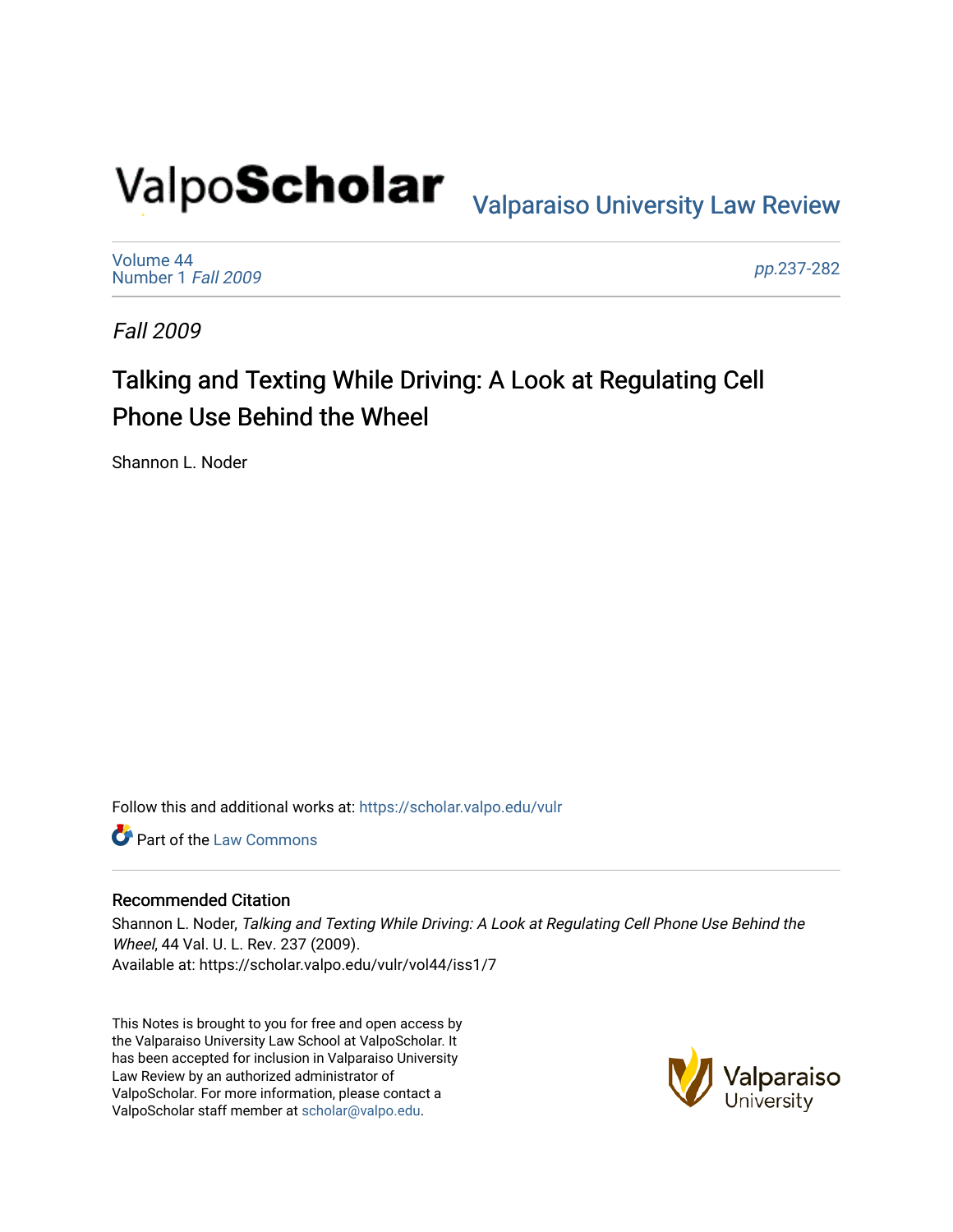### **TALKING AND TEXTING WHILE DRIVING: A LOOK AT REGULATING CELL PHONE USE BEHIND THE WHEEL**

#### I. INTRODUCTION

Imagine traveling on a roadway behind a vehicle swerving back and forth over the lines or driving at very inconsistent speeds. You wonder what could possibly be causing the driver to drive so erratically. Is the driver drunk? Is the driver preoccupied with eating his or her lunch? Is the driver busy attending to children in the backseat? As you pull alongside the driver, you realize this is not the case. Instead, you notice that the driver has a cellular telephone (hereinafter "cell phone") up to his or her ear and is busy chatting away, or even worse, you notice that the driver is busy looking down typing a text message on his or her cell phone. As you pass the driver, who is more focused on his or her cell phone conversation than on driving, you are disgusted. However, if you are like eighty-five percent of Americans, you answer your cell phone or make a phone call just moments later, thereby engaging in the same dangerous practice that just annoyed you.<sup>1</sup>

Unfortunately, these dangerous practices of talking on a cell phone or text messaging while driving have become common and carry deadly consequences.2 For example, a mother was driving her two-year-old

237

<sup>1</sup> *See* Jordan Michael, *Liability for Accidents From Use and Abuse of Cell Phones: When are Employers and Cell Phone Manufactures Liable?*, 79 N.D. L. REV. 299, 299 (2003) [hereinafter Michael, *Liability for Accidents*] (indicating that approximately eighty-five percent of Americans who own cell phones use them while they are driving).

<sup>2</sup> *See, e.g.*, Erin Barmby, Statutory Review, *Chapter 290: California's Message to Hang Up and Pay Attention*, 38 MCGEORGE L. REV. 342, 342 (2007) (relating the story of a mother who was carrying her child while walking in front of the drive-thru at a fast food restaurant when a driver, talking on his cell phone, hit and killed her); Kyle Martin, *Push for "Allie's Law*,*"* HERNANDO TODAY, Dec. 3, 2008, *available at* 2008 WLNR 23215668 (indicating that two teenage girls were killed when their vehicles collided after one of the drivers had sent a text message just two minutes prior to the accident); Austin L. Miller, *Driver in Fatal School Bus Crash Was on Cell Phone*, *Report Says*, OCALA STAR-BANNER, Sept. 25, 2008, at BN9 (indicating that a driver, who had been talking on his cell phone just prior to the accident, rear-ended a school bus and killed a thirteen-year-old passenger); Milton J. Valencia, *Texting Driver Sentenced in 2007 Death: Man Gets 2 1/2 Years for Killing Teenager*, BOSTON GLOBE, Nov. 13, 2008, at 2 (indicating that a thirteen-year-old boy riding his bicycle was killed by a driver text messaging on his cell phone); Jeff Wiehe, *Sending a Deadly Message: Bill Drafted to Ban Texting While Driving*, FT. WAYNE J. GAZETTE, Dec. 14, 2008, at 1C (discussing the death of an eighteen-year-old who was killed after he lost control of his car while text messaging); Scott Wong, *Texting-While-Driving Ban Meets Resistance: State Lawmaker Says Such Laws Unneeded*, ARIZ. REPUBLIC, Feb. 28, 2008, *available at*  http://www.azcentral.com/specials/special12/articles/0228text0228.html (indicating that an eighteen-year-old, who was text messaging, caused an accident in which she and another motorist were killed).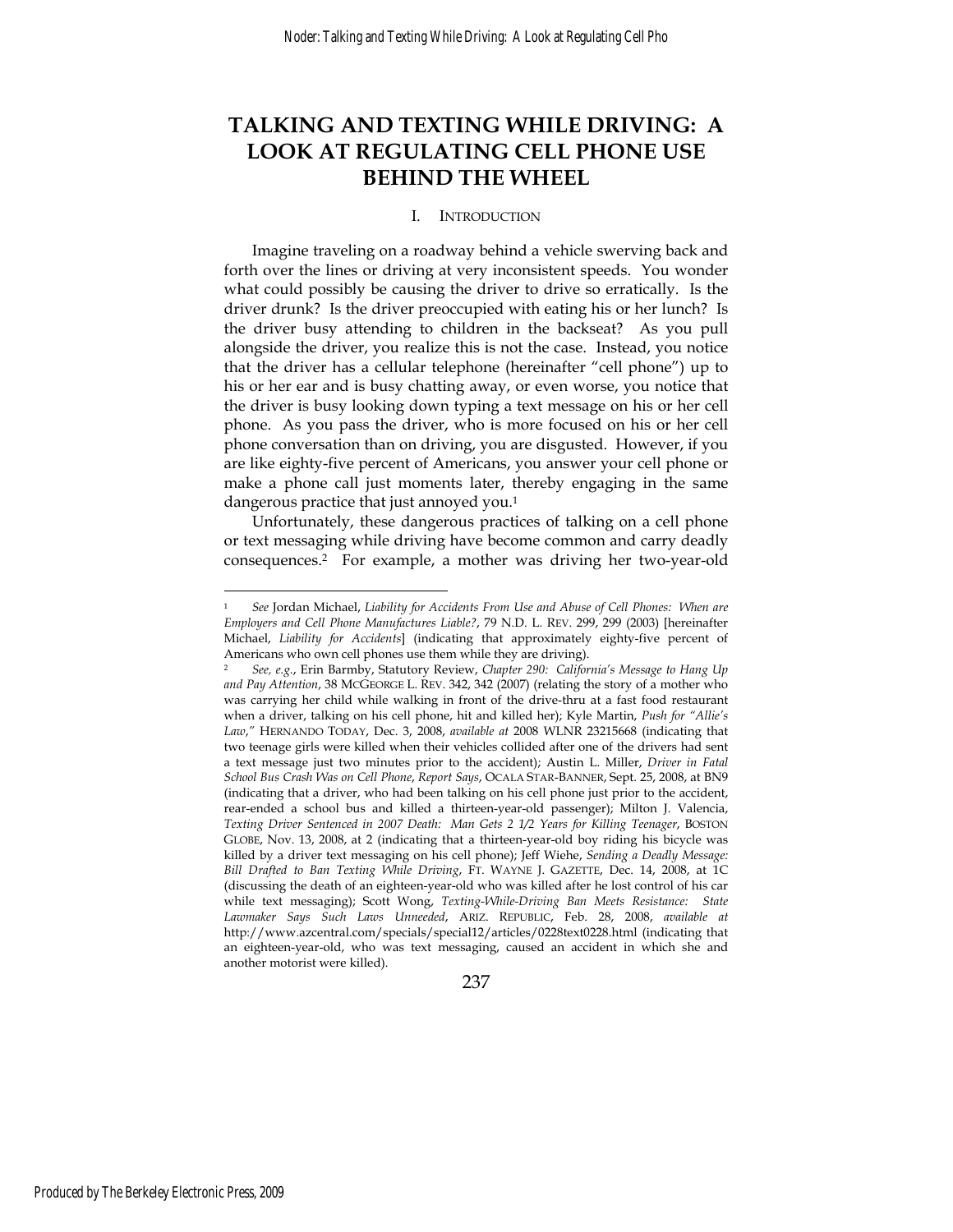daughter, Morgan Lee Pena, home from a play-date when a driver, distracted by a cell phone conversation, missed a stop sign and crashed into her car, killing Morgan.3 In another deadly accident, five teenage girls, who had graduated from high school just five days earlier, were killed when the teen driver, whose cell phone records showed several phone calls and text messages sent from her phone minutes before the accident, lost control of the vehicle and collided head-on with a tractor trailer.4 Despite these highly publicized accidents and common knowledge that driving while talking on a cell phone or text messaging is dangerous, people continue to do it. $5$  As a result, in order to protect American motorists, each state legislature needs to adopt a complete ban against cell phone use while driving that includes harsh penalties for those who violate the prohibition.<sup>6</sup>

Part II of this Note focuses on the expanding role cell phones play in Americans' lives, how this has negatively affected the safety of motorists, and the opposing viewpoints on cell phone legislation.7 Part III analyzes why current legislative approaches have been ineffective in reducing the number of individuals who use their cell phones while driving and examines two successful traffic regulations that can be used as models for creating successful legislation prohibiting talking on a cell phone or text messaging while driving.<sup>8</sup> Finally, Part IV proposes a model statute that will eliminate several of the problems with the current cell phone and text messaging legislation, and advocates for the adoption of similar legislation by each state in order to create a uniform approach to regulating these dangerous activities and successfully reduce the number of drivers distracted by their cell phones.<sup>9</sup>

<sup>3</sup> *See* Jesse A. Cripps, Jr., Comment, *Dialing While Driving: The Battle Over Cell Phone Use on America's Roadways*, 37 GONZ. L. REV. 89, 90 (2001/2002) (discussing the unfortunate accident that killed two-year-old Morgan Lee Pena).

<sup>4</sup> Matt Sundeen, *Driving While Distracted: Inexperienced Teen Drivers Too Often Take Fatal Risks*, ST. LEGISLATURES, May 2008, at 20, 20 [hereinafter Sundeen, *Inexperienced Teen Drivers*]. 5 *See infra* Part II.A (discussing the popularity of talking on a cell phone and text

messaging while driving).

<sup>6</sup> *See infra* Part IV (proposing a model statute that will deter Americans from using a cell phone while driving).

<sup>7</sup> *See infra* Parts II.A–B (discussing the growing popularity of cell phones, the impact cell phones have on automobile accidents, and the dangers associated with using a cell phone while driving).

<sup>8</sup> *See infra* Parts III.A–B (discussing several flaws with current cell phone legislation, exploring the success of seat belt and drunk driving laws, and explaining how using these two laws as a model to create cell phone legislation can protect American motorists).

<sup>9</sup> *See infra* Part IV (proposing and discussing a model statute that completely prohibits the use of cell phones by drivers and contains significant penalties for drivers who ignore the prohibition).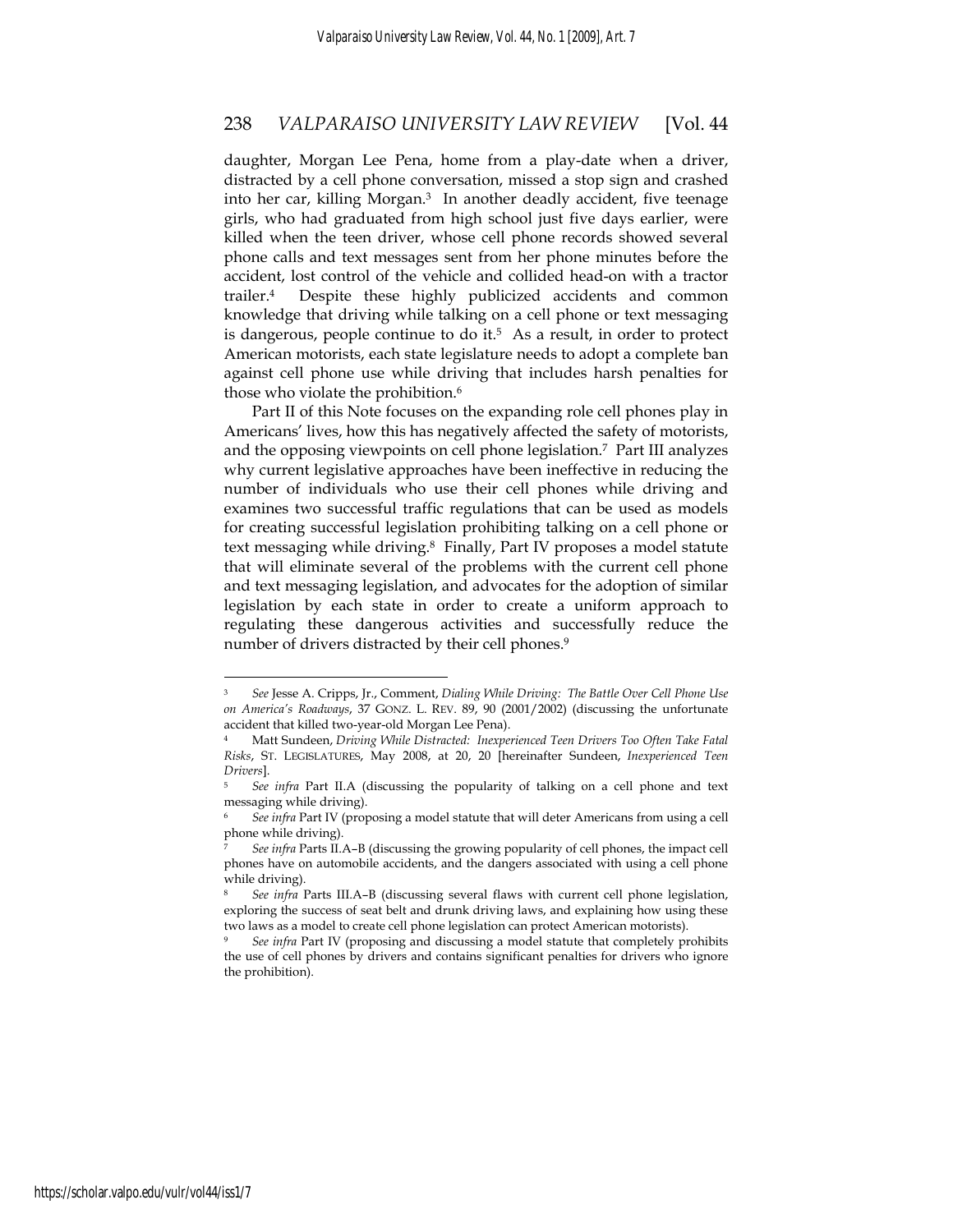$\overline{a}$ 

#### 2009] *Regulating Drivers' Cell Phone Use* 239

#### II. BACKGROUND

As the cell phone industry continues to grow and cell phones become more advanced, so too do the problems associated with using them while driving a motor vehicle. Part II discusses the growth of the cell phone industry and the dangers resulting from this development, as well as the legislative attempts to regulate the use of cell phones while driving.10 More specifically, Part II.A examines the rapid growth of the cell phone industry, the role cell phones now play in individuals' lives, and the impact cell phones have on automobile accidents.11 Next, Part II.B examines the dangers of driving while using a cell phone.12 Finally, Part II.C considers the opposition to legislation and the legislative action taken in this area, including both state and local efforts.13

#### *A. Cell Phones and Our Society*

Technology plays a large role in Americans' lives, as is clear by the number of individuals who now own cell phones.14 Each year the cell phone industry grows larger, with its estimated total customers in the United States reaching over 270 million as of December 2008.15 Not only has the number of Americans using cell phones significantly increased in recent years, but the number of cell phone users utilizing the text message feature on their phones increased by approximately 160 percent

<sup>10</sup> *See infra* Parts II.A–C (exploring the growing popularity of cell phones and text messaging and how this technology has caused several state and local legislatures to pass laws restricting drivers from using cell phones while driving).

<sup>11</sup> *See infra* Part II.A (discussing how cell phones have evolved into personal necessities, how the increasing use of cell phones while driving has led to more distracted drivers, and how this increases the number of traffic accidents).

<sup>&</sup>lt;sup>12</sup> *See infra* Part II.B (explaining the negative impact using a cell phone while driving has on a driver's ability to operate his or her vehicle in a safe manner, which causes danger not only for him or herself, but also for all other motorists).

<sup>13</sup> *See infra* Part II.C (discussing the varying legislative approaches taken by state and local governments in prohibiting drivers from talking on their cell phone or text messaging while driving, which include hands-free legislation and restricting these dangerous activities only for young adults).

<sup>&</sup>lt;sup>14</sup> *See infra* note 15 (discussing the number of Americans owning cell phones).<br><sup>15</sup> Cellular Telecommunications & Internet Indus. Ass'n, 2008 CTIA's Semi-Annual Wireless Industry Survey (April 1, 2009), http://files.ctia.org/pdf/CTIA\_Survey\_Year-End\_2008\_Graphics.pdf (reporting the number of American cell phone subscribers to be 270,333,881 as of December 2008); Opinion, *Driving While Distracted*: *Florida Should Consider Restricting Drivers' Use of Cell Phones*, SARASOTA HERALD-TRIB., July 9, 2008, at A10 (indicating that over 250 million Americans now own cell phones). *See also* Sundeen, *Inexperienced Teen Drivers*, *supra* note 4, at 20–21 ("[W]ireless communications devices are found in 81 percent of households and more than 255 million people now subscribe to wireless services in the United States.").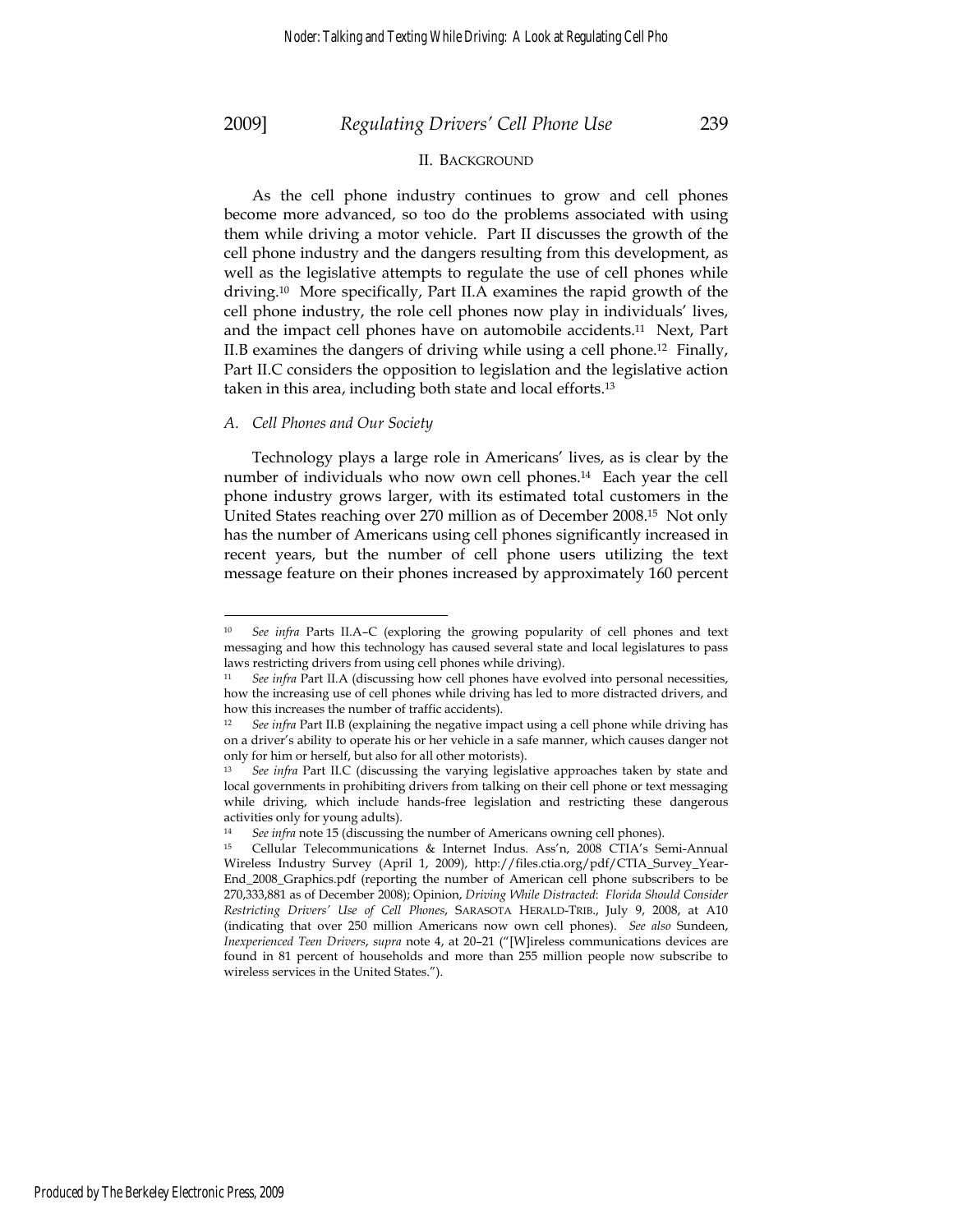from June 2007 to June 2008.16 Although cell phones were traditionally used for business purposes, over the years they have developed into what seems to be a personal necessity, and have become a staple of American life.17 As a result of our culture's dependence on cell phones and the desire for individuals to always be accessible, many Americans now use their cell phones while driving.18 The National Highway Traffic Safety Administration ("NHTSA") reported that the number of drivers using hand-held cell phones at any given moment rose from five percent in 2006 to six percent in 2007.19

19 NAT'L HIGHWAY TRAFFIC SAFETY ADMIN., TRAFFIC SAFETY FACTS: DRIVER ELECTRONIC DEVICE USE IN 2007 1 (2008). The NHTSA also reported that, "The 2007 rate translates into

<sup>16</sup> Daniel B. Wood, *L.A. Metrolink Crash Puts Focus on Dangers of Texting*, CHRISTIAN SCI. MONITOR, Sept. 17, 2008, at 25. *See also* Adam Foxman, *Texting Grows As a Safety Concern: Rules Difficult to Enforce,* VENTURA COUNTY STAR, Sept. 20, 2008, *available at* 2008 WLNR 17896078 (indicating the number of text messages sent in 2007 was 362 billion).

<sup>17</sup> Matthew C. Kalin, Note, *The 411 on Cellular Phone Use: An Analysis of the Legislative Attempts to Regulate Cellular Phone Use By Drivers*, 39 SUFFOLK U. L. REV. 233, 234 (2005). *See also* Robert W. Hahn & Patrick M. Dudley, *The Disconnect Between Law and Policy Analysis: A Case Study of Drivers and Cell Phones*, 55 ADMIN. L. REV. 127, 130 (2003) (indicating the importance of the convenience cell phones provide to their users); Tim Martin, *Michigan Again Debates Cell Phone Use by Motorists*, TRANSP. TOPICS, June 2, 2008, at 12 (stating that even legislators that support passing restrictions on cell phone use understand that cell phones have become part of our driving culture for both social and business reasons).

<sup>18</sup> *See* Michael, *Liability for Accidents*, *supra* note 1, at 299 (reporting that fifty-four percent of drivers have access to cell phones while in their car). *See also* Ins. Info. Inst., Cellphones and Driving (Oct. 2009), http://www.iii.org/media/hottopics/insurance/cellphones/ ("Increased reliance on cellphones has led to a rise in the number of people who use the devices while driving."). Studies have found that approximately eighty-five percent of cell phone owners use them while they are driving and roughly "seventy percent of all cell phone calls are made from vehicles." Michael, *Liability for Accidents*, *supra* note 1, at 299. Another study found that cell phone users use approximately sixty percent of their minutes while driving. Jordan B. Michael, *Automobile Accidents Associated With Cell Phone Use: Can Cell Phone Service Providers and Manufacturers Be Held Liable Under a Theory of Negligence?*, RICH. J.L. & TECH., Winter 2005, at 1, 5 [hereinafter Michael, *Automobile Accidents*]. This "affirm[s] the notion that cell phone use in automobiles is a deliberate attempt by drivers to create value with underutilized time in automobiles." *Id.* In addition, a survey conducted by Nationwide Mutual Insurance Company reported that seventy-three percent of drivers admitted to talking on their cell phone while driving. Ins. Info. Inst., *supra*. A 2008 survey reported in the AAA Traffic Safety Culture Index reported that fifty-three percent of drivers admitted to talking on their cell phone while they were driving within the past thirty days prior to the survey. Patrick Gannon, *AAA Unleashes Graphic Campaign Against Dialing, Driving*, WILMINGTON STAR-NEWS, Sept. 11, 2008, *available at* 2008 WLNR 17243249. *See also* Gary Emerling, *Police Catch More Motorists With Phone in Hand,* WASH. TIMES, Aug. 21, 2008, at A1 (reporting that the number of drivers caught using their cell phones while driving in the District of Columbia increased each year from 2005 to 2007); *Conn. Drivers Ignore Cell Phone Ban*, INS. J., Oct. 2, 2007, http://www.insurancejournal.com/news/ east/2007/10/02/83937.htm (reporting that the number of drivers in Connecticut in 2007 caught using their cell phone while driving was excepted to be three times the amount in 2006).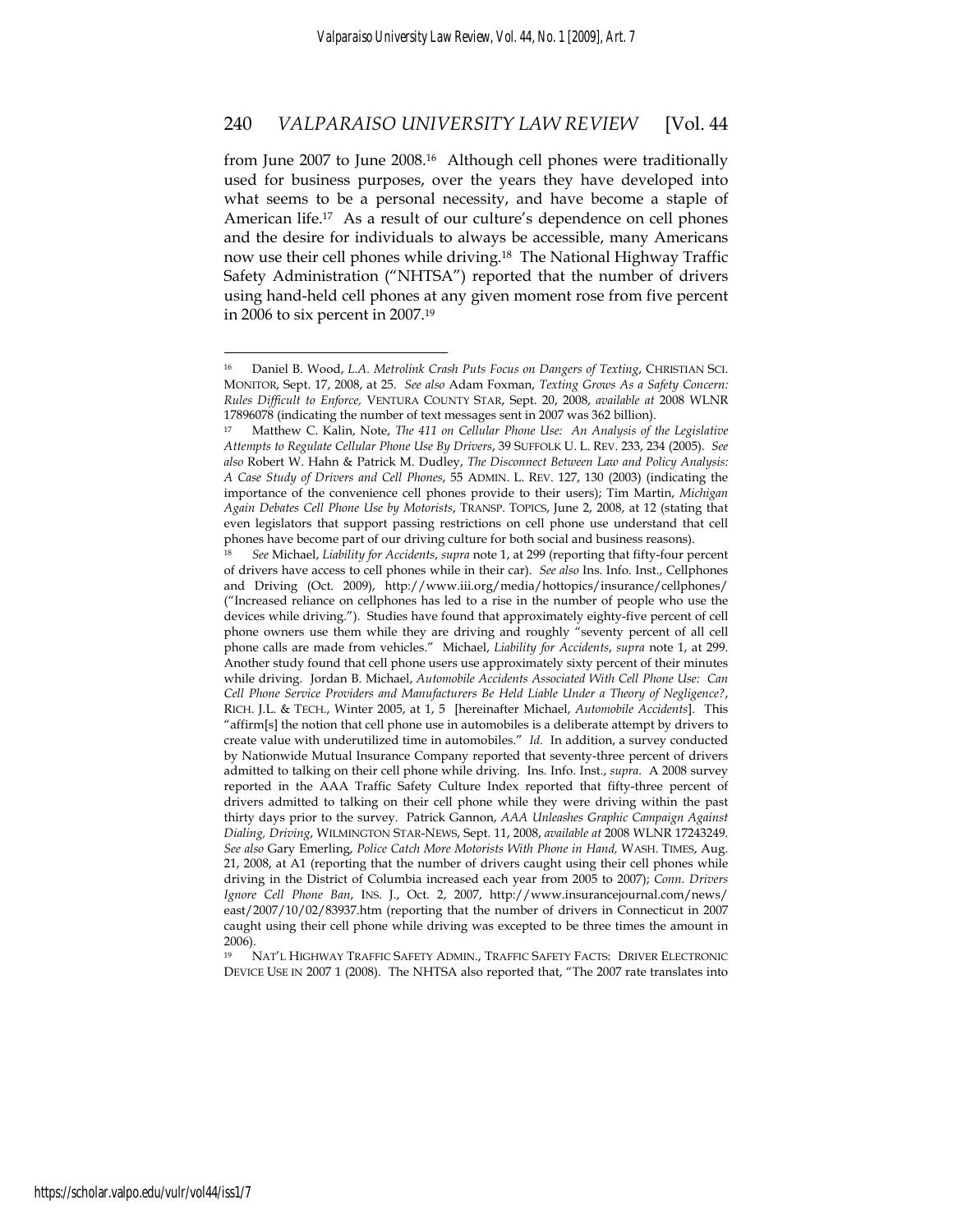This increase in cell phone use while driving is partly a consequence of commuters attempting to make the most of their travel time.<sup>20</sup> Also, the increase is attributable to employers wanting their employees to be accessible even when they are not in the office.<sup>21</sup> In addition to the business purposes for using cell phones while driving, Americans also highly value the convenience their cell phones afford them while they are in their vehicles.22 Despite the benefits provided by cell phones, the use of a cell phone while driving is dangerous because it distracts the driver, which causes accidents.<sup>23</sup>

<sup>23</sup> *See infra* notes 25–26 and accompanying text (discussing the correlation between distracted driving and automobile accidents in the United States).

<sup>1,005,000</sup> vehicles on the road at any given daylight moment being driven by someone using a hand-held phone." *Id.* In addition, the NHTSA estimated that approximately eleven percent of vehicles were being operated by a driver using some form of a cellular device. *Id.*

<sup>20</sup> Michael, *Automobile Accidents*, *supra* note 18, at 3. "American motorists in particular spend substantial amounts of their day in automobiles, vans, trucks, and buses. It is not surprising that people will attempt to optimize their time in the vehicles by doing other things." *Id.*

<sup>21</sup> Kalin, *supra* note 17, at 233–34. *See also* Hahn & Dudley, *supra* note 17, at 130 (indicating that cell phones allow businesses the ability to communicate in real-time with their employees, which was not available to them two decades ago); Michael, *Liability for Accidents*, *supra* note 1, at 299 ("Many people make cell phone calls for business purposes in their automobiles while driving."); Dan Whitcomb, *California to Drivers: Drop the Cell Phone, Dude*, REUTERS, June 27, 2008, http://www.reuters.com/articlePrint?articleId=USN 2638029720080627 ("[M]any Californians are forced to use their cars as offices while stuck on the freeway.").

<sup>22</sup> Hahn & Dudley, *supra* note 17, at 130. *See also* Robert W. Hahn, Paul C. Tetlock & Jason K. Burnett, *Regulating Cellular Phone Use: Too Little Benefit for Too Much Cost, Should You Be Allowed To Use Your Cellular Phone While Driving?*, 23 REG. 46, 46 (1999), *available at*  http://www.cato.org/pubs/regulation/regv23n3/hahn.pdf ("Cellular phones in cars provide important conveniences, including the ability to check on children, get help in an emergency, and coordinate schedules."). Cell phones provide several benefits including allowing drivers to "save considerable amounts of time and money combining travel with communications." Jay M. Zitter, Annotation, *Civil Liability Arising from Use of Cell Phone While Driving*, 36 A.L.R. 6th 443 (2008). Another reason cell phones in cars are beneficial is the fact that they can be used to promote programs such as the Amber Alert system. MATT SUNDEEN, NAT'L CONFERENCE OF STATE LEGISLATURES, 2006 STATE LEGISLATIVE UPDATE: CELL PHONES AND HIGHWAY SAFETY 2 (2007) [hereinafter SUNDEEN, LEGISLATIVE UPDATE]. Some benefits cell phone users indicate as reasons for using their cell phone in their vehicle include "security and peace of mind for instant communication, increased productivity, privacy and quicker crime and accident reporting." *Study: Car Call Value Equals Crash Cost*, USA TODAY, Dec. 2, 2002, http://www.usatoday.com/news/nation/2002-12-02-cellphones\_x.htm. Additional benefits include reducing the number and duration of trips and greater productivity. Press Release, Harvard Sch. of Pub. Health, Study Finds That Restricting Cell Phones While Driving May Be Premature, That Benefits May Be More Compelling Than the Risks (July 24, 2000), *available at* http://www.hsph.harvard.edu/ news/press-releases/archives/2000-releases/press07242000.html*.*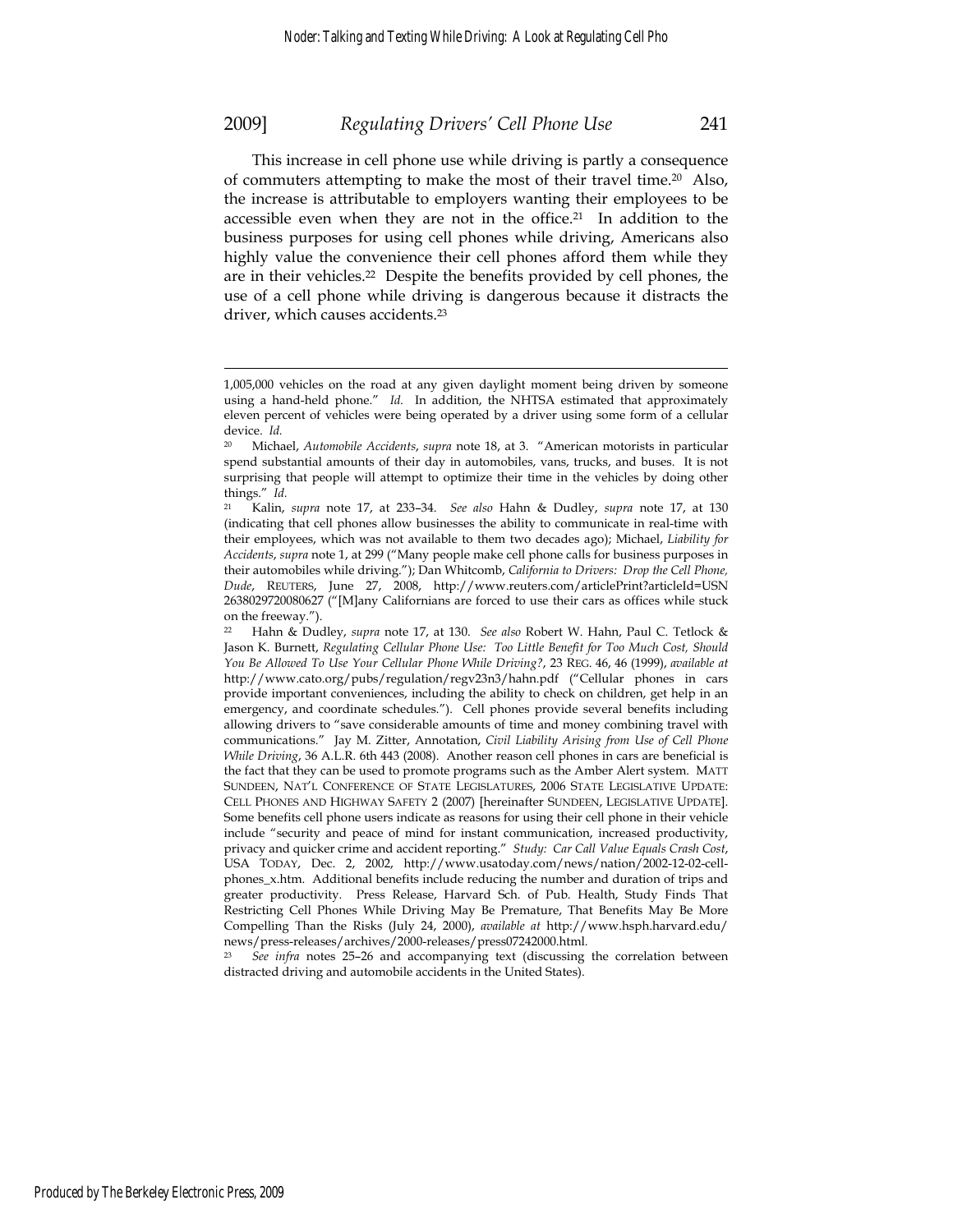Automobile accidents are a major cause of death in the United States.24 Driver inattention, which includes the use of cell phones, is the leading cause of traffic accidents.25 Studies estimate that the distractions caused by cell phone use while driving result in roughly 2600 fatalities and 330,000 injuries each year in the United States.<sup>26</sup> Although alarming, these statistics may be inaccurately low for several reasons.27

First, it is hard to determine the extent of cell phone involvement in automobile accidents because it is difficult to detect cell phone use due to its discreet nature.28 Second, individuals involved in accidents while

See Robin Olson, Cell Phone Bans for Drivers: Wise Legislation?, May 2003, http://www.irmi.com/Expert/Articles/2003/Olson05.aspx (indicating that traffic accidents cause many deaths, and are the most common cause of death of children and young adults). *See also* SUNDEEN, LEGISLATIVE UPDATE, *supra* note 22, at 1 (indicating the NHTSA reported that "in 2005, 43,443 people died and approximately 2.7 million people were injured in an estimated 6.16 million police-reported motor vehicle crashes").

<sup>25</sup> SUNDEEN, LEGISLATIVE UPDATE, *supra* note 22, at 1. The most common activity distracting drivers is the use of a cell phone. Sundeen, *Inexperienced Teen Drivers*, *supra* note 4, at 20. A 2006 study reported that approximately "80 percent of crashes and 65 percent of near crashes involve[d] some form of driver inattention." SUNDEEN, LEGISLATIVE UPDATE, *supra* note 22, at 1. Not only do cell phones distract drivers and cause accidents, they also cause a lot of damage in the United States. *Id.* "[D]river inattention causes as many as 4.9 million crashes, 34,000 fatalities and 2.1 million injuries each year [in the United States] and as much as \$184 billion in economic damage." *Id.* Another study by NHTSA indicated that "cellular phone use while driving represents between twenty and thirty percent of all motor vehicle accidents, approximately 1.2 million accidents in 2003, causing over forty billion dollars in damage." Kalin, *supra* note 17, at 238. *See also* Marc Benjamin, *Drivers Keep Talking In Face of Cell Phone Law: Officers Issue Thousands of Tickets Since July 1, But the Problem of Distracted Motorists Persists,* FRESNO BEE, Oct. 6, 2008, at A1 (reporting that the number one distraction leading to the most accidents in California between the years 2005 and 2007 were cell phones). In fact, nearly 1300 accidents were attributed to drivers using cell phones in 2007. *Id.* 

<sup>26</sup> Robert Roy Britt, Drivers on Cell Phones Kill Thousands, Snarl Traffic (Feb. 1, 2005), http://www.livescience.com/technology/050201\_cell\_danger.html. *See also Study: Car Call Value Equals Crash Cost*, *supra* note 22 (indicating that cell phones play a role in approximately six percent of traffic accidents annually). The number of deaths reported as a result of accidents involving a driver using a cell phone has more than doubled from approximately 1000 in 2001 to 2600 in 2003. Kalin, *supra* note 17, at 236. Studies have estimated that cell phones caused roughly 2000 to 3000 deaths in 2003 alone. *Id. See also* Karen Neely et al., *Put Your Calls on Hold While Driving*, MONDAQ, Apr. 4, 2008, *available at*  2008 WLNR 6506147 (indicating that over 1.5 million drivers using a cell phone were involved in car accidents).<br>27 See infra notes 28–30

<sup>27</sup> *See infra* notes 28–30 and accompanying text (discussing the difficulties in accurately determining when a cell phone is involved in an automobile accident).

<sup>28</sup> SUNDEEN, LEGISLATIVE UPDATE, *supra* note 22, at 3. It is difficult to detect cell phone use in accidents because they do not leave any physical indicators at the scene of an accident and in collecting crash data, the officers must rely on self-reporting, which jeopardizes the accuracy of the data. *Id. See also* Olson, *supra* note 24 (indicating that because cell phones are small and hard to see it makes detection for reporting purposes difficult). Dave France, a firefighter and paramedic, as well as a councilman stated: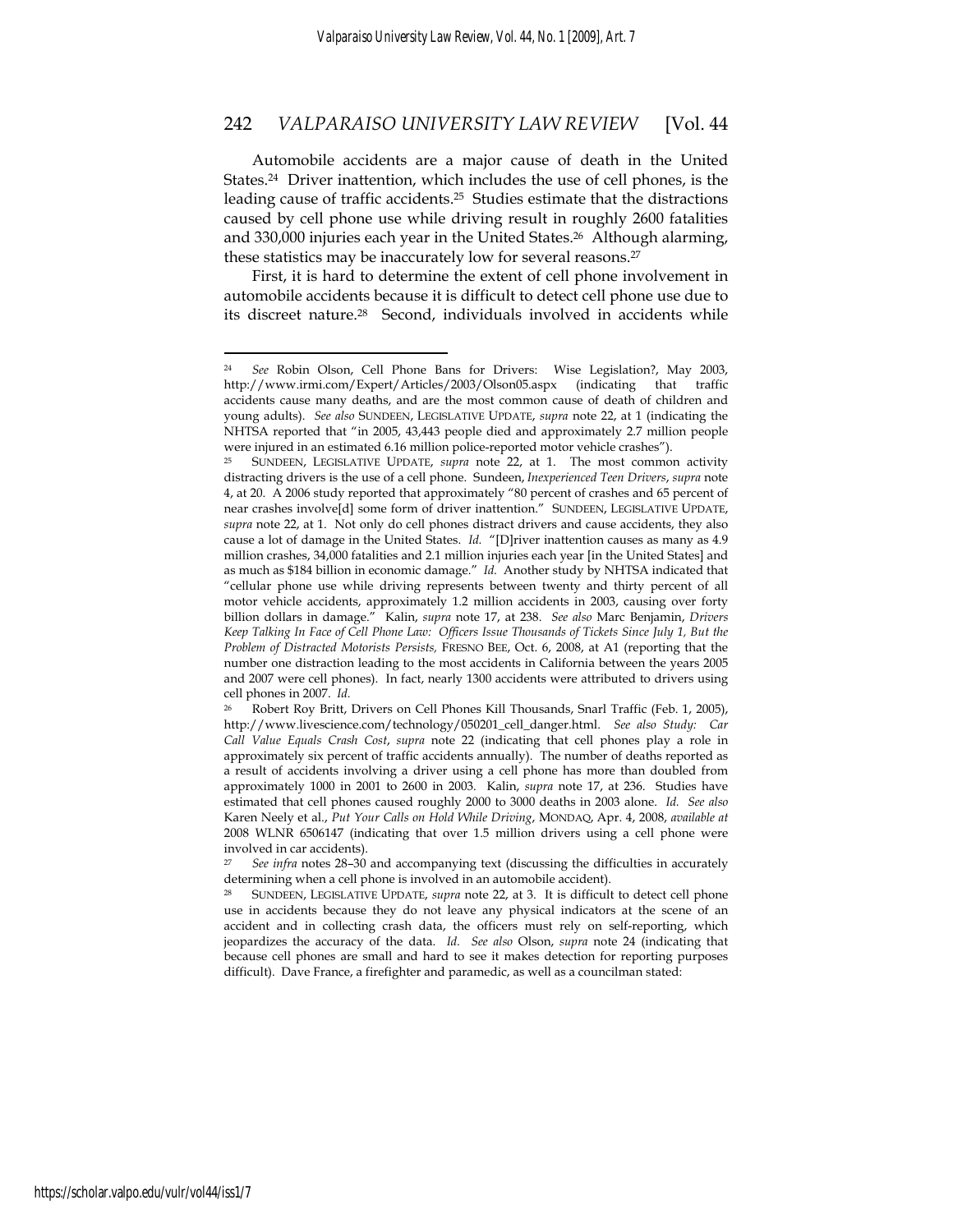$\overline{a}$ 

using their cell phones are unlikely to report such behavior for fear that it may increase their civil liability.<sup>29</sup> In addition, these statistics are inaccurate because many states only recently began collecting data related to cell phones and automobile accidents.30 Despite these flaws, the data collected by individual states indicates that the use of cell phones distracts drivers, thereby significantly contributing to accidents.31

It's scary the number of crashes I've investigated in which a cell phone was involved . . . . Some of them, the diver said they were on the cell phone, and others, you saw an open cell phone lying on the floor of the car. And then there's the times when our emergency vehicle was driving to a rescue scene and there were people in cars blocking our way because they didn't hear the siren because they were on a cell phone.

Bill Lilley, *Driving While on Phone is Attacked: More Green City Council Discussion Expected on Resident's Suggestion to Outlaw Cell Use if Car is Moving*, AKRON BEACON J., June 9, 2008, at B1.

<sup>29</sup> Cripps, *supra* note 3, at 97; Olson, *supra* note 24. There have been several cases where a driver's use of his or her cell phone played a role in his or her civil liability. *See, e.g.*, Prego v. Falcioni, No. CV020280472S, 2006 WL 463189 (Conn. Super. Ct. Feb. 8, 2006) (finding plaintiff ten percent responsible for an accident for failure to maintain a proper lookout because she had been using her cell phone seconds prior to the accident); Hiscott v. Peters, 754 N.E.2d 839 (Ill. App. Ct. 2001) (finding evidence of the driver's use of his cell phone should have been given to the jury so it could determine the weight and value of the evidence); McCormick v. Allstate Ins. Co., 870 So. 2d 547 (La. Ct. App. 2004) (allegations that the driver was talking on his cell phone at the time of the accident played a role in the court finding him solely responsible for the accident); Perkins v. Allstate Indem. Ins. Co., 821 So. 2d 647 (La. Ct. App. 2002) (finding equal fault between parties due to plaintiff talking on her cell phone at the time of the accident); Wilkerson v. Kan. City S. Ry., 772 So. 2d 268 (La. Ct. App. 2000) (finding a driver's inattention due to being on her cell phone was solely responsible for the accident).

<sup>30</sup> *See* SUNDEEN, LEGISLATIVE UPDATE*, supra* note 22, at 3 ("As of February 2007, only 16 states—California, Florida, Kansas, Kentucky, Michigan, Minnesota, Missouri, Montana, Nebraska, New York, Oklahoma, Pennsylvania, Tennessee, Texas, Utah and Wisconsin had published data on the number of crashes that cited phones or CB radios as a causal factor."). In addition, many of these states have only published statistics for one year and in other states, only one law enforcement agency collected the data, so it is difficult to get an accurate picture of the statistics involving cell phones and accidents. *Id.*

<sup>31</sup> *See generally* News Release, Ins. Inst. for Highway Safety, 1st Evidence of Effects of Cell Phone Use on Injury Crashes: Crash Risk is Four Times Higher When Driver is Using a Hand-Held Cell Phone (July 12, 2005), *available at* http://www.iihs.org/news/2005/ iihs\_news\_071205.pdf ("[T]wo studies confirm that the distractions associated with phone use contribute significantly to crashes."). *See also* Chris Brennan, *City Would Restrict Cell-Phone Use by Drivers*¸ PHILA. DAILY NEWS, Aug. 19, 2008, at 9 (indicating Pennsylvania records showed that 1241 car accidents were attributed to the use of a cell phone while driving in 2006); Omer Gillham, *Cell-Phone-Related Crashes Soaring, Highway Data Shows*, TULSA WORLD, Jan. 9, 2007, at A1 (indicating Oklahoma reported that the number of cell phone related accidents has grown from just eighty-eight accidents in 2000 to seven hundred seventy-five in 2005); Robert Roy Britt, Are Cell Phones Really so Dangerous? (Feb. 2, 2005), http://www.livescience.com/technology/050201\_cell\_danger.html (discussing California statistics from 2001, which indicated that despite the estimates being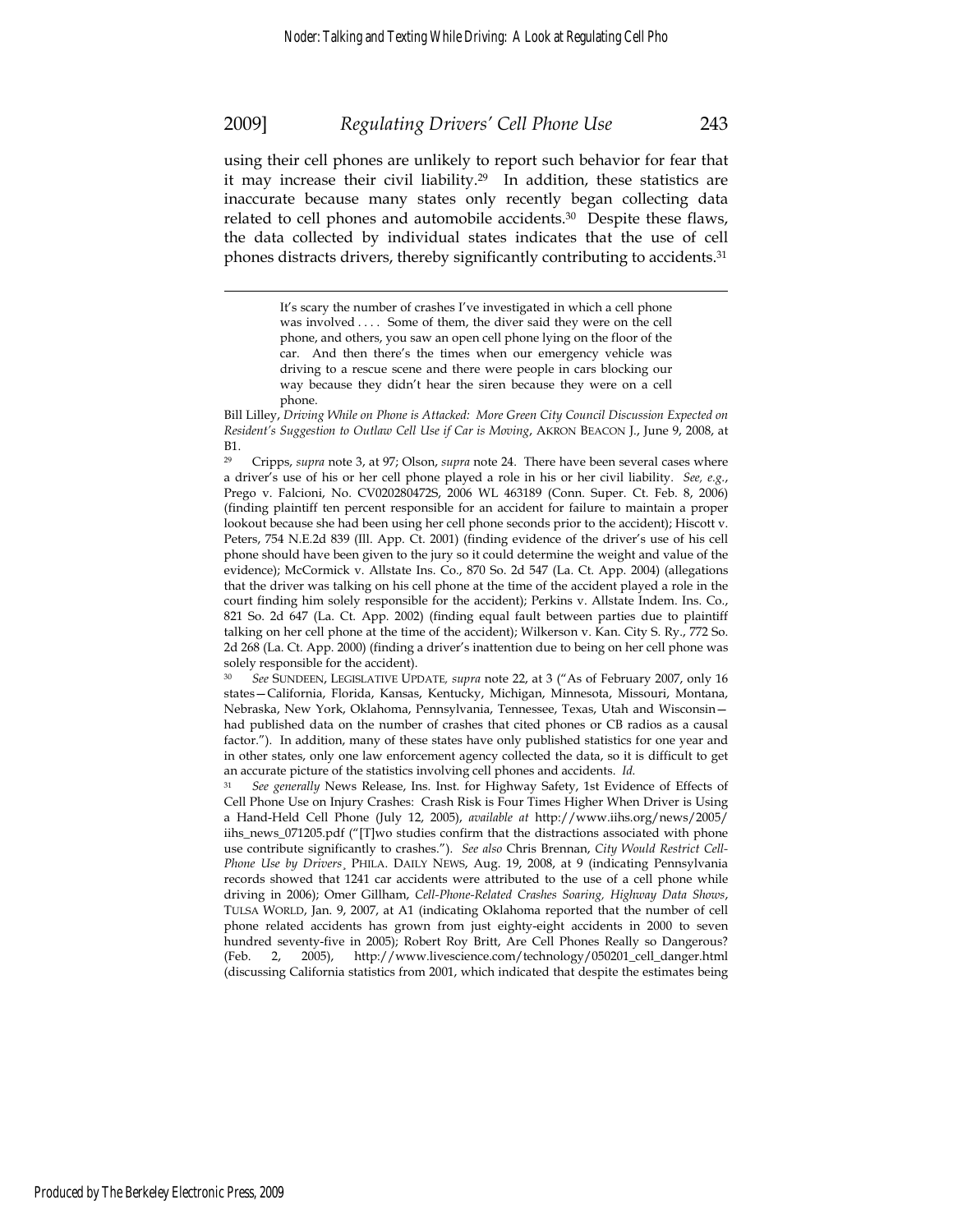#### *B. The Dangers of Cell Phones and Driving*

When driving a vehicle, a distraction—no matter how brief—can cause serious problems.32 There are four kinds of driving distractions: visual, biomechanical, auditory, and cognitive.<sup>33</sup> Interestingly, talking on a cell phone while driving is the only activity where all four types of distractions are present.34

A number of activities associated with a cell phone can distract a driver, including talking, dialing, hanging up a call, reaching for the phone, or picking up a dropped phone.35 One study showed that talking on a cell phone caused drivers to have tunnel vision, which made them unable to describe the situation around them. $36$  This is because

 $\overline{a}$ 

34 Horwitt, *supra* note 32, at 202. This is because cell phones cause individuals to look away from the road. *See* Bents, *supra* note 33. Also, the manipulation of controls on the phone and the ringing of the telephone can both distract the driver. *Id.*

low because of a lack of formal procedures, cell phones were deemed to be responsible for 4699 reported accidents, which killed thirty-one people and injured 2786); Whitcomb, *supra*  note 21 (discussing the data of the California Highway Patrol, which shows that cell phone use is the cause of most distracted driving). However, the data analysts for the Oklahoma Highway Safety Office admit that the figures are probably much higher than reported because "[g]etting an accurate count on cell-phone accidents can be difficult because cells are easily hidden and some won't admit to using a cell phone." Gillham, *supra*. 32 *See* Dusty Horwitt, Note, *Driving While Distracted: How Should Legislators Regulate Cell* 

*Phone Use Behind the Wheel?*, 28 J. LEGIS. 185, 191 (2002). Horwitt explained:

At 35 miles per hour, for example, a car travels 51.3 feet per second. At 65 miles per hour, it covers 95.3 feet per second. Thus, the driver who takes his eyes off the road for just one second to answer a phone is essentially blind for close to 100 feet of roadway.

*Id*.

<sup>33</sup> Fran Bents, Nat'l Highway Traffic Safety Admin., Driving With Cell Phones: What Have Highway Safety Researchers Learned, http://www.nhtsa.dot.gov/staticfiles/DOT /NHTSA/NRD/Multimedia/PDFs/Crash%20Avoidance/Driver%20Distraction/BentsF\_ doc.pdf, at 4 (last visited Oct. 13, 2009).

<sup>35</sup> *See* Michael, *Liability for Accidents*, *supra* note 1, at 300 (indicating that one of the problems with using a cell phone while driving is that it may cause the driver to take his or her eyes off of the road); Horwitt, *supra* note 32, at 190 (indicating that all of these activities can distract a driver because they cause the driver to take his or her eyes off of the road). *See also* Ins. Inst. for Highway Safety, *Phoning While Driving Increases Year by Year, Even as Evidence of the Risk Accumulates*, STATUS REP., Jan. 28, 2006, at 4 [hereinafter *Risk Accumulates*] ("[D]rivers were more likely to take their hands off the steering wheel or their eyes off the road when they were dialing a phone or answering it."); Press Release, N.J. Motor Vehicle Comm'n, MVC and Partners Urge Motorists to "Put the Phone Down" (Feb. 28, 2008), *available at* http://www.state.nj.us/mvc/PressReleases/archives/2008/ 022808.htm ("A driver's attention should be focused solely on driving, period, [and a]ny conversation on a cell phone, whether it's hand-held or hands-free, is distracting and can instantly take a driver's mind and eyes off the road, creating a potentially deadly situation.").

<sup>36</sup> *See* Horwitt, *supra* note 32, at 192 (describing a study in which simulators were used and drivers, when suddenly stopped and asked questions, were unable to describe the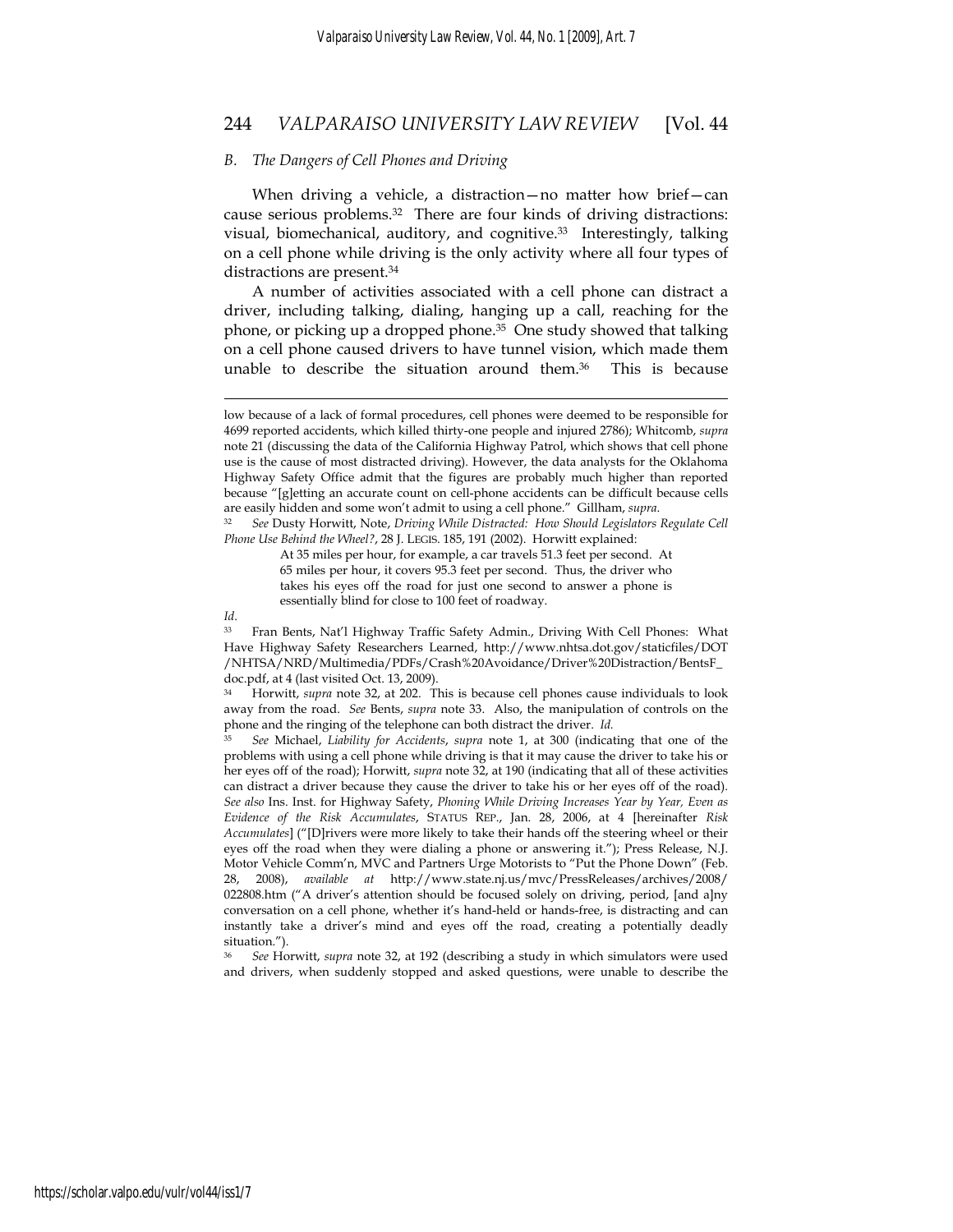$\overline{a}$ 

#### 2009] *Regulating Drivers' Cell Phone Use* 245

individuals are unable to engage in multiple complex tasks simultaneously.<sup>37</sup> The cognitive distraction caused by the cell phone conversation is the most dangerous aspect of using a cell phone while driving, mainly because it greatly impairs an individual's reaction time.<sup>38</sup> Studies have found that the effect a cell phone has on a person's reaction time is similar to that of a person who drives under the influence of alcohol.39 As the rate of cell phone use and the duration of phone calls continue to increase, drivers talking on cell phones will be impaired for longer periods of time, thereby increasing the risk of accidents even further.40

40 Horwitt, *supra* note 32, at 195. Frances Bents, Vice President of Dynamic Science, Inc., analyzed an article by the New England Journal of Medicine that reported that there is a four-fold increase in risk associated with driving while using a cellular telephone, which is comparable to the risk associated with driving with a blood alcohol level at the legal limit.

traffic around them despite the fact they were able to do so when they were not talking on their phone). *See also* Kalin, *supra* note 17, at 254 (discussing a study that found drivers engaging in cell phone conversations were much less aware of their surroundings in that they could only identify half as many objects outside of the vehicle as opposed to those drivers not having cell phone conversations).

<sup>37</sup> Kalin, *supra* note 17, at 237. *See also* Olson, *supra* note 24 (indicating that people have trouble multitasking in general). The problem arises because driving is a complicated task in itself that requires the driver to engage continuously in several activities such as monitoring his or her speed, checking his or her mirrors, and steering the vehicle. Cripps, *supra* note 3, at 95.

<sup>38</sup> *See* Olson, *supra* note 24 (discussing a study by Carnegie Mellon University that found "humans cannot converse on cell phones without distracting the brain from the task of driving"). This is because "the fundamental implication is that engaging in a demanding conversation could jeopardize judgment and reaction time if an atypical or unusual driving situation arose." *Id.* Another study concluded that cell phone users' reaction times were significantly lowered. Britt, *supra* note 26. "If you put a 20-year-old driver behind the wheel with a cell phone, their reaction times are the same as a 70-year-old driver who is not using a cell phone." *Id. See also* Michael Dresser, *Driving While Using a Cell Phone Found to Quadruple Crash Risk*, BALT. SUN, Dec. 5, 2008, at 18A (indicating that studies have shown the use of a cell phone while driving delays an individual's ability to react to situations by .23 seconds).

<sup>39</sup> *See* Michael, *Liability for Accidents*, *supra* note 1, at 300–01 ("Scientific research has found that a driver's reaction time is slowed by an average of [thirty percent] while talking on a cell phone, similar to that of a drunk driver."). *See also* SUNDEEN, LEGISLATIVE UPDATE, *supra* note 22, at 5 (discussing the results of a study conducted by the University of Utah that found drivers talking on cell phones experienced double the amount of rear-end collisions); Wong, *supra* note 2 (discussing the above study's findings that drivers who were talking on their cell phones "drove slower, had a slower reaction time when braking, were slower to resume normal speed after braking and were more likely to crash"). A New England Journal of Medicine study also found that using a cell phone while driving is similar to driving drunk because it significantly impairs the driver's ability to focus his or her attention on the road. Kalin, *supra* note 17, at 237–38. Another study indicated that the risk associated with using a cellular telephone while driving constituted a four-fold increase, which is similar to that of driving while intoxicated. Horwitt, *supra* note 32, at 195.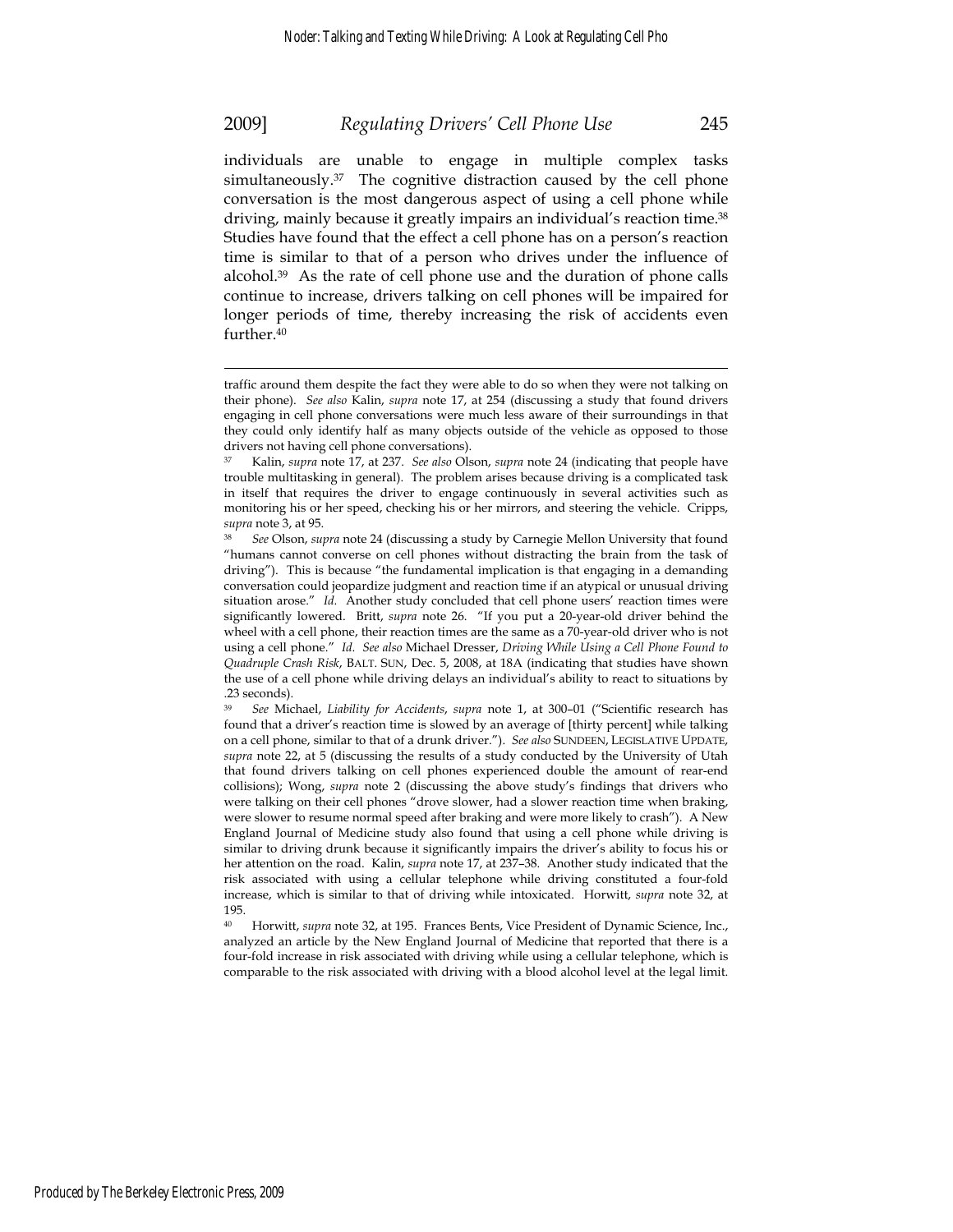Because of the troubles with data collection relating to accidents involving cell phones, the actual danger of using a cell phone while driving has varied among studies.<sup>41</sup> Although evidence shows that driving while using a cell phone is extremely dangerous, some studies have found it less dangerous than many other activities.<sup>42</sup> However, the Virginia Tech Transportation Institute and the NHTSA conducted a onehundred-car naturalistic study, which found that wireless devices, particularly cell phones, were the largest cause of inattention and contributed to the most instances of accidents or near-accidents.43 Other

*Id.* The article, after receiving some criticism, later attempted to clarify its finding by expressing that "[t]he cumulative risks associated with alcohol intoxication are much greater than those associated with using a cellular telephone." *Id*. The authors of the article pointed to the fact that a cell phone conversation lasts for only a few minutes as opposed to alcohol which can stay in a person's blood stream for hours. *Id.* at 196. Bents suggested that the way the data was collected and analyzed may have skewed the results, and proposed that if drivers talking on the phone for a half hour continuously were studied, researchers would find that the risk factor is actually higher than driving while intoxicated at the legal limit. *Id.* 

<sup>41</sup> *See infra* notes 42–44 and accompanying text (discussing several studies regarding cell phone use while driving and the different conclusions reached by them).

<sup>42</sup> *See* ANDREA L. GLAZE & JAMES M. ELLIS, CTR. FOR PUB. POLICY VA. COMMONWEALTH UNIV., PILOT STUDY OF DISTRACTED DRIVERS 14 (2003) (discussing the 2002 pilot study conducted by Virginia Commonwealth University that found cell phones accounted for only approximately four percent of distractions). Another study ranked a number of things ahead of cell phones as far as causing accidents, including rubbernecking, fatigue, passenger distractions, and adjusting the radio. WebMD.com, *Rubbernecking Distracts More than Phones: Cell Phones Rank Sixth on List of Causes of Accidents* (Mar. 7, 2003), http://women.webmd.com/news/20030307/rubbernecking-distracts-more-than-phones.

Also, a study by Virginia Tech Transportation Institute found that reaching for a fallen object increases the risk of crashing by nine times as opposed to only a 1.3 increase in risk caused by cell phones. Eric Saiontz, Maryland Hand-Held Cell Phone Ban Blocked by Law Makers (Apr. 4, 2008), http://www.youhavealawyer.com/blog/2008/04/04/marylandcell-phone-ban/.

VICKI L. NEALE ET AL., NAT'L HIGHWAY TRAFFIC SAFETY ADMIN., AN OVERVIEW OF THE 100-CAR NATURALISTIC STUDY AND FINDINGS 9 (2005), *available at* http://www.nhtsa.dot. gov/staticfiles/DOT/NHTSA/NRD/Multimedia/PDFs/Crash%20Avoidance/Driver%20 Distraction/100Car\_ESV05summary.pdf. This study equipped one hundred cars with sensors and video cameras to monitor the driving of 241 drivers. *Id.* at 1–2. Participants in the study consisted of people from all age groups ranging from eighteen-year-olds to drivers over the age of fifty-five. *Id.* at 4. The study consisted of over approximately two million miles driven over a twelve to thirteen month collection period. *Id.* at 1. Findings showed that inattentive drivers caused approximately eighty percent of crashes and sixtyfive percent of near crashes. *Id.* at 7. Of these incidents, the majority of them occurred while the driver was engaged in a cell phone conversation. *Id.* at 8. *See also* SUNDEEN, LEGISLATIVE UPDATE, *supra* note 22, at 5; Joe Benton, *Cell Phone No. 1 Driver Distraction* (Apr. 20, 2006), http://www.consumeraffairs.com/news04/2006/04/cell\_phones\_distraction. html; Hand Held Cell Phone Ban While Driving, http://www.fourwinds10.com/ siterun\_data/media/telephone\_cell\_phone\_radio/news.php?q=1201893038 (last visited Oct. 19, 2009); Saiontz, *supra* note 42 (discussing the findings of the Virginia Tech study).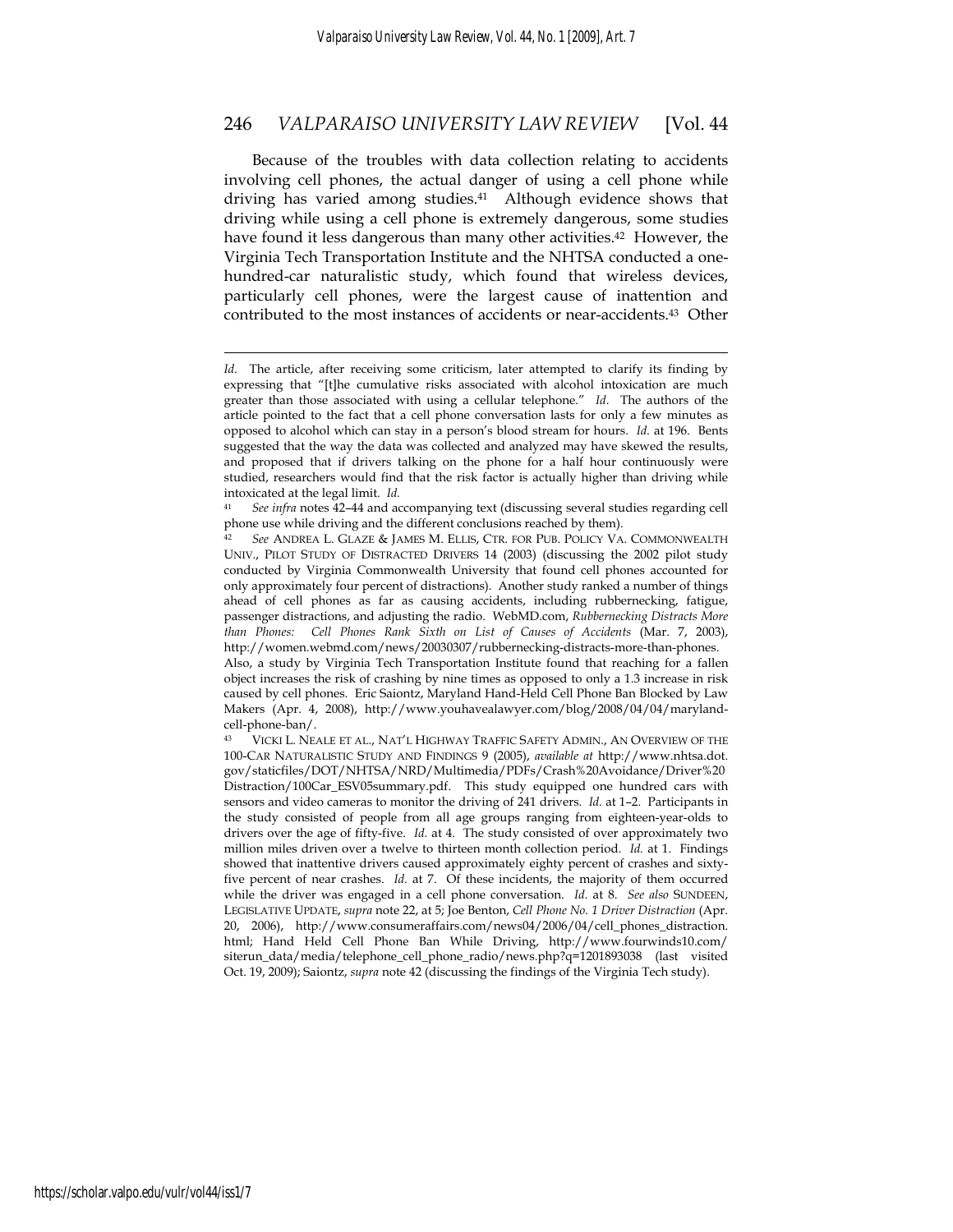studies have concluded that using a cell phone while driving quadruples the risk of an accident.<sup>44</sup> Similarly, studies have also demonstrated that the likelihood of danger is increased when individuals use the text message function of their cell phone while they are driving.45 These studies indicating the potential dangers of cell phone use while driving have prompted a large amount of legislation.

#### *C. Approaches to Legislation*

 $\overline{a}$ 

The studies conducted about the dangers of driving while using a cell phone have created many concerns throughout the country.46 In response, there has been a debate over whether the government should regulate cell phone use while driving, and if so, whether it should be the responsibility of local or state governments to impose restrictions. This Part first discusses the opposition to legislation.<sup>47</sup> Next, this Part examines state legislation of cell phone use while driving,<sup>48</sup> followed by

ROBERT D. FOSS ET AL., INS. INST. FOR HIGHWAY SAFETY, SHORT-TERM EFFECTS OF A TEENAGE DRIVER CELL PHONE RESTRICTION 1 (2008)*.* The New Institute, by examining phone use habits of the driver, concluded that driving while using a cell phone increased an individual's chance of getting into a serious accident, one serious enough to cause physical injury, by four times. 1st Evidence, *supra* note 31*. See also* Hahn & Dudley, *supra*  note 17, at 140–41 (indicating that this risk is also significant for other drivers, passengers, and pedestrians); Michael, *Liability for Accidents*, *supra* note 1, at 300 (reporting that the New England Journal of Medicine reported this four-fold risk increase still remains even if a call ends as much as fifteen minutes before the accident); Dresser, *supra* note 38 (indicating a recent study found that using a cell phone while driving, whether hands-free or hand-held, quadruples the chances of getting into an accident). A study conducted by the Harvard Center of Risk Analysis concluded that while a driver using a cell phone has a thirteen in one million chance of dying in an accident, other drivers and pedestrians are also at risk of being killed by a driver using a cell phone at a rate of four in one million. *Study: Car Call* 

*Value Equals Crash Cost*, *supra* note 22. 45 *See* Wood, *supra* note 16 (indicating text messaging can be more dangerous than talking on a cell phone because drivers who text have to constantly look at the keypad while typing their message, thereby removing their eyes from the road-way). *See also*  Robert L. Sachs, Jr., *TXT MSGS and Other Driving Distractions*, 44 TRIAL 20, 22 (2008) ("Textmessaging requires a greater level of concentration than other activities in the car. An average driver trying to text-message takes his or her eyes off the road at least 14 times every 30 seconds to look at the screen or use the keypad. That's a recipe for disaster."). Additionally, when someone sends a text message while driving, they increase their chance of getting into an accident by six times. *Id.* at 22. A 2007 study by Clemson University reported that drivers leave their lanes approximately ten percent more frequently when they are texting. Wood, *supra.*

<sup>46</sup> *See supra* notes 42–44 (discussing several studies examining the effect cell phones have on the driving performance of drivers).

<sup>47</sup> *See infra* Part II.C.1 (discussing different reasons legislators are opposed to passing legislation restricting the use of cell phones while driving).

<sup>48</sup> *See infra* Part II.C.2.a (examining current state legislation restricting drivers' ability to talk on hand-held cell phones while driving).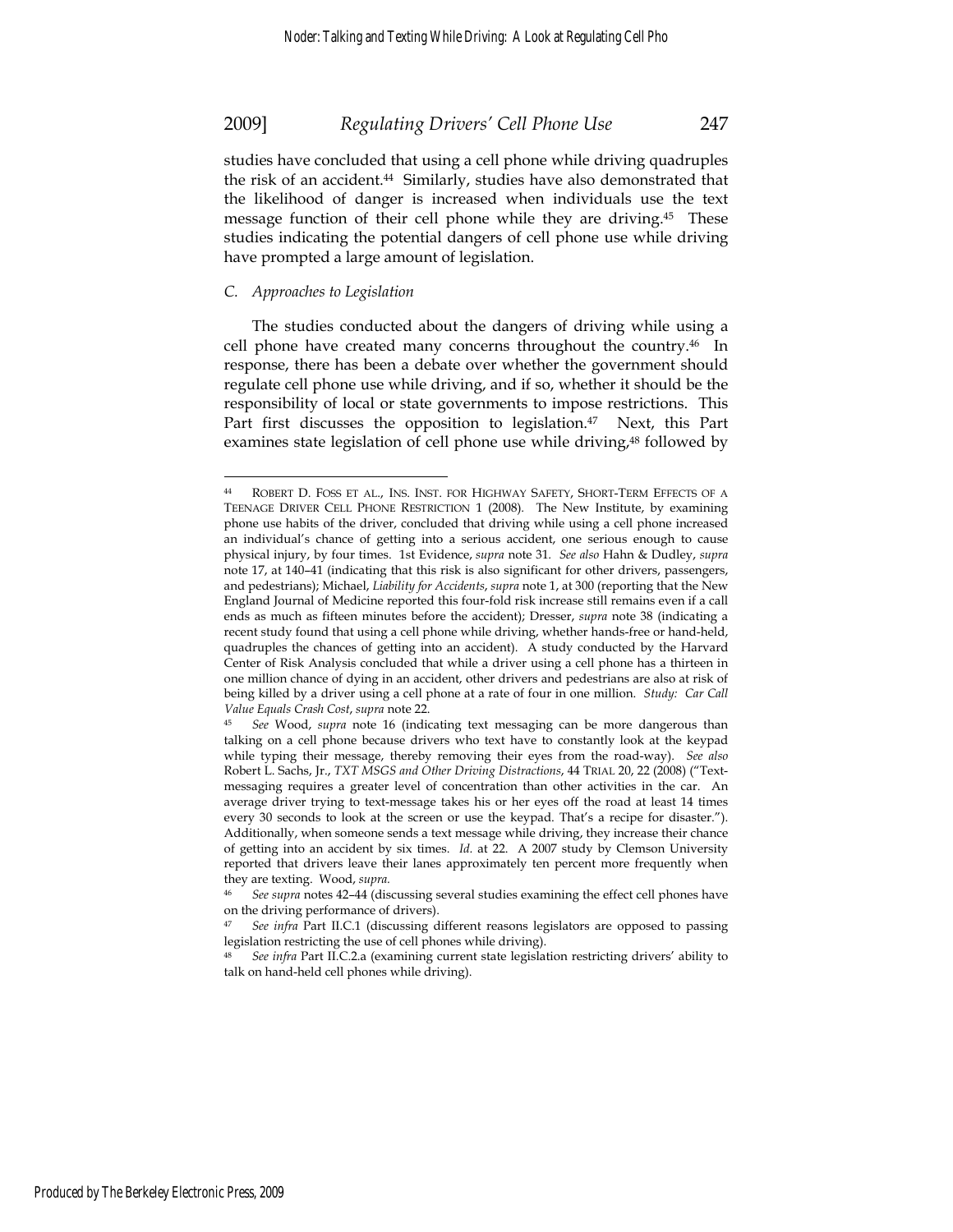cell phone restrictions directed solely at minors.49 Then, this Part discusses local municipalities' attempts to regulate cell phone use while driving.50 Finally, this Part examines the current text message legislation.<sup>51</sup>

#### 1. Opposition to Legislation

 $\overline{a}$ 

Despite the studies indicating the dangers of driving and talking on a cell phone or text messaging, a number of states have not yet regulated these activities.52 One reason for the reluctance of legislatures to pass this type of legislation is the fear that it will be perceived as "nanny government."53 Others are hesitant to pass legislation restricting cell phone use in vehicles due to possible constitutional challenges.<sup>54</sup> An

Michigan have failed because of fears that such a law might implicate privacy rights and personal freedoms). *See also* Theodore Kim, *Bill Calls for Drivers to Hang Up*, INDIANAPOLIS STAR, Jan. 26, 2005, *available at* 2005 WLNR 1095601 (suggesting that such legislation would likely be viewed as an attempt to limit civil liberties); Olson, *supra* note 24 (discussing the United States House of Representative hearings regarding this issue in 2001 in which several congressmen expressed concerns with this type of law implicating First Amendment freedom of speech rights). *But see* People v. Neville, 190 Misc. 2d 432, 437

<sup>49</sup> *See infra* Part II.C.2.b (exploring current legislation that prohibits only minors from talking on a cell phone while driving).

<sup>50</sup> *See infra* Part II.C.2.c (discussing action taken by municipalities to prohibit drivers from using cell phones while driving).

<sup>51</sup> *See infra* Part II.C.3 (exploring current legislation prohibiting drivers from text messaging while driving).

<sup>52</sup> *See* Ins. Inst. for Highway Safety, *Cellphone Laws* (Oct. 2009), http://www.iihs.org/ laws/cellphonelaws.aspx (detailing cell phone legislation in all fifty states). As of October 2009, fourteen states have not limited the ability of drivers to talk on a cell phone or text message while driving. *Id.* These states include: Alabama, Florida, Hawaii, Idaho, Iowa, Montana, Nevada, North Dakota, Oklahoma, South Carolina, South Dakota, Vermont, Wisconsin, and Wyoming. *Id.* Also, four states—Arizona, Georgia, Kentucky, and Massachusetts—only prohibit schools bus drivers from talking on a cell phone while driving. *Id.* An additional four states-Massachusetts, Michigan, Ohio, and New Mexicoprovide municipalities with the option to restrict drivers from talking on a cell phone. *Id.* 

<sup>53</sup> *See* Tom Barnes, *Bill Would Ban Cell Phone Use By Drivers*, PITTSBURGH POST-GAZETTE, Sept. 12, 2007, at A1 ("Some critics of such bills complain the Legislature is going overboard with 'nanny government', unnecessarily restricting people in their cars."). *See also* Michael Fickes, *Educating Distracted Drivers: The Wireless Industry Mounts Education to Make Drivers Aware of Distractions*, WIRELESS WAVE, Summer 2006, at 34, 36 (indicating that there are a number of other things one can do while driving that are distracting, but yet remain unaffected by legislation). James R. Sayer stated, "No one would legislate that you can't eat, drink, or talk in the car. But they will legislate that you can't use a cell phone in the car. But there are lots of other things in the car that have negative consequences in terms of driving." *Id. See also* Martin, *Michigan Again Debates*, *supra* note 17 ("Some lawmakers think talking on cell phones isn't any more distracting than operating car radios and CD players, applying makeup, reading a map or eating while behind the wheel."). 54 *See* Martin, *Michigan Again Debates*, *supra* note 17 (indicating legislative efforts in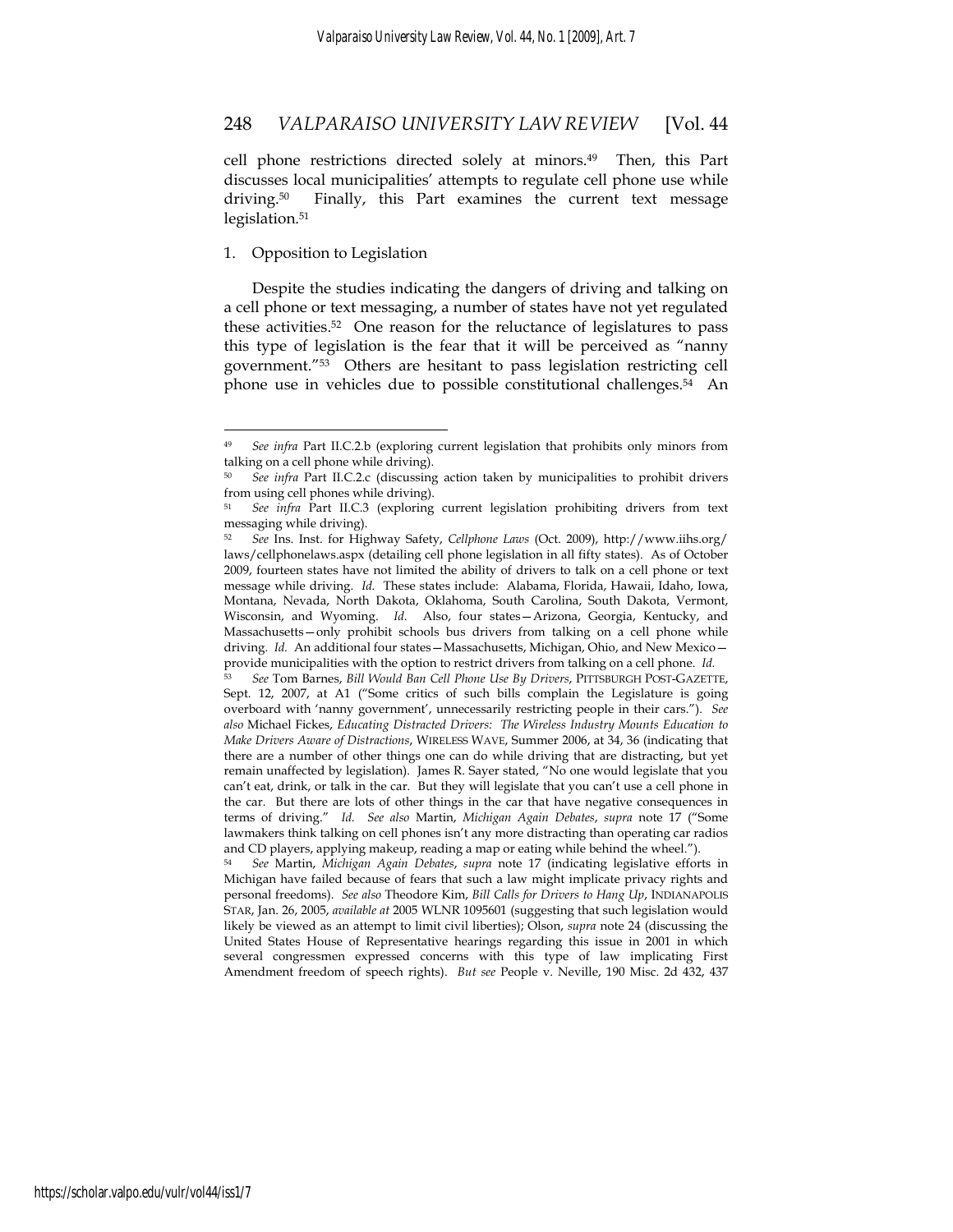$\overline{a}$ 

additional argument made by those who oppose the legislation is that the cost of restricting cell phone use while driving does not outweigh the benefits.55

Furthermore, many individuals argue that talking on a cell phone is not any different from talking to a passenger while driving; however, very important distinctions exist between the two scenarios, mainly the nature of the conversations.56 In addition, some lawmakers have not supported bills restricting cell phone use while driving because of the belief that doing so would impede the development of other beneficial

<sup>56</sup> *See* Bents, *supra* note 33 (indicating there are two main distinctions between cell phone conversations and conversations with passengers). One difference between these two types of conversations is that a passenger is aware of the driving situation, and can easily pause the conversation when needed as opposed to those who are on the opposite end of the cell phone conversation. *Id.* The second main difference is that cell phones carry a sense of immediacy, where individuals feel the need to answer their cell phone whether it is a good time to do so or not. *Id*. *See also* Courtney Perkes & Jennifer Muir, *Calls Distract Drivers More Than Passengers, Study Finds*, ORANGE COUNTY REG., Dec. 5, 2008, *available at* 2008 WLNR 23449661 (discussing a study that found drivers talking on a cell phone missed their freeway exits half of the time whereas an individual talking with a passenger hardly ever missed their exit). The study concluded that the difference was the conversational styles between the two conversations because passengers saw the same road conditions as the driver and were able to adjust the conversation accordingly. *Id.* Also, the study found that drivers talking to a passenger tended to speak less frequently in complex situations. *Id.*

<sup>(</sup>N.Y. Just. Ct. 2002) (finding New York's statute prohibiting hand-held cell phone use was constitutional).

<sup>55</sup> *See* Hahn & Dudley, *supra* note 17, at 146–51 (discussing three different studies that attempted to determine if the costs associated with prohibiting cell phones while driving outweighed the benefits). Each of the three studies found a cell phone prohibition would not be a cost-effective way of saving lives. *Id.* at 146. However, there are a number of factors that raise questions as to the reliability of these studies. *Id.* at 149–50. One of the most important factors is that these studies are likely dated. *Id.* at 150. With the increase in the number of cell phone users each year, both the costs and benefits of such legislation have changed, and therefore, this may not be the most reliable argument. *Id. See also* Hahn, Tetlock & Burnett, *supra* note 22, at 46 (outlining one of the important cost/benefit studies that was conducted in 1999 which determined that that a cell phone ban was not worth it); Harvard Sch. of Pub. Health, *supra* note 22; *Study: Car Call Value Equals Crash Cost*, *supra* note 22 (discussing a study conducted by the Harvard Center for Risk Analysis which estimated the costs of accidents caused by cell phone use was forty-three billion dollars, which is roughly equal to the value of cell phones to their users). Furthermore, it is argued that, "Unlike other traffic safety issues—such as drunk driving or seat belts, where few compelling reasons exist to allow a driver to operate a vehicle drunk or without a seatbelt-there are reasons to allow phones in the car." SUNDEEN, LEGISLATIVE UPDATE, *supra* note 22, at 2. Some people urge that the reasons cell phones should not be regulated is because they can be very valuable to their owners because they help drivers make the most out of their time, allow drivers to stay in contact with their families, and also provide assistance in an emergency. *Id. See also* Kim, *supra* note 54 (reporting that Indiana legislators are skeptical of restricting cell phone use because of their useful purpose).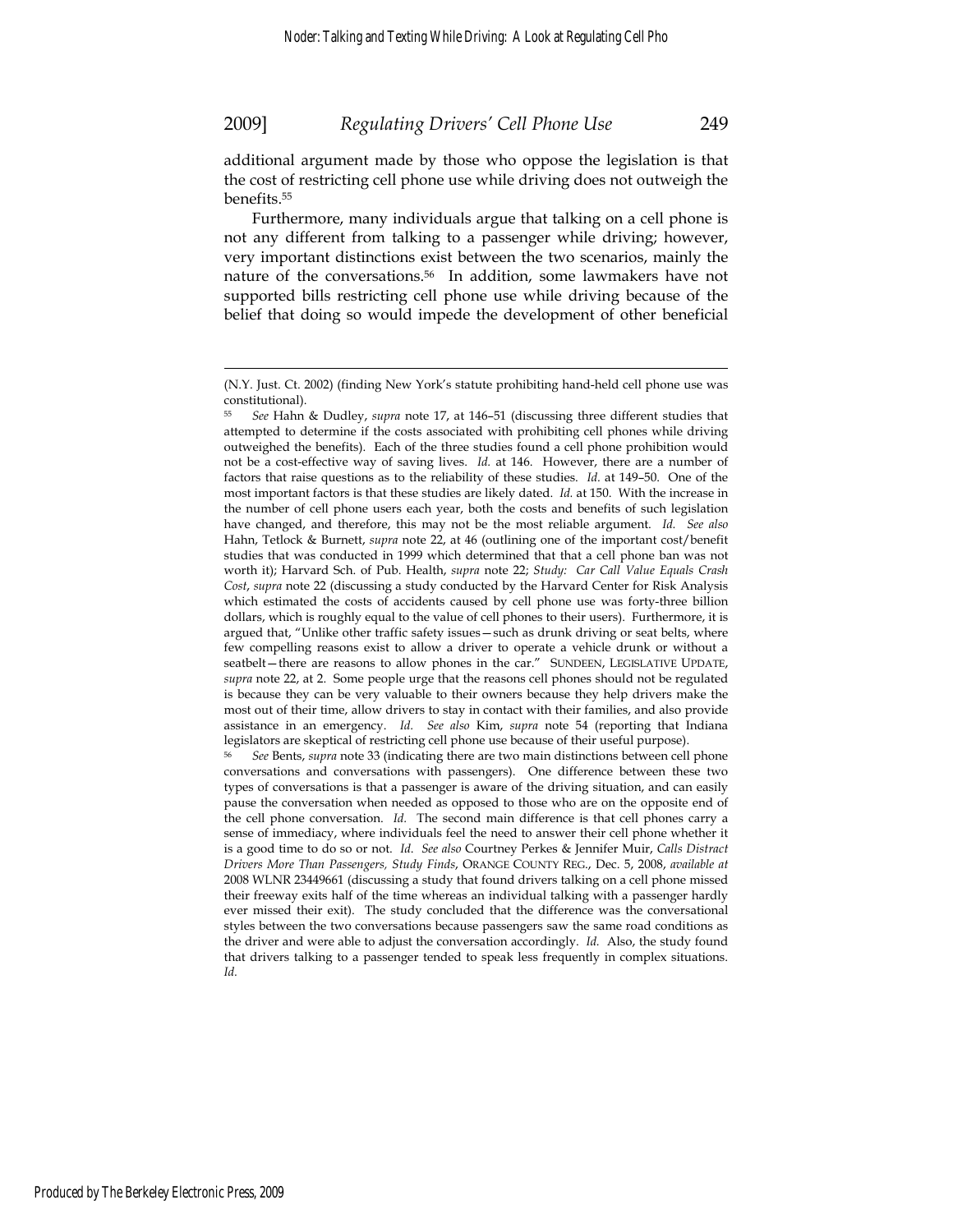technological advances.<sup>57</sup> A final theory opposing legislation in this area is that it is unnecessary because the number of injuries and deaths on the roadways are declining; however, this decline could be attributed to a number of other factors including the success of seatbelt and drunk driving laws.<sup>58</sup> Despite these concerns, legislation regarding cell phone use while driving has in fact passed in some states and municipalities.59

#### 2. Hands-Free Legislation

 $\overline{a}$ 

Every state has considered legislation relating to cell phone use in automobiles because of the visibility of these devices on the roadways and the cognitive effect a phone conversation has on an individual.<sup>60</sup> In

<sup>57</sup> *See* Kristin Dizon, *Calls are Growing for Cell Phone Laws in Cars: State Senator Undaunted by Delays*, SEATTLE POST-INTELLIGENCER REP., Nov. 17, 2004, *available at*  http://seattlepi.nwsource.com/local/199984\_celllaws17.asp (indicating that the advancements of devices such as embedded voice-activated phones and in-dash navigational systems could be affected if cell phones were prohibited while driving).

<sup>58</sup> *See* Fickes, *supra* note 53, at 1 ("From 1994 to 2004, the number of U.S. licensed drivers and miles driven went up, with huge increases in the number of wireless subscribers and the time they spent on their devices. At the same time, the number of vehicle crashes dropped about 5%."). *See also* Olson, *supra* note 24 ("In short, automobile accident deaths and injuries continue to drop. This decrease may be due, in part, to improved seat belt usage, tougher driving under the influence (DUI) of alcohol or drugs laws, and automobile safety features."). For information regarding seat belt and drunk driving laws see NAT'L HIGHWAY TRAFFIC SAFETY ADMIN., 2007 TRAFFIC SAFETY ANNUAL ASSESSMENT- ALCOHOL-IMPAIRED DRIVING FATALITIES (2008) [hereinafter ALCOHOL-IMPAIRED DRIVING FATALITIES]; NAT'L HIGHWAY TRAFFIC SAFETY ADMIN., SEAT BELT USE IN 2008—OVERALL RESULTS 1 (2008) [hereinafter SEAT BELT USE IN 2008]; Press Release, Ad Council, Ad Council & U.S. Dep't of Transp. Expand Focus of Drunk Driving Campaign to Buzzed Driving Risks (Dec. 28, 2005), *available at* http://www.stopimpaireddriving.org/planners/Buzzed\_Planner/ pdfs/Buzz\_Release.pdf; U.S. Dep't of Transp., DUI Fatalities Down Nationwide and in 32 States, Says U.S. Secretary of Transportation Mary Peters (Aug. 28, 2008), *available at* http://www.dot.gov/affairs/dot12508.htm [hereinafter U.S. Dep't of Transp. DUI]; U.S. Dep't of Transp., Seat Belt Use Hits Record Level in 2008 (Sept. 17, 2008), *available at* http://www.dot.gov/affairs/nhtsa0608.htm [hereinafter U.S. Dep't of Transp., Seat Belt]; DrivingLaws.org, Drunk Driving Laws, Fines, & Penalties in the U.S., http://dui.drivinglaws.org/ (last visited Aug., 3, 2009); Ins. Inst. for Highway Safety, DUI/DWI Laws, Aug. 2009, http://www.iihs.org/laws/dui.aspx. (listing the drunk driving laws in each of the fifty states); Ins. Inst. for Highway Safety, Safety Belt Use Laws, Aug. 2009, http://www.iihs.org/laws/SafetyBeltUse.aspx [hereinafter Safety Belt Use Laws]. For an analysis of how drunk driving and seat belt laws can be used as a model to create successful cell phone and text message legislation see *infra*, Part III.B.

<sup>59</sup> *See infra* Parts II.C.2.a–II.C.2.c (discussing current legislation prohibiting the use of cell phones while driving).

<sup>60</sup> SUNDEEN, LEGISLATIVE UPDATE, *supra* note 22, at 2. Matt Sundeen, researcher for the National Conference of State Legislatures, indicated that it is easy for other drivers to spot when a driver is engaged in a cell phone conversation because conversations often last for long periods of time. *Id.* Sundeen also suggested that legislatures have targeted cell phone use as opposed to other distractions because cell phones cause a unique cognitive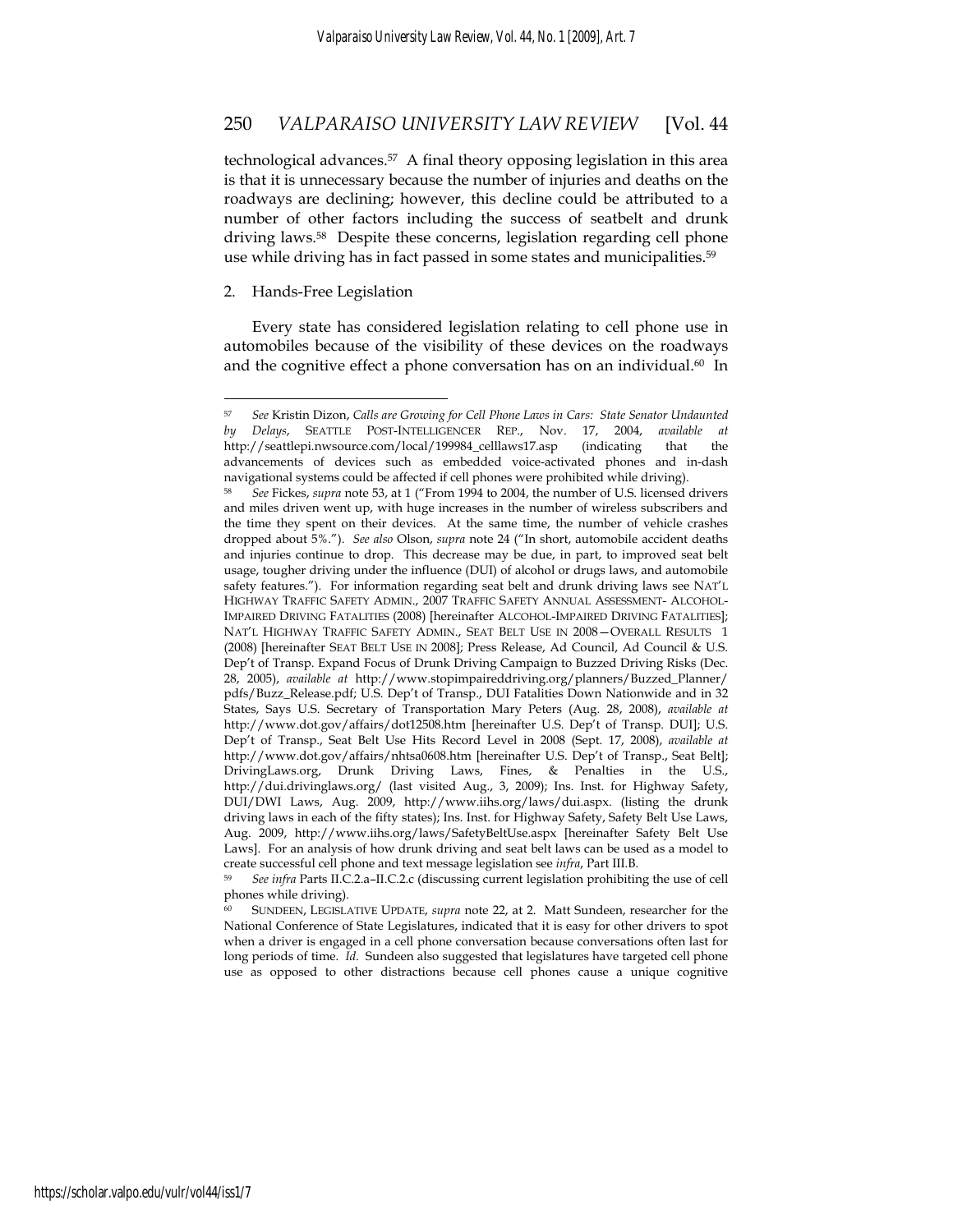2006 alone, thirty-eight states considered possible cell phone legislation.<sup>61</sup> Despite state legislative efforts to introduce these bills, similar bills in the federal government have failed due to lack of support.<sup>62</sup> The NHTSA, a federal agency, has refused to take action, claiming that the agency lacks the proper authority to do so.<sup>63</sup> Although the federal government of the United States has not passed legislation, many foreign countries have laws regulating the use of cell phones on their roadways.64 Despite the popularity of these laws in foreign countries, currently only seven states and the District of Columbia prohibit driving while using a hand-held cell phone.65

 $\overline{a}$ 

<sup>63</sup> *Id.* The NHTSA explained that while it has the ability to regulate aspects of automobiles, it does not have the authority to regulate cell phone use in cars because the phone is not part of the vehicle. *Id.* A report published by the National Conference of State Legislatures expressed this by indicating:

> Federal law clearly governs equipment embedded in motor vehicles. Driver behavior, however, is a state issue. States, rather than the federal government, should decide whether to regulate the use of wireless telephones and other communications, information and entertainment technology in motor vehicles.

WILLIAM T. POUND, NAT'L CONFERENCE OF STATE LEGISLATORS, ALONG FOR THE RIDE REDUCING DRIVER DISTRACTIONS: FINAL REPORT OF THE DRIVER FOCUS AND TECHNOLOGY FORUM, 7 (2002), *available at* http://www.ncsl.org/documents/transportation/driver distract02.pdf*.*

<sup>65</sup> *See Cellphone Laws*, *supra* note 52 (indicating that Utah banned all cell phone use while driving under its careless driving statute and that Oregon recently became the seventh state to prohibit all drivers from using a hand-held cell phone while driving);

distraction that is not involved with other distractions. *Id.* He goes on to say that this causes drivers to become engrossed in the conversation and often times make gestures, which distracts them from the task of driving, and also makes it easier for other drivers to notice. *Id.* 

<sup>61</sup> *Id.*

<sup>62</sup> *See* Kalin, *supra* note 17, at 247–48 (discussing proposed cell phone regulations that failed in both the House of Representatives and the Senate). In 2000, the Driver Distraction Prevention Act of 2000 was introduced by the House or Representatives, but failed to pass. *Id.* at 247. A similar bill introduced by Senator Jon Corzione in 2001 failed to pass Committee and a subsequent attempt by him also failed. *Id.* at 248.

<sup>64</sup> *See* Cellular-News, List of Countries that Ban Cellphone Use While Driving, Sept. 25, 2008, http://www.cellular-news.com/car\_bans/ (indicating that forty-nine countries currently regulate the use of cell phones on their roads). Some countries with complete bans include Australia, France, Germany, Greece, Ireland, Japan, the Netherlands, Russia, and the United Kingdom. *Id.* The penalties vary from monetary fines to imprisonment. *Id.* As of December 1, 2003, it is a criminal offense to use a hand-held phone while driving in Britain. Michael, *Automobile Accidents*, *supra* note 18, at 6. The regulations "simply make it an offence to hold a phone whilst driving and cover all activities associated with making or receiving a call, including dialing." *Id.* Japan also prohibits the use of all cell phones while driving on its roadways and the penalty ranges from 5000 to 7000 yen with a fine of up to 50,000 yen if it is not paid, as well as one point on the diver's license. *Law Banning Drivers From Using Mobile Phones Takes Effect*, MAINICHI DAILY NEWS (Japan), Nov. 1, 2004, *available at* 2004 WLNR 4518605.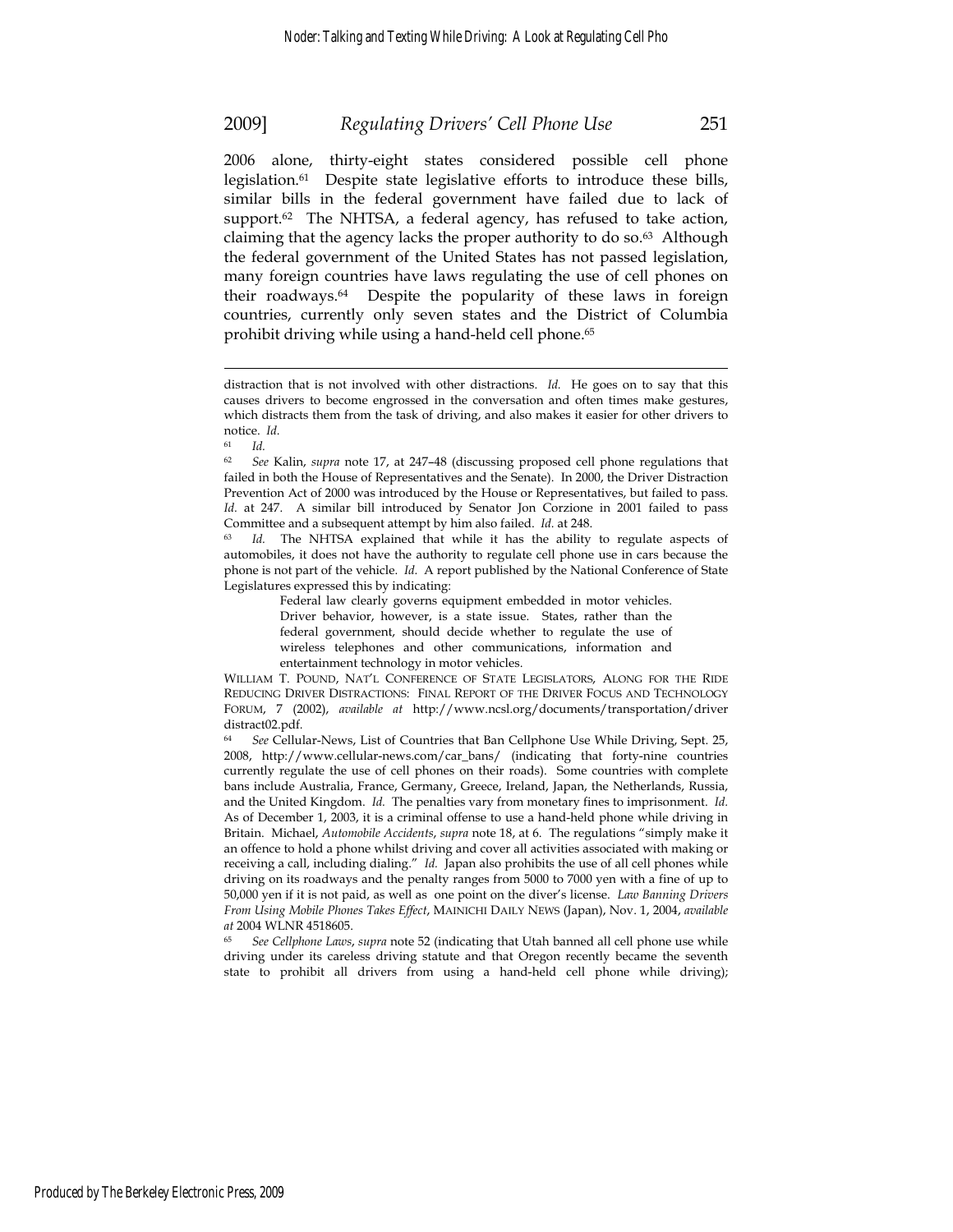#### *a. State Legislation*

 $\overline{a}$ 

In 2001, New York became the first state to regulate hand-held cell phone use while driving.66 Although New York prohibits hand-held cell phones, it still allows drivers to engage in cell phone conversations as long as they use a hands-free device.<sup>67</sup> New York's law also includes a provision that permits drivers to use their cell phones to call proper authorities in emergency situations.68 States enacting similar laws have used New York's law as a model for their legislation and typically

2. (a) Except as otherwise provided in this section, no person shall operate a motor vehicle upon a public highway while using a mobile telephone to engage in a call while such vehicle is in motion.

(c) The provisions of this section shall not be construed as authorizing the seizure or forfeiture of a mobile telephone, unless otherwise provided by law.

3. Subdivision two of this section shall not apply to (a) the use of a mobile telephone for the sole purpose of communicating with any of the following regarding an emergency situation: an emergency response operator; a hospital, physician's office or health clinic; an ambulance company or corps; a fire department, district or company; or a police department, (b) any of the following persons while in the performance of their official duties: a police officer or peace officer; a member of a fire department, district or company; or the operator of an authorized emergency vehicle as defined in section one hundred one of this chapter, or (c) the use of a hands-free mobile telephone. 4. A violation of subdivision two of this section shall be a traffic infraction and shall be punishable by a fine of not more than one hundred dollars.

- *Id*.
- 67 N.Y. VEH. & TRAF. LAW § 1225-c(3)(c). 68 *Id*. § 1225-c(3)(a).
- 

DrivingLaws.org, Hands Free, Text Messaging, and Cell Phone Driving Laws, http://www.drivinglaws.org/indexhf.php (last visited Aug. 5, 2009) (indicating California, Connecticut, New York, New Jersey, Washington, and the District of Columbia ban drivers from using hand-held cell phones while driving). *See also Cellphone Laws*, *supra* note 52 (reporting that Oregon's legislation that prohibits all drivers from using a cell phone becomes effective on January 1, 2009).

<sup>66</sup> Alicia Chang, *Drivers Soon Ignored New York Cell Phone Ban, Study Shows*, MILWAUKEE J. SENTINEL, Feb. 8, 2004, at 8. *See also* Scott Gutierrez, *Do Driver Cell-Phone Bans Work? Mixed Results Cited by Other States; Senate-Passed Bill Faces Uphill Fight*, SEATTLE POST INTELLIGENCER, Mar. 10, 2007, at A1 (indicating New York passed legislation restricting the ability to use a cell phone while driving in attempt to prevent dangerous distractions to drivers). *See also* N.Y. VEH. & TRAF. LAW §§ 1225-c(2)–(4) (McKinney Supp. 2009) stating:

<sup>(</sup>b) An operator of a motor vehicle who holds a mobile telephone to, or in the immediate proximity of his or her ear while such vehicle is in motion is presumed to be engaging in a call within the meaning of this section. The presumption established by this subdivision is rebuttable by evidence tending to show that the operator was not engaged in a call.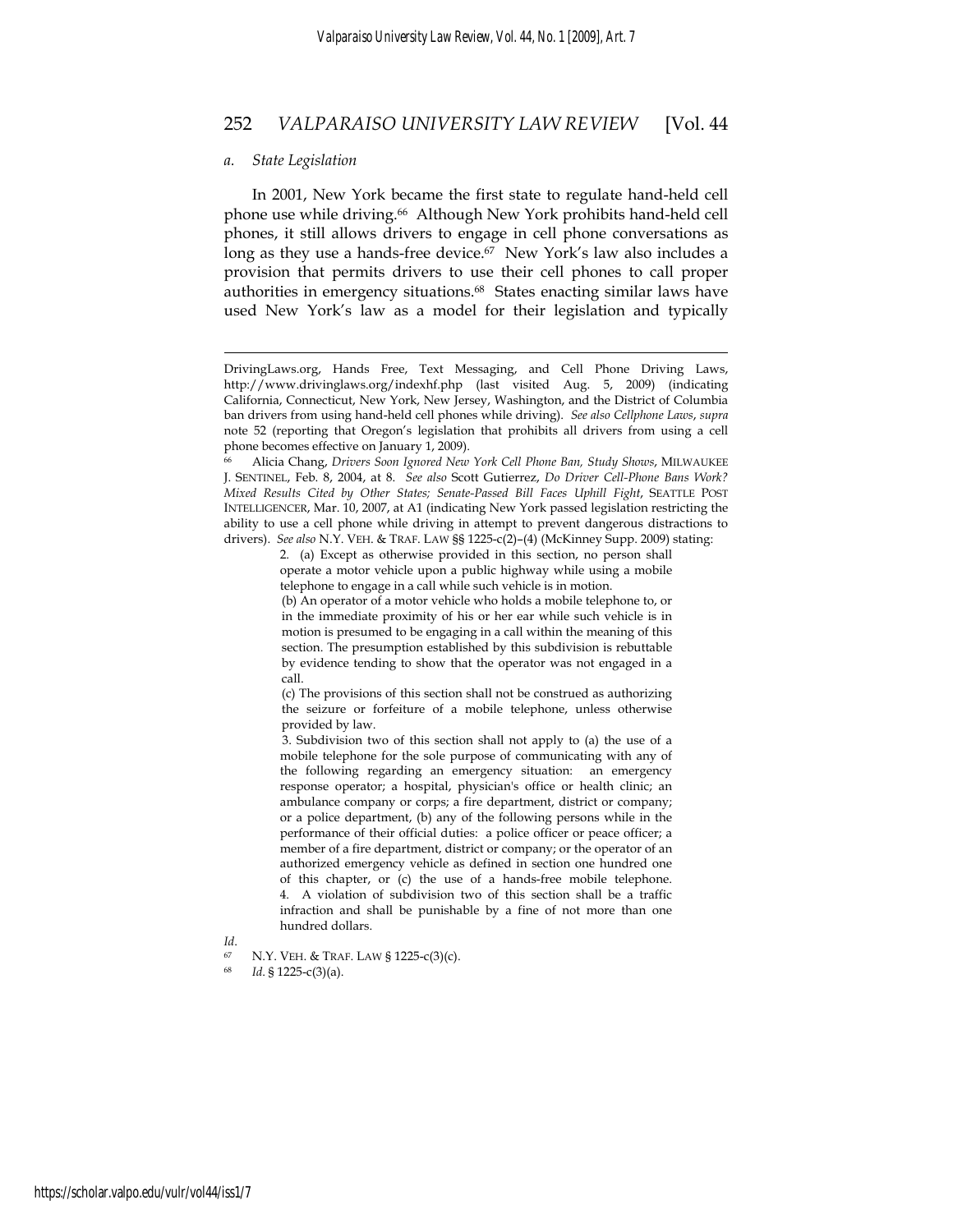$\overline{a}$ 

include the same exception for emergencies.<sup>69</sup> In 2004, New Jersey and the District of Columbia enacted legislation that prohibited hand-held cell phone use while driving.70 New Jersey's law originally provided

The operator of a motor vehicle may use a hand-held wireless telephone while driving with one hand on the steering wheel only if:

 (2) The operator is using the telephone to report to appropriate authorities a fire, a traffic accident, a serious road hazard or medical or hazardous materials emergency, or to report the operator of another motor vehicle who is driving in a reckless, careless or otherwise unsafe manner or who appears to be driving under the influence of alcohol or drugs. A hand-held wireless telephone user's telephone records or the testimony or written statements from appropriate authorities receiving such calls shall be deemed sufficient evidence of the existence of all lawful calls made under this paragraph.

N.J. STAT. ANN. § 39:4-97.3(b).

<sup>70</sup> *See id*. § 39:4-97.3 stating:

a. The use of a wireless telephone or electronic communication device by an operator of a moving motor vehicle on a public road or highway shall be unlawful except when the telephone is a hands-free wireless telephone or the electronic communication device is used hands-free, provided that its placement does not interfere with the operation of federally required safety equipment and the operator exercises a high degree of caution in the operation of the motor vehicle. For the purposes of this section, an "electronic communication device" shall not include an amateur radio.

b. The operator of a motor vehicle may use a hand-held wireless telephone while driving with one hand on the steering wheel only if:

(1) The operator has reason to fear for his life or safety, or believes that a criminal act may be perpetrated against himself or another person; or

(2) The operator is using the telephone to report to appropriate authorities a fire, a traffic accident, a serious road hazard or medical or hazardous materials emergency, or to report the operator of another motor vehicle who is driving in a reckless, careless or otherwise unsafe manner or who appears to be driving under the influence of alcohol or drugs. A hand-held wireless telephone user's telephone records or the testimony or written statements from appropriate authorities receiving such calls shall be deemed sufficient evidence of the existence of all lawful calls made under this paragraph.

As used in this act, "hands-free wireless telephone" means a mobile telephone that has an internal feature or function, or that is equipped with an attachment or addition, whether or not permanently part of such mobile telephone, by which a user engages in a conversation without the use of either hand; provided, however, this definition shall not preclude the use of either hand to activate, deactivate, or initiate a function of the telephone.

<sup>69</sup> *See, e.g.*, N.J. STAT. ANN. § 39:4-97.3(b) (West Supp. 2008). The emergency clause of this statute states:

 <sup>(1)</sup> The operator has reason to fear for his life or safety, or believes that a criminal act may be perpetrated against himself or another person; or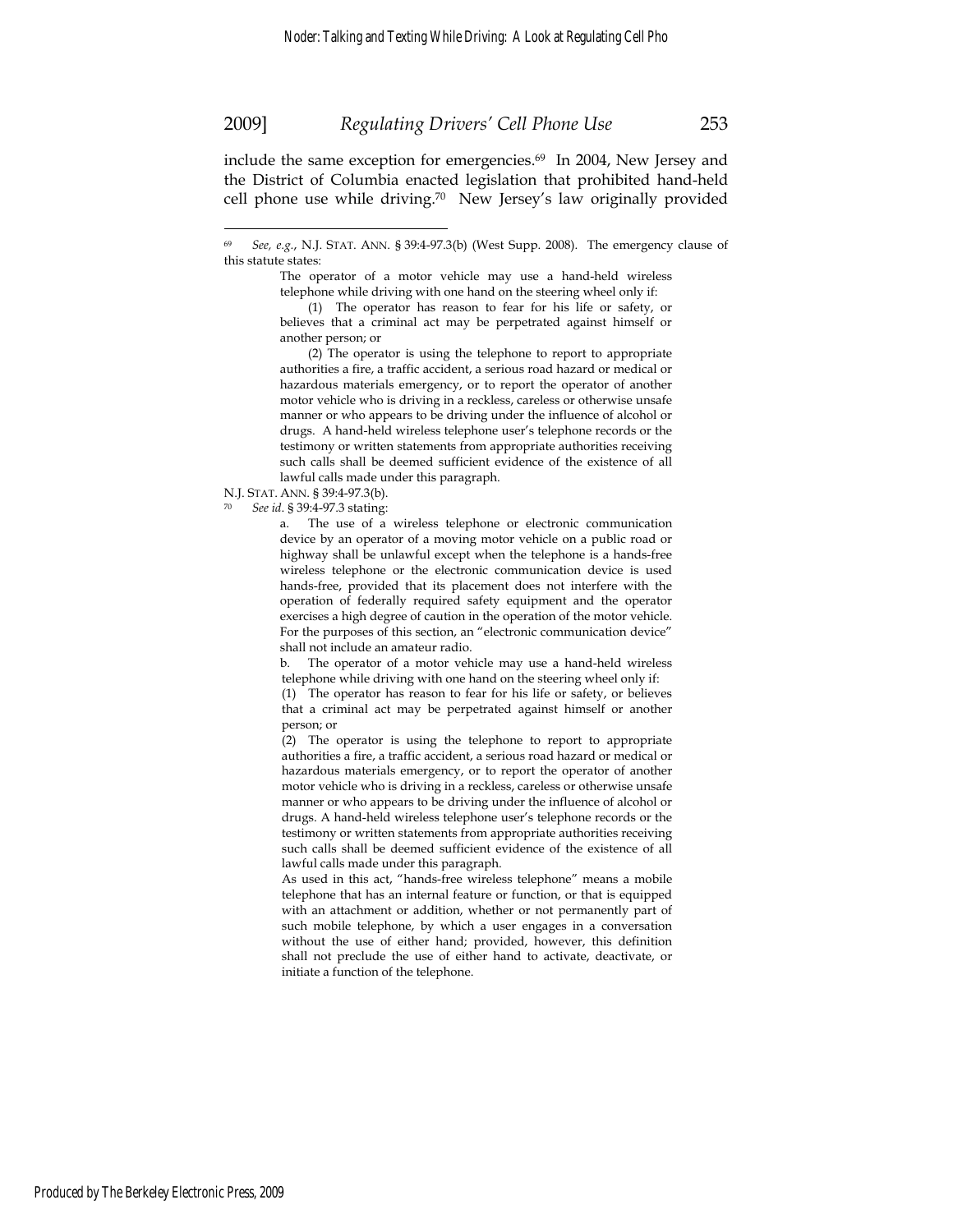that driving while using a hand-held cell phone was a secondary offense, which meant a person would be punished for such activity only if he or she was initially pulled over for a different offense.<sup>71</sup> This changed in 2007 when Senate Bill No. 1099 made driving while using a hand-held cell phone a primary offense, thereby allowing an officer to stop a vehicle without any additional reason if the officer believes the driver is using a hand-held cell phone.72 In 2005, Connecticut became the next state to prohibit hand-held cell phone use, closely modeling its legislation after New York's statute.73 Soon thereafter, Washington and California enacted laws that took effect in 2008.74 Like New Jersey's

*Id.* The District of Columbia's code prohibiting the use of hand-held cell phones while driving states:

> (a) No person shall use a mobile telephone or other electronic device while operating a moving motor vehicle in the District of Columbia unless the telephone or device is equipped with a hands-free accessory.

(b) The provisions of this section shall not apply to the following:

(1) Emergency use of a mobile telephone, including calls to 911 or 311, a hospital, an ambulance service provider, a fire department, a law enforcement agency, or a first-aid squad;

(2) Use of a mobile telephone by law enforcement and emergency personnel or by a driver of an authorized emergency vehicle, acting within the scope of official duties; or

(3) Initiating or terminating a telephone call, or turning the telephone on or off.

 $\overline{a}$ 

D.C. CODE § 50-1731.04 (Supp. 2008). 71 N.J. STAT. ANN. § 39:4-97.3(b)(2), *amended by* Pub. L. 2007, c. 198.

72 S. 1099, 2007 Reg. Sess. (N.J. 2007). In an effort to promote this new bill and make the public aware of the change in the law, the New Jersey Motor Vehicle Commission initiated a public awareness campaign called "Put the Phone Down." N.J. Motor Vehicle Comm'n, *supra* note 35. This campaign consisted of posting posters around the state, movie screen advertisements, and reminder messages on digital highway signs. *Id.*

73 CONN. GEN. STAT. § 14-296aa (2006). 74 CAL. VEH. CODE § 23123 (West Supp. 2009); WASH. REV. CODE § 46.61.667 (Supp. 2009). *See also* JED KOLKO, PUB. POLICY INST. OF CAL., WHAT TO EXPECT FROM CALIFORNIA'S NEW HANDS-FREE LAW 3 (May 2008), *available at* http://www.ppic.org/content/pubs/op/ OP\_508JKOP.pdf (discussing California's cell phone law and indicating that "[t]he purpose

<sup>&</sup>quot;Use" of a wireless telephone or electronic communication device shall include, but not be limited to, talking or listening to another person on the telephone, text messaging, or sending an electronic message via the wireless telephone or electronic communication device.

<sup>. . . .</sup>  d. A person who violates this section shall be fined \$100. e. No motor vehicle points or automobile insurance eligibility points pursuant to section 26 of P.L.1990, c. 8 (C.17:33B-14) shall be assessed for this offense.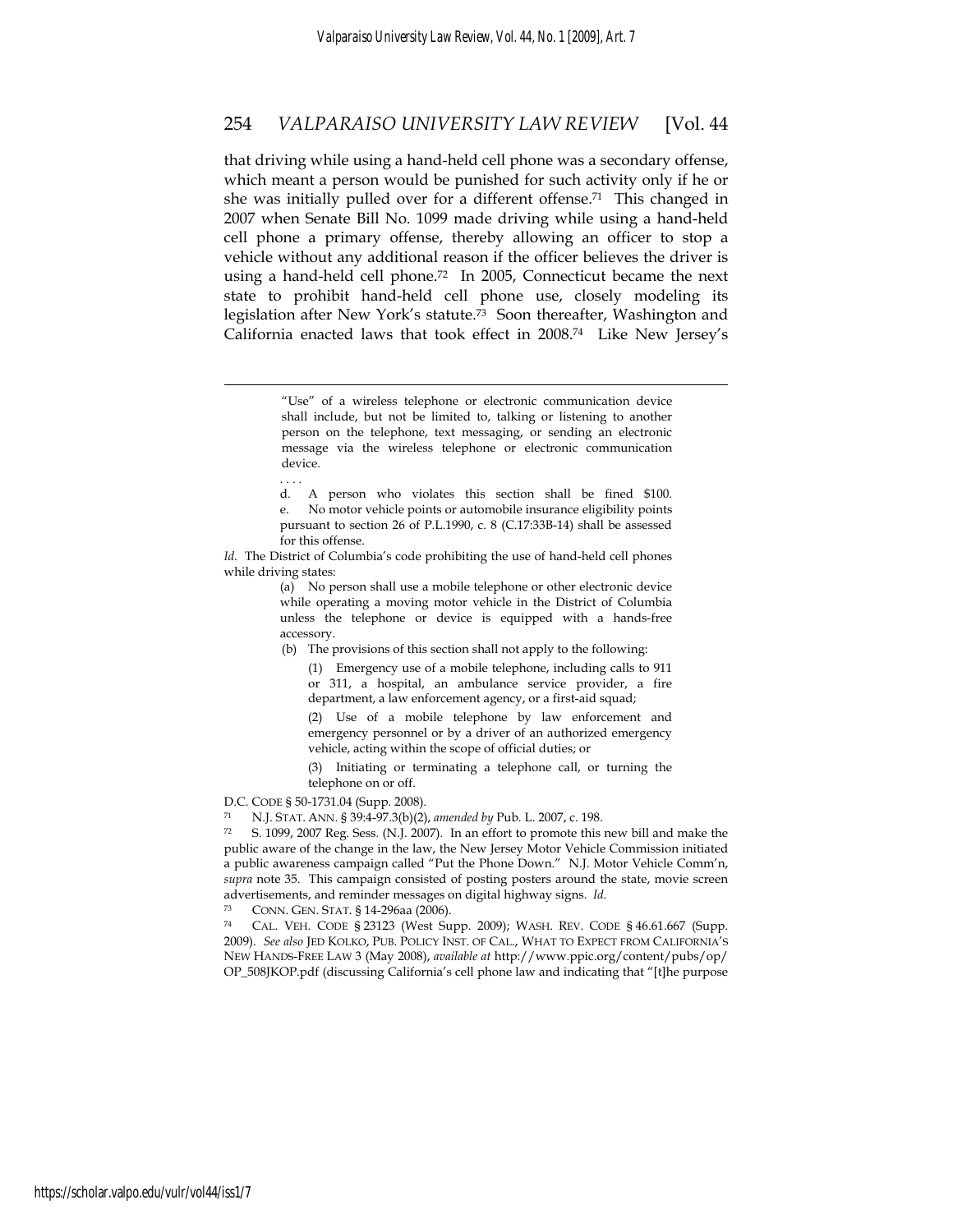original law, Washington's is only a secondary offense.75 Taking a different approach, Utah bans the use of a hand-held cell phone under its careless driving law, a law that also prohibits other behaviors such as reaching for an item in a vehicle or attending to personal hygiene.<sup>76</sup>

Although these states successfully passed legislation addressing cell phone use, other states have found it difficult to pass legislation restricting cell phone use while driving.<sup>77</sup> In fact, Carrie Webster, House Judiciary Chairwoman of West Virginia, stated that "trying to pass that kind of legislation is like hitting a political brick wall."78 Successfully passed bills have noted that although cell phones do provide some benefits, the risks associated with them create the need to regulate their use while driving.79

(1) A person operating a motor vehicle is guilty of careless driving if the person:

(a) commits two or more moving traffic violations under this chapter in a series of acts within a single continuous period of driving; or

(b) commits a moving traffic violation under this chapter other than a moving traffic violation under Part 6, Speed Restrictions, while being distracted by one or more activities taking place within the vehicle that are not related to the operation of a motor vehicle, including:

(i) using a wireless telephone or other electronic device unless the person is using hands-free talking and listening features while operating the motor vehicle;

- (ii) searching for an item in the vehicle; or
- (iii) attending to personal hygiene or grooming.

*Id.*

 $\overline{a}$ 

<sup>77</sup> *See, e.g.*, Dresser, *supra* note 38 (indicating Maryland rejected several bills that proposed to prohibit all drivers from using hand-held cell phones while driving); Martin, *Push for "Allie's Law*,*" supra* note 2 (indicating nine bills restricting cell phone use were proposed in Florida's 2008 session, but none made it out of committee); Valencia, *supra*  note 2 (indicating a bill to ban the use of hand-held cell phones passed the Massachusetts House but failed to pass the Senate).

78 Justin D. Anderson, *Manchin Calls for Cell Phone Ban: Governor Says it is Time for Laws on Use of Devices While Driving,* CHARLESTON GAZETTE & DAILY MAIL, Sept. 18, 2008, at 1A. Often times these legislative measures die in committees, and many believe this is partially because of "the political clout of 76 million cell phone users." Michael, *Automobile Accidents*, *supra* note 18, at 7. In addition, it is speculated that many of these bills are rejected because "just about every politician owns and uses a cell phone." *Id.* Ironically, a politician called a radio station during a program advocating the prohibitions of cell phones on the road, and while he was defending cell phones and arguing that they were safe and did not need to be regulated, he got into a collision. Dizon, *supra* note 57.

<sup>79</sup> *See*, *e.g.*, S. 5037, 60th Leg., 2007 Reg. Sess. (Wash. 2007). Washington's legislation states:

of hands-free laws is to reduce the distraction of using mobile phones and ultimately reduce traffic collisions, injuries, and fatalities.").<br><sup>75</sup> WASH. REV. CODE § 46.61.667(6).

<sup>76</sup> *See* UTAH CODE ANN. § 41-6a-1715 (Supp. 2008) stating: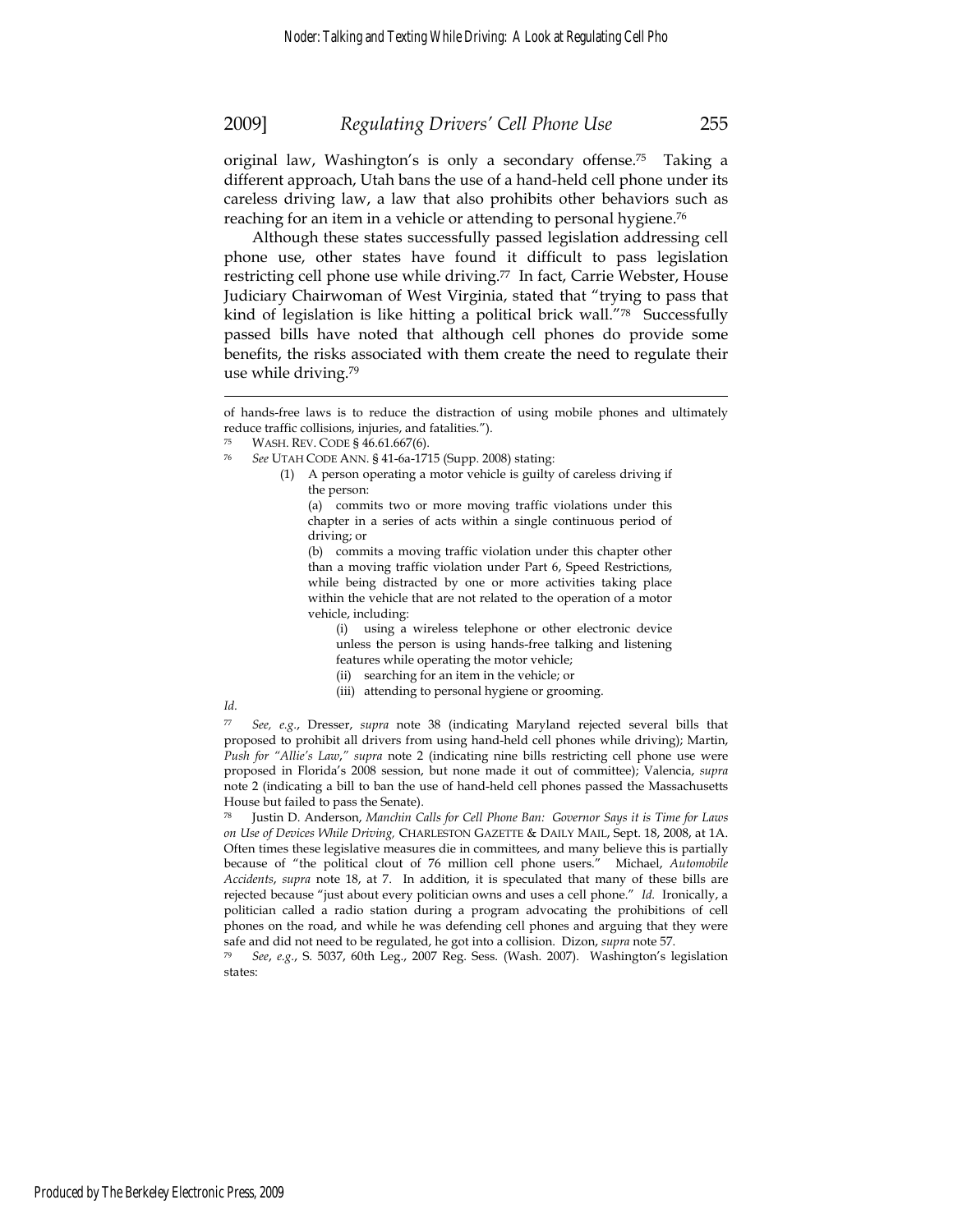#### *b. Restrictions on Minors*

 $\overline{a}$ 

*Id.* 

Although some states have banned hand-held use by all drivers, others prohibit only minors or novice drivers from using a cell phone while driving because of the generally held notion that teenagers are not good drivers due to their inexperience.80 There have been several highly publicized accidents where a minor talking on his or her cell phone, or sending a text message, played a large role in the accident.<sup>81</sup> In fact, automobile accidents are the leading cause of death among thirteen- to nineteen-year-old young adults.82 In response to these accidents and statistics, twenty-one states and the District of Columbia passed legislation prohibiting minors from engaging in cell phone conversations while driving.<sup>83</sup> Most states have implemented these restrictions as part

While wireless devices have assisted with quick reporting of road emergencies, their use has also contributed to accidents and other mishaps on Washington state roadways. When motorists hold a wireless communications device in one hand and drive with the other, their chances of becoming involved in a traffic mishap increase. It is the legislature's intent to phase out the use of hand-held wireless communications devices by motorists while operating a vehicle.

<sup>80</sup> *See* Sundeen, *Inexperienced Teen Drivers*, *supra* note 4, at 20 (indicating that teenagers typically do not make good drivers because they are more easily distracted and are less able to react to dangerous traffic conditions due to their inexperience). Oklahoma representative, Danny Morgan, attempted to pass legislation that would restrict the ability of minors to use their cell phones while driving because of the distraction it creates. Sean Murphy, *Ban on Drivers' Cell Phones to Be Considered*, TULSA WORLD, Aug. 6, 2008, at A13, *available at* 2008 WLNR 14751424. He stated, "Anything that takes the driver's attention away from that responsibility of manipulating the controls of an automobile is a concern . . . . If you take the cell phone out of their hand, that's one less distraction they have to worry about." *Id.*

<sup>81</sup> *See* Sundeen, *Inexperienced Teen Drivers*, *supra* note 4, at 20 (relating the story of five recent high school graduates who were killed in New York in June of 2007). The driver, whose cell phone records indicated several text messages and phone calls were made just prior to the accident, lost control of the vehicle and collided with a tractor-trailer. *Id.* 

Id. In addition, "The crash rate per mile driven for 16- to 19-year-olds is four times higher than the rate for older drivers." *Id. See also* Ken Thomas, *Study Shows Teens Ignoring Cell Phone Bans*, ST. PAUL PIONEER PRESS, June 9, 2008, at A3 ("[T]teenagers are involved in three times as many fatal crashes as all other drivers.").

<sup>83</sup> Governor's Highway Safety Ass'n, Cell Phone Driving Laws (Aug. 2009), http://www.ghsa.org/html/stateinfo/laws/cellphone\_laws.html. These states include: Arkansas, California, Colorado, Connecticut, Delaware, Illinois, Indiana, Kansas, Louisiana, Maine, Maryland, Minnesota, Nebraska, New Jersey, North Carolina, Oregon, Rhode Island, Tennessee, Texas, Virginia, and West Virginia*. Id.* Rather than passing legislation banning cell phone use among teenagers, Michigan has taken a different approach. In Michigan, if a teenager has a probationary license and is involved in an accident or receives a ticket in which their cell phone played a role, they lose the privilege to use a cell phone while driving. *Id. See also* Mary Lazich, Do Cell-Phone Bans Really Work? (July 3, 2008), http://www.legis.wi.gov/senate/sen28/news/Press/2008/col2008-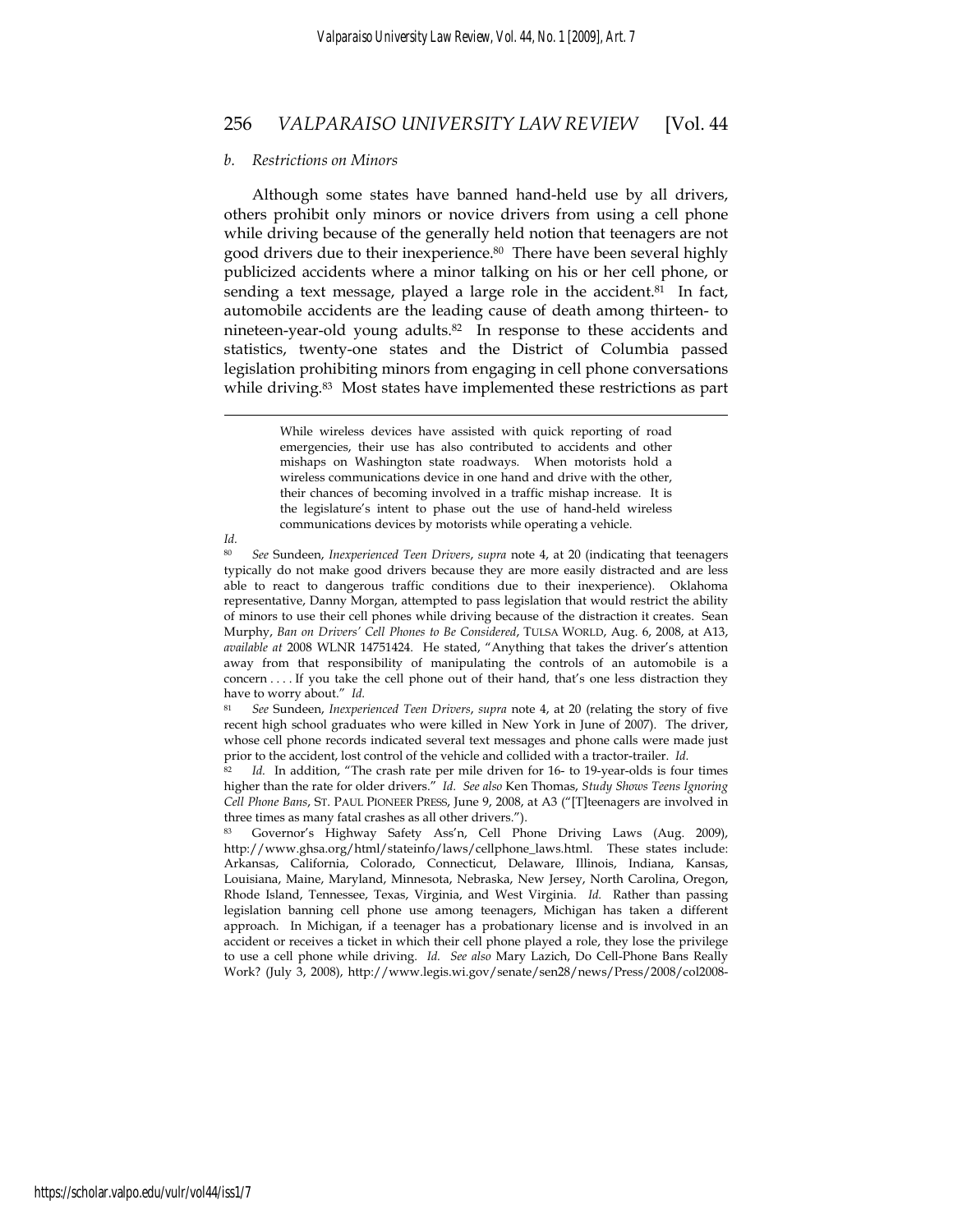of their graduated licensing system, $84$  while others have made it a blanket prohibition.<sup>85</sup> Although many of these states have instituted these as primary laws, some have simply made them secondary laws.<sup>86</sup>

#### *c. Local Legislation*

 $\overline{a}$ 

While some states regulate hand-held cell phone use, others have decided against statewide legislation, and as a result, some municipalities have taken action by passing local ordinances to limit cell phone use on their roadways.87 Brooklyn, Ohio was the first municipality to pass this type of legislation, and it did so before any state passed legislation restricting cell phone use.<sup>88</sup> Since Brooklyn enacted its

<sup>026.</sup>asp ("Concern over the high risk of crashes among teen drivers has prompted legislation to restrict cellphone use.").

See Ins. Inst. for Highway Safety, Licensing Systems for Young Drivers, http://www.iihs.org/laws/graduatedLicenseIntro.aspx (last visited Aug. 27, 2009). Due to the risks associated with young drivers, states have created graduated licensing programs. *Id.* These programs are "designed to delay full licensure while allowing beginners to obtain their initial experience under lower risk conditions." *Id.* Most of these programs have three stages, whereby drivers gain additional privileges at each stage. *Id.*  These stages are: "a minimum supervised learner's period, an intermediate license (once the driving test is passed) that limits unsupervised driving in high-risk situations, and a full-privilege driver's license available after completion of the first two stages." *Id.* 

<sup>85</sup> *See e.g.*, OR. REV. STAT. §§ 811.507(1)(a)–(c) (2007) (indicating that Oregon's restriction that became effective on January 1, 2008, applies to drivers under the age of eighteen who have a provisional driver's license, student permit, or instructional permit). *Id. See also* Press Release, Ore. Dep't of Transp., New Law Prohibits Use of Cell Phones by Teen Drivers (Dec. 10, 2007), *available at* http://www.oregon.gov/OSP/NEWSRL/news/ 12\_20\_2007\_teen\_cell\_ban.shtml (discussing the Oregon statute). Louisiana, however, has taken the approach of prohibiting all drivers seventeen and under from using cell phones while driving. Banning Cell Phone Use by Young Drivers OK'd by Louisiana Legislature, The Daily Beam, http://dailybeam.blogspot.com/2008/06/banning-cell-phone-use-byyoung-drivers.html (June 25, 2008, 8:21 EST). Connecticut has also made its restriction on the basis of age by prohibiting drivers under the age of eighteen from using a hand-held telephone, even if it is equipped with a hands-free accessory, unless he or she is using it for an emergency purpose. CONN. GEN. STAT. § 14-296aa(d) (2006).

<sup>86</sup> Governor's Highway Safety Ass'n, *supra* note 83. Arkansas, Louisiana, Maryland, Nebraska, Virginia, and Washington have all made their laws secondary where as California, Colorado, Connecticut, Delaware, the District of Columbia, Illinois, Indiana, Kansas, Maine, Minnesota, New Jersey, North Carolina, Oregon, Rhode Island, Tennessee, Texas, and West Virginia's laws are primary. *Id*.

<sup>87</sup> *See infra* notes 88–89 and accompanying text (discussing municipalities that have passed legislation prohibiting the use of hand-held cell phones while driving within their borders).

<sup>88</sup> Kalin, *supra* note 17, at 244. There were two unfortunate incidents that led to Brooklyn passing its ordinance. *Id.* The first was when a friend of a police officer was almost hit by a driver using a cell phone, and the second was when the police chief witnessed an accident caused by a driver distracted by his cell phone. *Id.* Brooklyn, Ohio was not only the first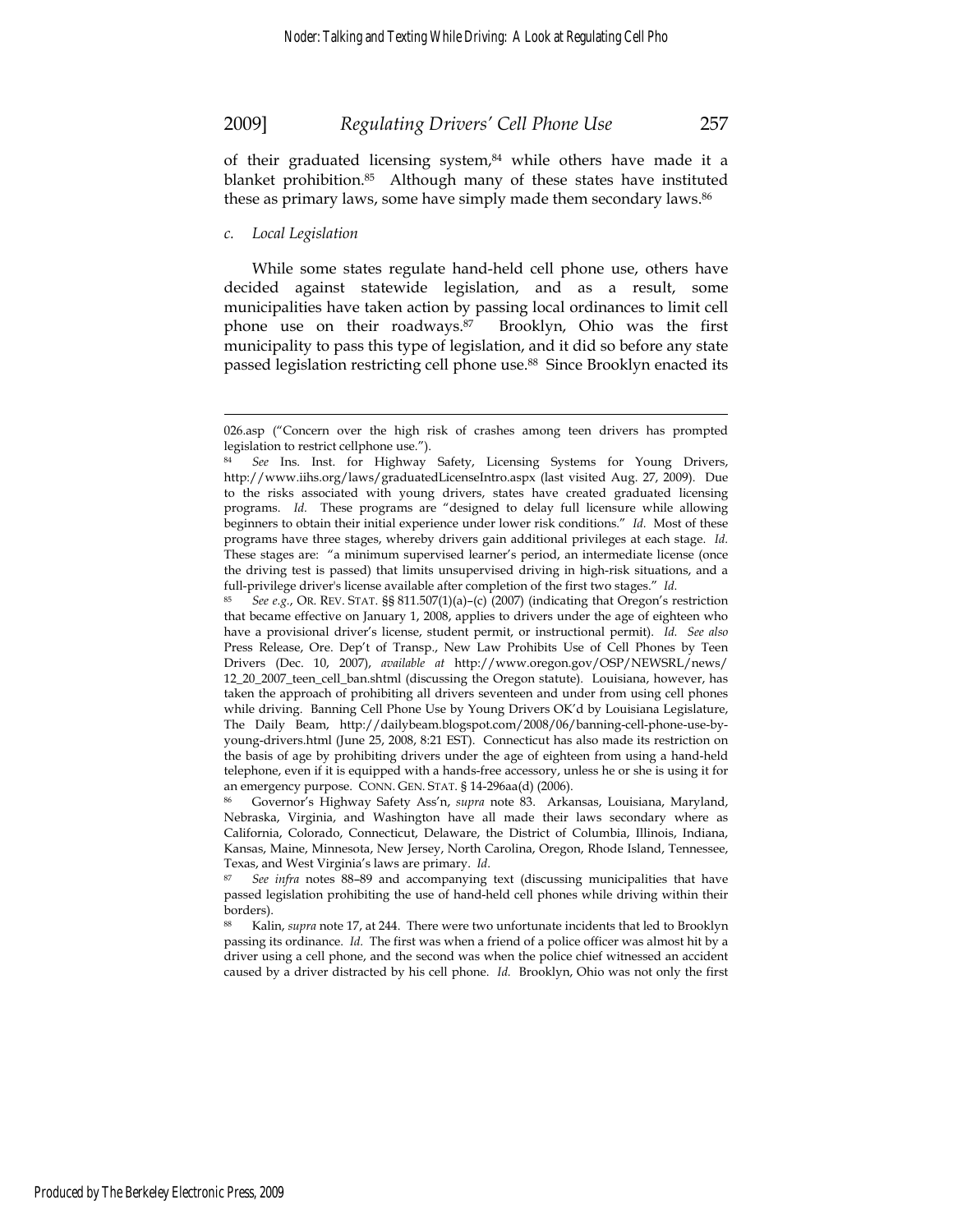law, at least twenty-six other cities from ten different states have passed similar legislation.<sup>89</sup> However, many of these cities are not enforcing their laws, and the judiciary struck down two of the legislating cities' ordinances.90 Although these two cities' laws did not survive challenges, Chicago's cell phone law, which has been in place for four years, recently withstood a federal court challenge.<sup>91</sup> Other cities have also attempted to pass legislation but were ultimately unsuccessful.92 Although local officials typically make these decisions, one city, Bowling Green, Ohio, has taken a different approach by allowing the public to vote on whether to prohibit drivers from talking on a cell phone while driving within the city's borders.93

town to prohibit hand-held cell phone use, but was also the first town to require drivers to

use seat belts. Hahn & Dudley, *supra* note 17, at 136.<br><sup>89</sup> SUNDEEN, LEGISLATIVE UPDATE, *supra* note 22, at 9. These cities include: Miami-Dade County, Pembroke Pines, and Westin, Florida; Chicago, Illinois; Brookline, Massachusetts; Shelby Township and Detroit, Michigan; Bloomfield, Irvington, Marlboro, Nutley, Carteret, Hazlet, and Paramus, New Jersey; Sante Fe, New Mexico; Nassau County, Suffolk County, and Westchester County, New York; North Olmstead and Walton Hills, Ohio; Conshohocken, Hilltown Township, Lebanon, Lower Chichester, West Conshohocken, and York Pennsylvania; and Sandy, Utah. *Id.*

<sup>90</sup> See *id.* (indicating that although these local municipalities have legislation in place regulating the use of cell phones while driving, many of them are not being enforced). In addition, Sundeen stated: "A Pennsylvania appellate court struck down the ordinance in Hilltown Township, and the state attorney general issued an opinion against the provision in Brookline, Mass." *Id.* The Hilltown Township ordinance was struck down because the judge determined it was an issue that should be regulated uniformly across the state. Dan Meyer, *Judge Overrules Town on Cell-Phone Driving Ban*, RCR RADIO COMM. REP., July 17, 2000; Jeff Shields, *Bill Would Ban Use of Handheld Phones by Drivers*, PHILA. INQUIRER, Sept. 18, 2008, at B1.

<sup>91</sup> *See* Shields, *supra* note 90 (indicating the court upheld the law because it determined the law was aimed at protecting the public, and was therefore, not unconstitutional).

<sup>92</sup> *See* Margaret Gillerman, *Officials Defer to State on Cell Phone Ban*, ST. LOUIS POST-DISPATCH, Aug. 21, 2008, *available at* 2008 WLNR 15753461 (indicating St. Louis attempted to pass local legislation to prohibit drivers from using cell phones while driving within its borders, but was unsuccessful). The city was originally pushing for a local law because the state had not taken action to restrict drivers from using hand-held cell phones. *Id.* One proponent of such legislation recognized the obstacles in passing this type of legislation stating: "With a number of cell phone companies giving campaign contributions through straw parties and directly this isn't about to hit the Missouri Legislature anytime soon for a vote." *Id.* He also urged that this was "a chance to take a lead stance on the issue." *Id.*

<sup>93</sup> *See* Jennifer Feehan, *Bowling Green Voters to Say if Drivers May Use Cell Phones*, BLADE (Toledo), Sept. 16, 2008, *available at* 2008 WLNR 17578175 (reporting that the city council agreed to put this issue on the ballot in May 2009). Only one councilman opposed allowing the citizens to vote on this potential law because he felt doing so would put the community at odds with each other, and also because he did not believe legislation on this issue should be passed by local government. *Id.*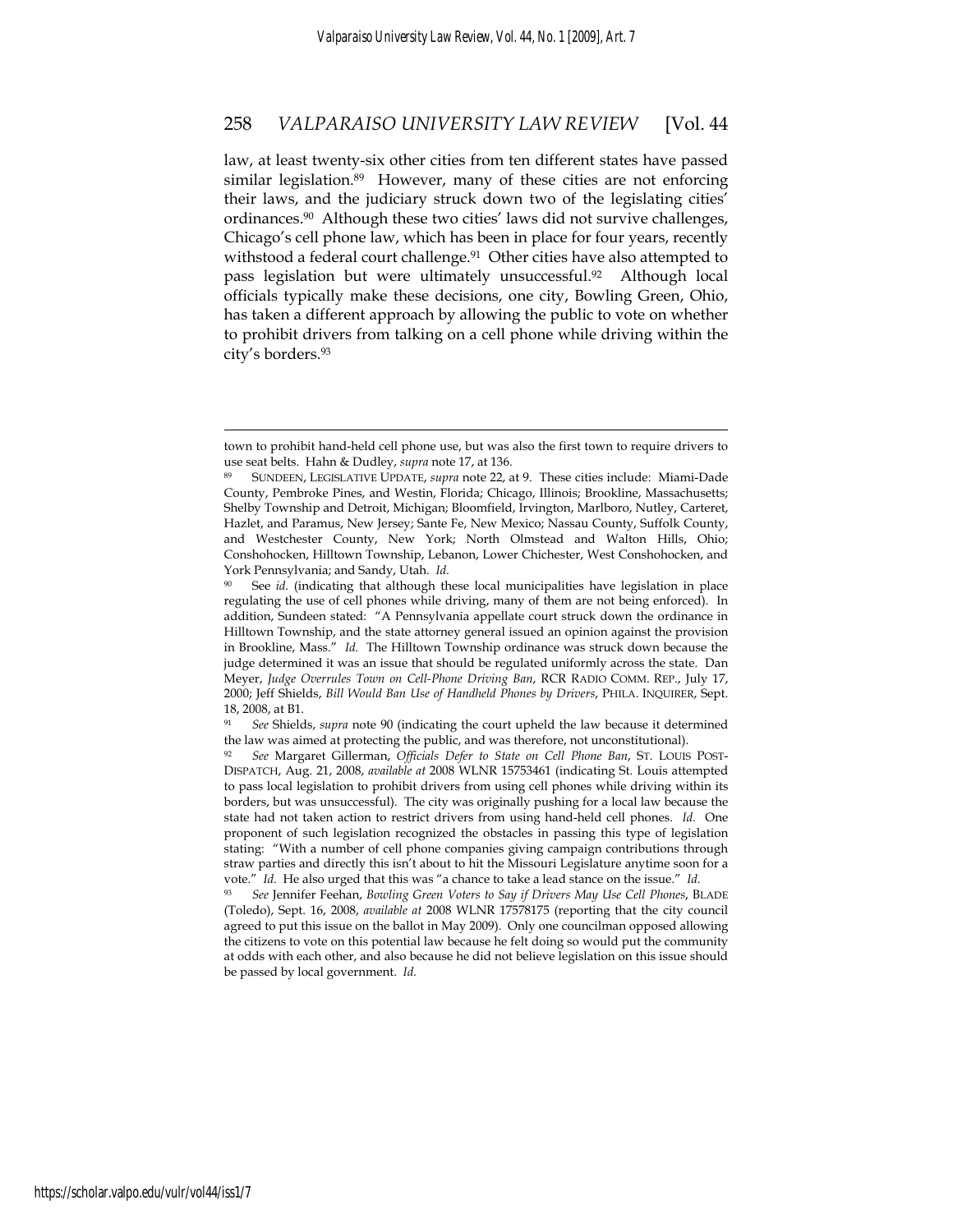$\overline{a}$ 

Subsequent to the passing of these local laws, two states passed legislation to preempt the laws and make them unenforceable.<sup>94</sup> In addition, the state laws prohibiting cell phone use in New Jersey and New York now supersede the local ordinances.<sup>95</sup> Although local laws may pressure state governments to pass statewide legislation, seven states have passed legislation preventing local legislatures from restricting the use of cell phones by drivers.96

These local preemption laws reiterate the historic struggle for power between local and state governments.<sup>97</sup> While roughly ninety thousand local governments exist across the United States, local governments, unlike state governments, lack inherent law-making authority.98 Specifically, local governments only have powers that the states have delegated to them.<sup>99</sup> Despite lacking inherent law-making authority, local governments still play a large role in the success of a state's government because they are responsible for providing essential services

<sup>94</sup> *See* SUNDEEN, LEGISLATIVE UPDATE, *supra* note 22, at 9 (indicating the two states that preempted local laws were Florida and Utah). Utah's code reads: "A local highway authority may not . . . prohibit or restrict the use of a cellular phone by the operator or passenger of a motor vehicle." UTAH CODE ANN. § 41-6a-208(2)(b) (Supp. 2008). While Utah passed statewide legislation prohibiting drivers from using a hand-held cell phone while driving, Florida has failed to do so. *See* Hands Free, Text Messaging, and Cell Phone Driving Laws*, supra* note 65 (indicating California, Connecticut, New York, New Jersey, Utah, and Washington are the only states that ban drivers from using hand-held cell phones while driving); *Cellphone Laws*, *supra* note 52 (reporting that Oregon recently passed legislation prohibiting all drivers from talking on a cell phone while driving that will become effective on January 1, 2010).

<sup>&</sup>lt;sup>95</sup> SUNDEEN, LEGISLATIVE UPDATE, *supra* note 22, at 9.<br><sup>96</sup> *See id.* ("In states where local communities have passed restrictions, the legislature may feel pressure to address the issue to avoid a piecemeal approach where the boundaries of the law may not always be clear to motorists."); *Cellphone Laws*, *supra* note 52 (reporting that in addition to Florida and Utah, Kentucky, Louisiana, Mississippi, Nevada, and Oklahoma passed legislation specifically preempting local governments from passing legislation to prohibit drivers from talking on a cell phone while driving). Part of the reason Nevada passed its legislation was based on testimony of industry representatives who stated: "[A] patch-work system of local regulation, which could change several different times on a single street or highway, would be confusing, burdensome and unfair to drivers." S. 10, 2003 Leg., 72d Sess. (Nev. 2003).

<sup>97</sup> *See* U.S. Oil, Inc. v. City of Fond Du Lac, 544 N.W.2d 589, 591 (Wis. Ct. App. 1996) ("In an area solely or paramountly of statewide concern, the legislature may either delegate to local units of government a limited authority or responsibility to further proper public interests, or may preempt the field by expressly banning local legislative action as to such matter of statewide concern." (quoting State *ex rel.* Michalek v. LeGrand, 253 N.W.2d 505, 508 (Wis. 1977))).

<sup>98</sup> RICHARD BRIFFAULT & LAURIE REYNOLDS, CASES AND MATERIALS ON STATE AND LOCAL GOVERNMENT LAW 4, 7 (6th ed. 2004).

<sup>99</sup> Richard Briffault, *Our Localism: Part I—The Structure of Local Government Law*, 90 COLUM. L. REV. 1, 7 (1990).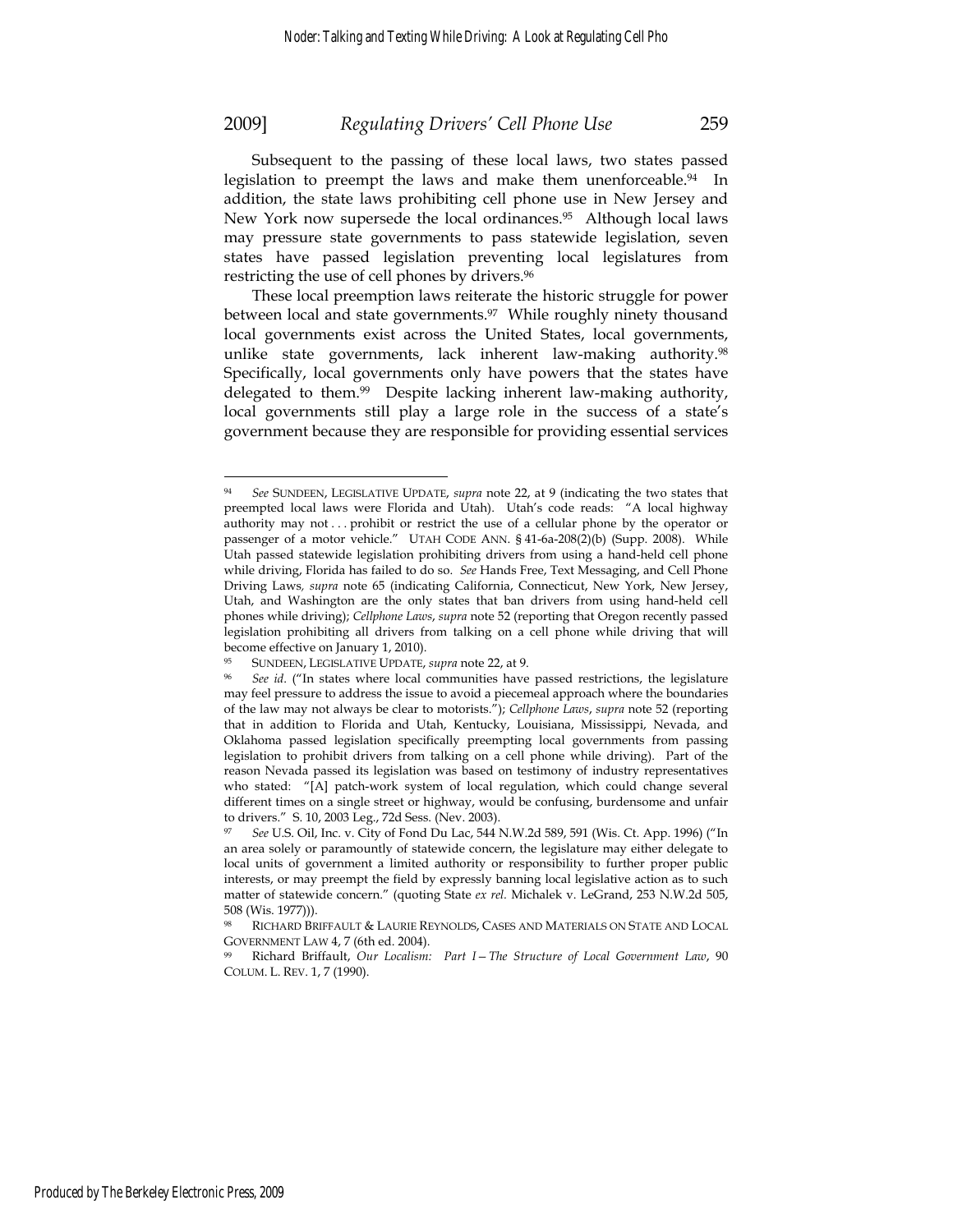to their communities.100 There are two types of local governments: general purpose and special purpose.<sup>101</sup> The traditional form of local governments, counties, cities, and townships, are general purpose and are responsible for many different things.102 Special purpose governments, which are the most common form of local governments, are responsible for very limited areas of local governance.103

Despite the number of local governments, some scholars are opposed to them because they believe that both the leadership and quality of the individuals operating local governments is inadequate.104 In addition, there is concern that because of financial disparity among local governments near each other, one government may be successful at reaching its local goals, while another may not.105 There is also concern that participation in local governments will cause problems within a community and make it more difficult to address regional problems.106

Courts consider two important factors to determine whether a state or local government would be better suited to regulate a particular activity.107 The first of these factors is the need for uniformity across the state.108 Uniformity is essential for laws that regulate transient

<sup>100</sup> *See* BRIFFAULT & REYNOLDS, s*upra* note 98, at 7 ("The states may be formally responsible for the provision of most domestic public services, but local governments play the key role in actually delivering such basic services as education, policing, fire prevention, street and road maintenance, mass transit, and sewage and solid waste removal."). *See also* City of Canon City v. Merris, 323 P.2d 614, 620 (Colo. 1958) ("A municipality is an agency of the state; to it the state delegates certain powers and duties.").

<sup>&</sup>lt;sup>101</sup> BRIFFAULT & REYNOLDS, *supra* note 98, at 11.<br><sup>102</sup> *Id.* General purpose governments have broad responsibilities over areas such as "public safety, public health, land use, streets, highways, and transportation." *Id.*

*Id.* The most common form of special purpose local governments are school districts. *Id.* In addition, other special district governments are responsible for a wide array of things such as fire protection, sewerage, highways, parks and recreation, or water supply. *Id.*

<sup>104</sup> *See id.* at 23 (discussing James Madison's opinion that "the upper level of government is likely to enjoy better leadership" and John Stuart Mill's opinion that "[t]he greatest imperfection of popular local institutions, and the chief cause of the failure which so often attends them, is the low caliber of the men by whom they are almost always carried on").

<sup>105</sup> *See id.* at 40 (discussing the impact of finances on local governments). 106 *See* BRIFFAULT & REYNOLDS, *supra* note 98, at 41 ("Local participation may drive communities apart, intensify the sense of interlocal difference and reduce the possibilities of fashioning regional solutions to regional problems.").

Am. Fin. Servs. Ass'n v. City of Cleveland, 858 N.E.2d 776, 787 (Ohio 2006) (indicating that two factors indicate a certain activity is of statewide concern). These two factors are: "(1) A need for uniform regulation exists and (2) any local regulation of the matter would have extraterritorial effects." *Id.* 

<sup>108</sup> *See id.* (indicating an issue of statewide concern is one that "has become of such general interest that it is necessary to make it subject to statewide control so as to require uniform statewide regulation" (quoting State ex rel. McElroy v. City of Akron, 181 N.E.2d 26, 30 (Ohio 1962))).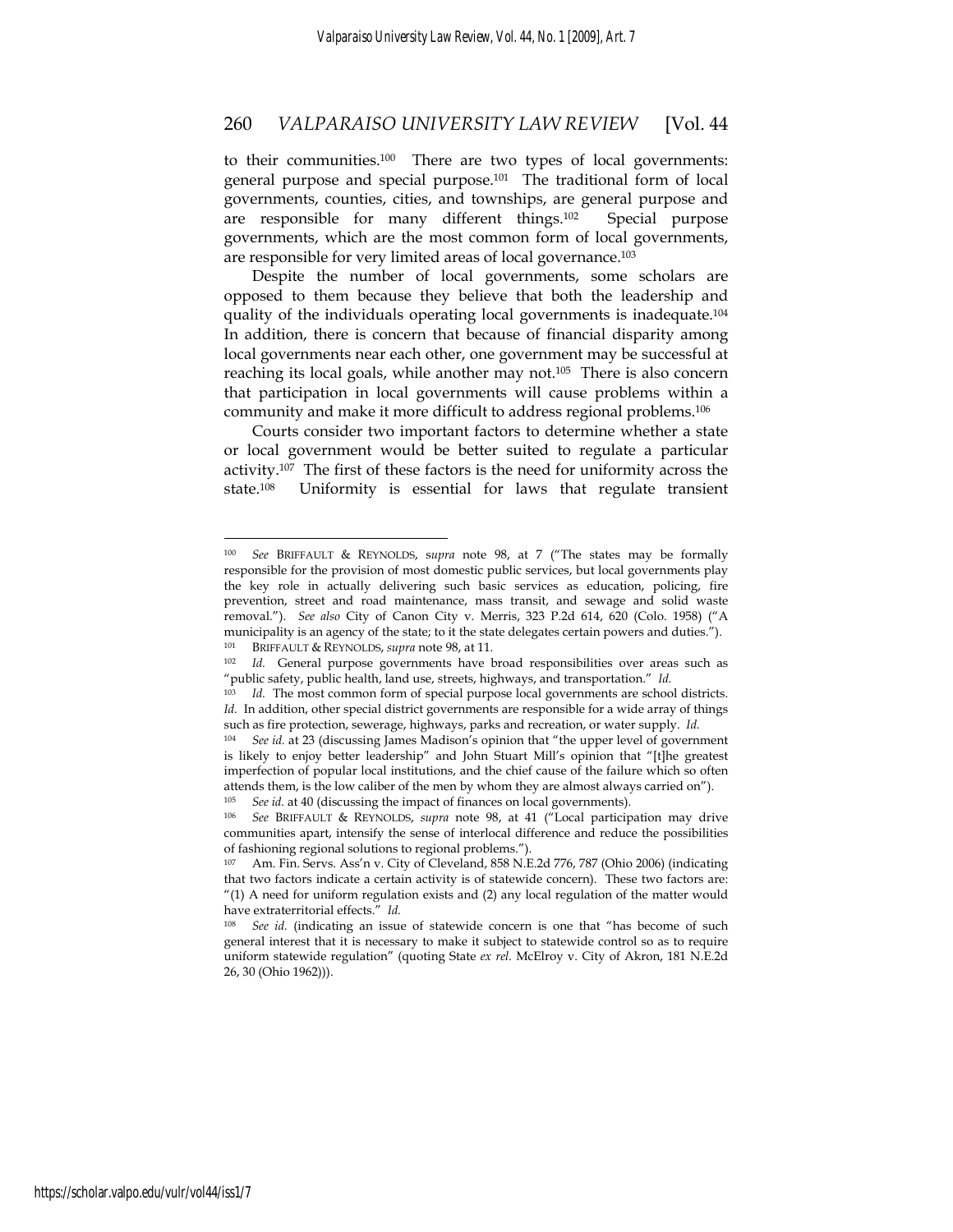individuals.109 The second factor is the impact the decision of a local government has on individuals outside of a locality's boundary lines.110 If an individual outside of the locality would be required to inquire about the ordinance before entering the locality's borders, the activity would likely be better regulated at the state level.<sup>111</sup> Using these factors as guidelines, courts have found that state rather than local governments should regulate a number of activities.<sup>112</sup>

#### 3. Text Messaging Bans

Both state and local governments have also passed legislation restricting drivers' ability to text message while driving.113 Talking on a cell phone while driving is dangerous, but sending and receiving text messages while operating a motor vehicle is even more dangerous.114

<sup>109</sup> *See* Robins v. County of Los Angeles, 248 Cal. App. 2d 1, 9 (1966) ("Certain areas of human behavior command statewide uniformity, especially the regulation of statewide commercial activities and the conduct of transient individuals, so that mobility may not be burdened unreasonably.").

<sup>110</sup> *See Am. Fin. Servs.,* 858 N.E.2d at 787 ("[M]unicipal regulations which have significant extraterritorial effects are matters of statewide concern" (quoting State *ex rel.* Evans v. Moore, 431 N.E.2d 311 (Ohio 1982))). *See also* BRIFFAULT & REYNOLDS, *supra* note 98, at 40 ("Local borders enclose only small fractions of interdependent urbanized areas. As a result, local decisions regularly impose externalities on people outside the local polity who are not entitled to participate in the local decision-making process . . . .").

<sup>111</sup> *See Robins*, 248 Cal. App. 2d at 10 (discussing when an activity should be regulated by the state as opposed to local government). The court stated:

<sup>[</sup>I]t should be considered whether the nature of the subject matter of the local ordinance is such that those affected might reasonably be expected to inquire about existing ordinances in planning their activities. As a general rule it may be said that ordinances affecting the local use of static property might reasonably prevail, while ordinances purporting to proscribe social behavior of individuals should normally be held invalid if state statutes cover the areas of principal concern with reasonable adequacy.

*Id.* 

<sup>112</sup> *See generally, e.g.*, Walgreen Co. v. Charnes, 819 P.2d 1039, 1046–47 (Colo. 1991) (determining the appellate process governing locally imposed sales and use taxes is of statewide concern); City of Colorado Springs v. Indus. Comm'n, 749 P.2d 412, 416–17 (Colo. 1988) (finding employment benefits to be a statewide concern); Century Elec. Serv. & Repair, Inc. v. Stone, 564 P.2d 953, 955 (Colo. 1977) (finding licensure of electricians is a statewide concern); Kelly v. City of Fort Collins, 431 P.2d 785, 787 (Colo. 1967) (holding regulation of liquor is a statewide concern); City of Canon City v. Merris, 323 P.2d 614, 621 (Colo. 1958) (finding driving under the influence is a statewide concern); U.S. Oil, Inc. v. City of Fond Du Lac, 544 N.W. 2d 589, 593 (Wisc. Ct. App. 1996) (holding the distribution of tobacco is a statewide concern).

<sup>113</sup> *See infra* notes 119, 123 and accompanying text (identifying the states and localities that restrict drivers' ability to text message).

<sup>114</sup> *See supra* note 45 (discussing the danger of text messaging while operating a vehicle). One recent study, conducted by the Transportation Research Laboratory in England, found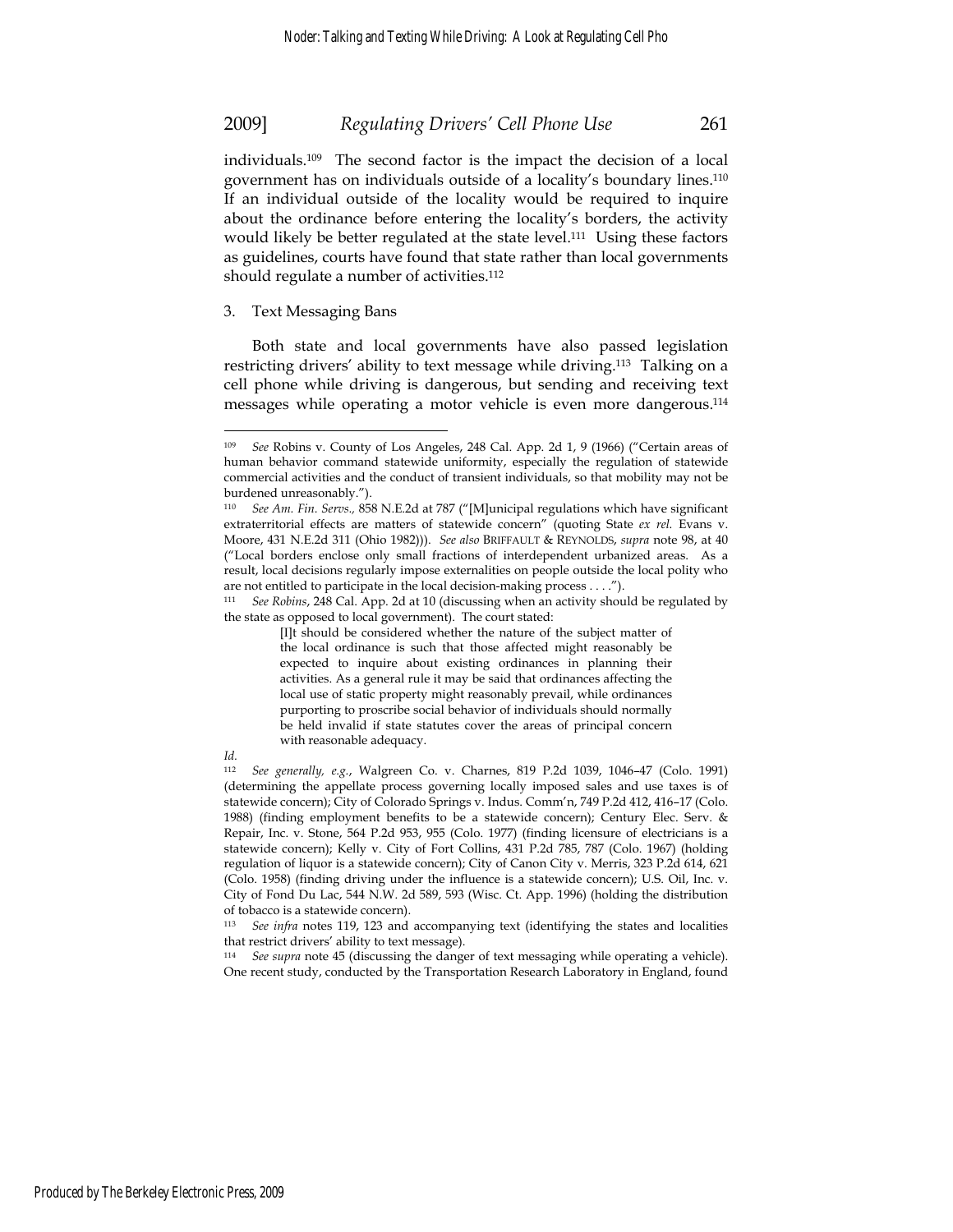This danger recently became apparent in a highly publicized train accident that took place on September 12, 2008, in Los Angeles that killed at least twenty-five people and injured approximately 135 others.115 The operator of a passenger train sent several text messages from his cell phone while on duty, the last of which he sent just twenty-two seconds prior to the deadly crash.116 West Virginia Governor Joe Manchin believes this tragic incident may increase public awareness about the dangers of driving while texting and lead to more legislation in this area.117

While this tragedy will likely increase awareness about the dangers of text messaging while driving, some states have already passed legislation restricting this activity.118 Currently eighteen states and the District of Columbia prohibit all drivers from text messaging.119 Rather

(a) A person shall not drive a motor vehicle while using an electronic wireless communications device to write, send, or read a text-based communication.

(c) For purposes of this section, a person shall not be deemed to be writing, reading, or sending a text-based communication if the person

texting while driving to be more dangerous than being under the influence of alcohol or

drugs while driving. Foxman, *supra* note 16.<br><sup>115</sup> Jennifer Steinhauer & Michael Cieply, *Rail Line Says Train Ran Signal; Death Toll at 25*, N.Y. TIMES, Sept. 14, 2008, at A1.

<sup>116</sup> *See* Press Release, Nat'l Transp. Safety Bd., Update: NTSB's Investigation of the Metrolink, Union Pacific Accident in California **(**Oct. 1, 2008), *available at* http://www.ntsb.gov/pressrel/2008/081001.html (reporting that the train engineer received seven and sent five text messages, the last of which was just twenty-two seconds prior to the collision, in the hour and twenty minutes he was on duty).

<sup>117</sup> Anderson, *supra* note 78. Governor Manchin stated, "Texting, cell phones, all this, . . . I think it's come to the point now that we see how distractive they are. Whether (investigators' suspicion about Sanchez) is accurate or not, if it comes out to be accurate, we see how deadly it is, too." *Id.* He also said, "I don't think anybody that's out there driving right now hasn't had a close call because they were looking down—myself included looking down trying to dial a number, someone texting or someone trying to read a text. And I think you're going to see more movement on legislation." *Id.*

<sup>118</sup> *See infra* note 119 (listing the states that prohibit drivers from text messaging).

<sup>119</sup> *Cellphone Laws*, *supra* note 52*.* The eighteen states restricting drivers' ability to send text messages while driving include: Alaska, Arkansas, California, Colorado (effective 12/1/09), Connecticut, Illinois (effective 1/1/10), Louisiana, Maryland, Minnesota, New Hampshire (effective 1/1/10), New Jersey, New York, North Carolina (effective 12/1/09), Oregon (effective 1/1/10), Tennessee, Utah, Virginia, and Washington. *Id.* One of the most recent cell phone prohibitions is California's, which was signed by the governor on September 24, 2008, and took effect on January 1, 2009. S. 28, 2008 Reg. Sess. (Cal. 2008). California's legislation reads:

 <sup>(</sup>b) As used in this section "write, send, or read a text-based communication" means using an electronic wireless communications device to manually communicate with any person using a text-based communication, including, but not limited to, communications referred to as a text message, instant message, or electronic mail.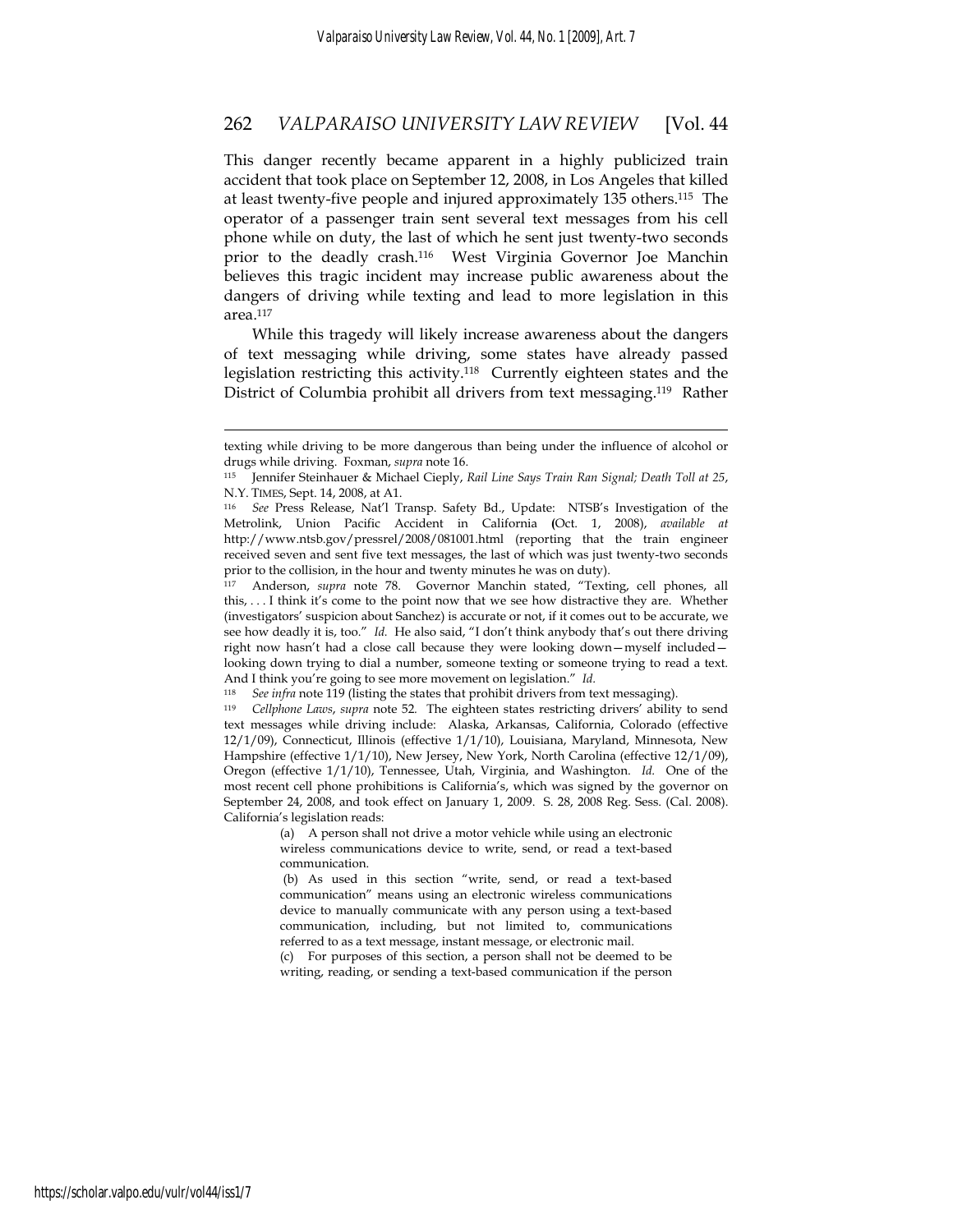than enacting total prohibitions against text messaging, other states have restricted only novice drivers' ability to send and receive text messages.120 Although many states' statutes impose minimal fines for violation of the text message laws,<sup>121</sup> one state, Alaska, made the penalty for driving while text messaging the same as a driving under the influence violation in an effort to convey the seriousness of the offense.122 In addition, some cities have also taken a proactive approach and passed legislation prohibiting drivers within their borders from engaging in the dangerous practice of text messaging while driving.123

The legislative approaches restricting drivers' ability to talk and text message via their cell phones vary between states and municipalities.124 Keeping this in mind, Part III analyzes the effectiveness of these different approaches and how they can be more successful in reducing the

<sup>120</sup> *See Cellphone Laws*, *supra* note 52 (indicating that there are currently nine states with legislation restricting novice drivers' ability to text while driving.) These are: Delaware, Indiana, Kansas (effective 1/1/10), Maine, Mississippi, Missouri, Nebraska, Texas, and West Virginia. *Id*.

reads, selects, or enters a telephone number or name in an electronic wireless communications device for the purpose of making or receiving a telephone call.

<sup>(</sup>d) A violation of this section is an infraction punishable by a base fine of twenty dollars (\$20) for a first offense and fifty dollars (\$50) for each subsequent offense.

<sup>(</sup>e) This section does not apply to an emergency services professional using an electronic wireless communications device while operating an authorized emergency vehicle, as defined in Section 165, in the course and scope of his or her duties.

CAL. VEH. CODE § 23123.5 (Supp. 2009). In signing the bill, Governor Schwarzenegger said, "Banning electronic text messaging while driving will keep drivers' hands on the wheel and their eyes on the road, making our roadways a safer place for all Californians." Jill Serjeant, *Car Loving California Bans Texting While Driving*, REUTERS, Sept. 25, 2008, http://www.reuters.com/article/lifestyleMolt/idUSTRE48O8NB20080925.

<sup>121</sup> *See, e.g.*, N.J. STAT. ANN. § 39:4-97.3(d) (2008) (indicating that the fine for violating the regulation is not to be more than one hundred dollars).

<sup>122</sup> ALASKA STAT. § 28.35.161 (2008); Megan Holland, *Texting Behind the Wheel Punishable With Jail Time*, ANCHORAGE DAILY NEWS, Sept. 1, 2008, at A1. Alaska's texting ban is a primary offense, which carries the same penalties as a first-time driving under the influence charge. *Id.* As a class A misdemeanor, the penalties for violating the prohibition include a fine up to \$5000 and one year in jail. *Id.* However, the offense can become a felony if the individual hurts or kills someone or causes a crash that kills someone. *Id.*

<sup>123</sup> *See, e.g.*, Zach Colman, *Detroit Bans Text Messaging Behind Wheel, Statewide Ban Being Discussed*, (March 12, 2008), http://www.statenews.com/index.php/article/2008/03/ detroit\_city\_council\_bans\_text\_messaging\_while\_driving (indicating that Detroit passed legislation making texting while driving a secondary offense); Wong, *supra* note 2 (indicating Phoenix passed a text message prohibition in September 2007 after a deadly accident killed two individuals).

<sup>124</sup> *See supra* Part II.C.2 (discussing current state and local legislation that prohibits talking on a hand-held cell phone or text messaging while driving).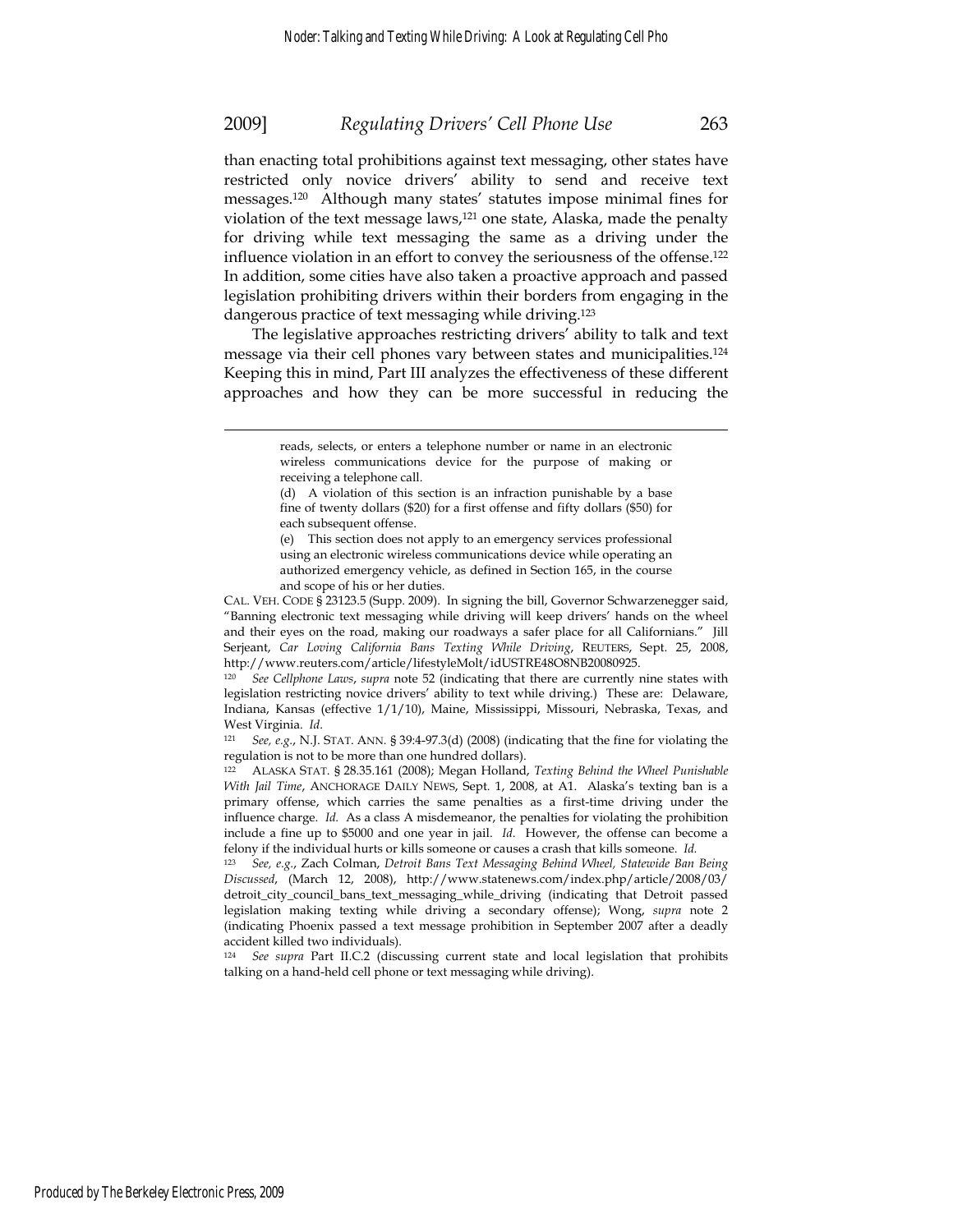dangers associated with driving while talking on a cell phone or text messaging.125 Part IV then proposes a model statute that will resolve the problems with current legislative efforts to regulate cell phone use while driving.126

#### III. ANALYSIS OF CURRENT CELL PHONE AND TEXT MESSAGING LEGISLATION AND HOW TO MAKE THE LEGISLATION MORE EFFECTIVE

Current legislative attempts addressing the issues of talking on a cell phone and text messaging while driving are steps in the right direction; however, in order to fully protect the public from the dangers associated with these two activities, more legislation, accompanied by increased public awareness, is needed. Part III.A of this Note addresses the flaws of current legislative efforts.127 Next, Part III.B examines two successful traffic laws that can be used as models to guide the legislation needed to regulate cell phone use and text messaging while driving.128 Part III.C then addresses why these laws need to be implemented across the country.129 More specifically, this Part addresses the magnitude of the problem, why state governments are better suited to regulate these activities than local governments, and finally, what needs to be done to increase the effectiveness of these laws.130

#### *A. The Ineffectiveness of Current Legislation*

Due to drivers not complying with the cell phone prohibitions of many states, these laws have not been as effective as originally hoped.<sup>131</sup> New York, the first state to restrict cell phone use while driving, experienced an initial decline in drivers using cell phones, but just a year after its law became effective, drivers resumed using their hand-held cell

<sup>125</sup> *See infra* Part III (analyzing the effectiveness of current cell phone and text messaging laws).

<sup>126</sup> *See infra* Part IV (proposing a model statute that, if adopted, will eliminate several problems associated with the ineffectiveness of current legislation regulating cell phone use and text messaging while driving).

<sup>127</sup> *See infra* part III.A (discussing several reasons why the current legislation has not been effective in reducing the number of drivers using their cell phones).<br>
<sup>128</sup> See infra part III.B (examining current seat belt and drunk driving laws).<br>
<sup>129</sup> See infra part III.C (discussing the need for uniformity of cel

laws across the country).

<sup>130</sup> *See infra* Parts III.C.1.–III.C.3 (discussing approaches that can increase the effectiveness of cell phone and text messaging laws, including the implementation of tougher legislation by state governments).

<sup>131</sup> *See infra* Part III.A (discussing the ineffectiveness of current cell phone and text messaging legislation).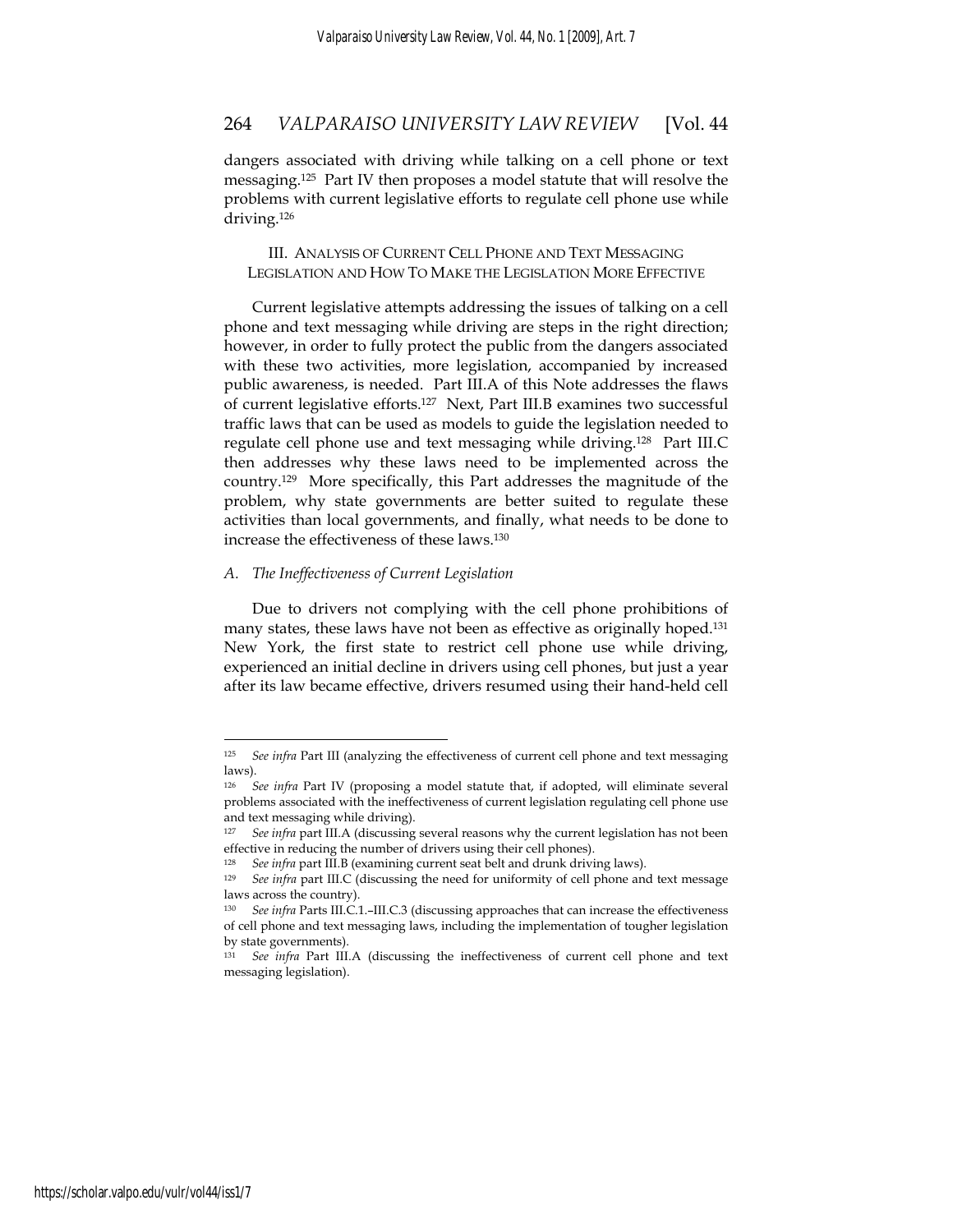$\overline{a}$ 

#### 2009] *Regulating Drivers' Cell Phone Use* 265

phones.132 Drivers in the District of Columbia complied longer than those in New York, but as time passed, drivers returned to using their cell phones.133 Similarly, Connecticut's law has also not affected drivers' cell phone use.134 Additionally, California, whose law just recently went into effect, has already experienced individuals ignoring the prohibition on hand-held cell phone use while driving.135 In addition to the ineffectiveness of these blanket prohibitions on drivers' ability to use hand-held cell phones, similar restrictions on teenage drivers have also proven to have little impact on the use of cell phones while driving.136

<sup>132</sup> Chang, *supra* note 66. A study conducted by the Insurance Institute for Highway Safety indicated that shortly after New York's law went into place 1.1% of drivers used their cell phone as compared to 2.3% prior to the law. SUNDEEN, LEGISLATIVE UPDATE, *supra* note 22, at 10. However, just a year after the enactment of the law, the number of drivers using their cell phones was back up to 2.1%. *Id. See also* Gutierrez, *supra* note 66 (indicating that since 2002, the number of accidents involving cell phones as well as the number of citations issued for violation of the cell phone law have gradually increased); Ins. Inst. for Highway Safety, *Hand-held Cell Phone Use Goes Back Up in New York, Despite*  Year-Long Ban: Once the Publicity Dropped Off, Drivers Resumed Old Dialing Habits, STATUS REP. Aug. 26, 2003, at 6 [hereinafter *Hand-held*] (reporting that just one year after the cell law was enacted, the amount of cell phone use returned to similar levels as before the enactment of the law); *Risk Accumulates*, *supra* note 35, at 5 (reporting that the initial decline in cell phone use experienced right after the passing of the law was gone within 18 months).

<sup>133</sup> *See Risk Accumulates*, *supra* note 35, at 5 (discussing the impact of the law on hand-held cell phone use by drivers in the District of Columbia). Prior to the enactment of the law, an estimated six percent of drivers were using a hand-held phone. *Id.* Hand-held cell phone use dropped to just three and a half percent three months after the law went into effect, and this level was being maintained a year later. *Id.* However, this compliance has diminished, and now, drivers are being issued more tickets for hand-held cell phone use than they have in any year since the law's enactment in 2004. Emerling, *supra* note 18. In 2008, approximately seventy-five more tickets were being issued per month than in 2007, which indicates that drivers are not complying with the law. *Id.* 

<sup>134</sup> *See Conn. Drivers Ignore Cell Phone Ban*, *supra* note 18 (indicating that the number of Connecticut drivers using a hand-held cell phone in 2007 was on pace to triple those of 2006). In just a six-month period, from January 1 to June 30 of 2007, Superior Courts handled more than 16,000 cases of violations of the cell phone law. *Id.* Connecticut Representative Richard Roy demonstrate the ineffectiveness of the law when he stated "[w]e are seeing more and more drivers violating the law." *Id.*

<sup>135</sup> Benjamin, *supra* note 25. Since the enactment of California's cell phone law on July 1, 2008, California Highway Patrol Officers have written more than 20,000 tickets for violation of the law. *Id.* Tom Marshall, the spokesman for the California Highway Patrol stated that drivers "still don't get it." *Id*.

<sup>136</sup> *See* Thomas, *supra* note 82 (discussing a study of North Carolina's restriction on teenage cell phone use while driving, which found teenagers were using their cell phones almost at the same rate as before the law went into effect). The study, which was conducted by observing teenage drivers at school parking lots, compared the use of cell phones by teens in North Carolina with teens in neighboring South Carolina, which does not have a cell phone restriction. FOSS ET AL., *supra* note 44, at 3–5. The study found that approximately 11% of North Carolina teenagers and 13% of South Carolina teenagers used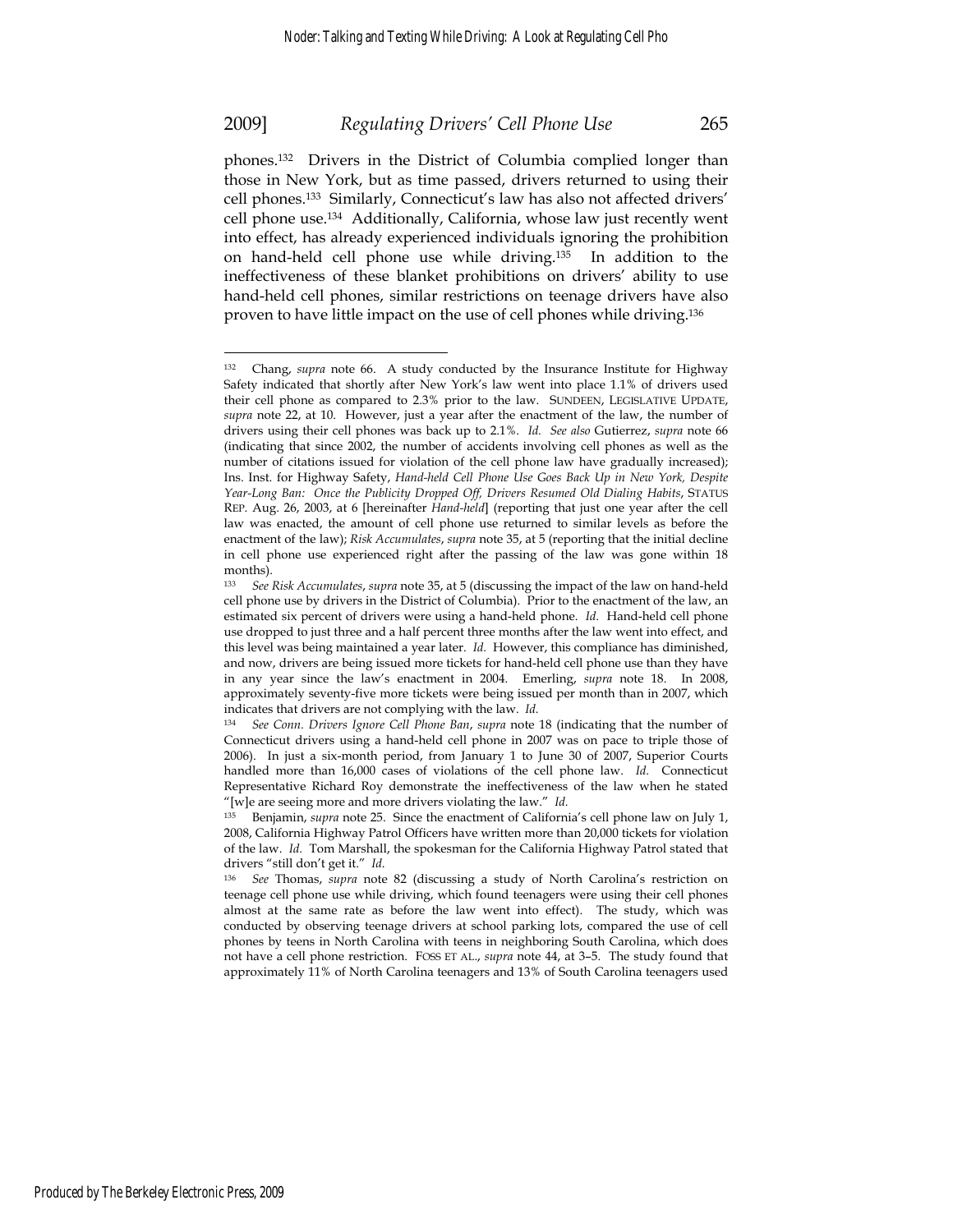The ineffectiveness of these laws is attributable to a number of factors. The first is the lack of enforcement.<sup>137</sup> The strong enforcement and large amount of publicity that accompanied these laws upon their enactment led to greater initial compliance; however, as time passed and enforcement dwindled, people reverted to using their cell phones.<sup>138</sup> Additionally, a lack of enforcement was one of the main reasons North Carolina's restriction on minors' use of cell phones while driving was ineffective.139 Furthermore, the difficulty of enforcing specific types of cell phone and text messaging legislation, such as prohibitions enacted by local governments or those aimed solely at minors, also contributes to the ineffectiveness of current legislation.140

cell phones while driving before the enactment of the cell phone restrictions. *Id.* at 6. After the law was in effect, 11.8% of North Carolina teens and 13.1% of South Carolina teens were spotted using their cell phones while driving. *Id.* This is despite the fact that 64% of teenagers were aware of the law and 74% of them supported it. *Id.* at 1. This indicates that North Carolina's cell phone restriction is not causing teenagers to stop using their cell phone while driving, and in fact, many are simply ignoring the prohibition. Lazich, *supra*  note 83.

<sup>137</sup> *See* Benjamin, *supra* note 25 (discussing the enforcement of California's new cell phone prohibition). Police officers have difficulty devoting the time and attention needed to enforce the cell phone law because of their duty to enforce other traffic laws. *Id.* One California police officer stated, "We know it's definitely going on around us, but we can't give it the attention it needs day in and day out." *Id.* Enforcement is also a problem with text messaging laws. *See* Wong, *supra* note 2 (indicating that in the six months since Phoenix's prohibition of text messaging took effect, enforcement of the law was very difficult and one officer reported he was aware of only one citation for violating the law). Additionally, the ineffectiveness of the New York law could be attributed to a lack of targeted enforcement zones similar to those used to catch violators of other traffic regulations such as seat belt and speeding laws. Chang, *supra* note 66.

<sup>138</sup> *See Hand-held*, *supra* note 132, at 6 (discussing the ineffectiveness of the New York cell phone prohibition). Ann McCartt, a senior researcher for the Insurance Institute for Highway Safety, indicated, "The pattern of initial compliance and then a gradual return to previous behaviors is typical when new traffic laws are introduced. Without enforcement that's well publicized and vigorous, drivers tend to revert to their prior behaviors." *Id.* 

<sup>139</sup> *See* FOSS ET AL., *supra* note 44, at 9 ("[F]ewer than 100 citations were issued in 2007 for violations of the cell phone restriction, and there was no evidence of a special enforcement campaign."). Interviews conducted with teenage drivers and their parents prior to the enactment of the law indicated the belief that enforcement of this type of law would be very minimal. *Id.* Similar interviews conducted after the enactment of the law indicated that it was not being enforced by the police. *Id.* The study conducted on the effectiveness of the North Carolina restriction on teenager drivers' use of a cell phones indicated that this type of law was also challenging for law enforcement to enforce because of the difficulty in determining the age of a young driver. *Id.* 

<sup>140</sup> *See* Lilley, *supra* note 28, (discussing how local laws are hard to enforce and indicating that the laws would need to be statewide in order to be effectively enforced). *See also* FOSS ET AL., *supra* note 44, at 9 (indicating that it is difficult to enforce laws aimed at a specific age group because of the difficulty in determining the precise age of the driver and it is also difficult to enforce prohibitions of hand-free cell phones because it is hard for officers to see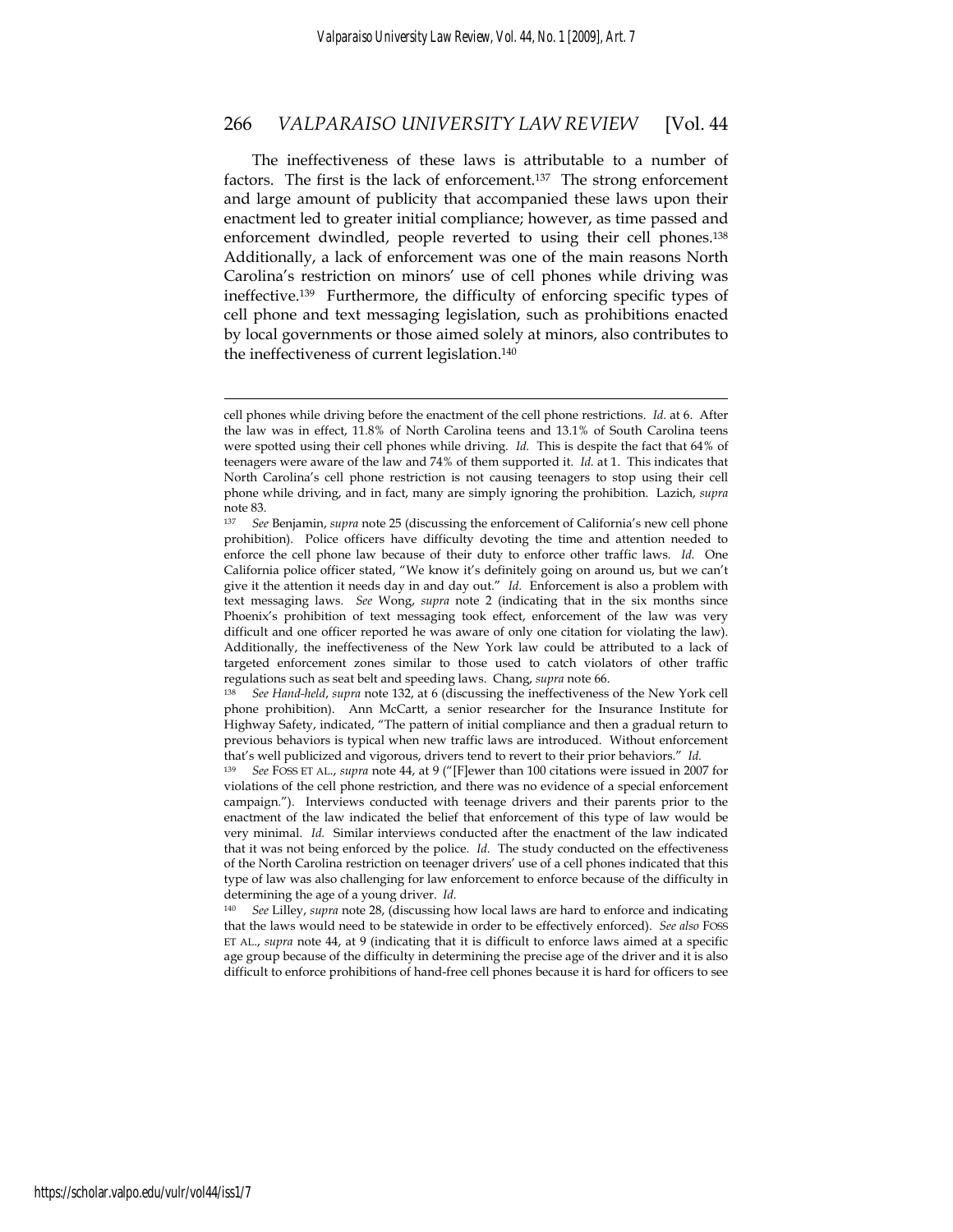The next factor that may explain why these laws have been unsuccessful is the minimal punishments that accompany a violation of them.141 For example, a violation of the cell phone laws in New Jersey and the District of Columbia constitutes a nominal one hundred dollar fine.142 Likewise, the penalty for violating the cell phone restrictions in New York or Connecticut is not greater than one hundred dollars.143 The state with the most modest penalty is California, which imposes a twenty-dollar penalty for the first violation and a fifty-dollar penalty for any subsequent violation.144 Additionally, in both the District of Columbia and Connecticut, the court waives the monetary fine if the individual shows he or she has purchased a hands-free device.145 With these small monetary fines as the only repercussion for violating laws prohibiting the use of cell phones while driving, many people will likely continue the dangerous activity and run the risk of getting caught.146

Furthermore, the fact that current cell phone legislation makes a distinction between hand-held and hands-free cell phone use, thereby failing to address the real problem—the conversation—contributes to its ineffectiveness.147 By allowing individuals to engage in conversations

the devices); *Risk Accumulates*, *supra* note 35, at 5 (indicating hands-free laws are problematic because of the difficulty in enforcing them).

<sup>141</sup> *See* KOLKO, *supra* note 74, at iii (finding that even with strong enforcement of the new laws, the minimal punishments would likely not deter individuals from using their cell phones behind the wheel). *See also Driving While Distracted*, *supra* note 15 (discussing the findings of the study conducted by the Public Policy Institute of California).

<sup>142</sup> D.C. CODE § 50-1731.04 (2004); N.J. STAT. ANN. § 39:4-97.3(b)(2) (West Supp. 2008). 143 CONN. GEN. STAT. § 14-296aa(g) (2006); N.Y. VEH & TRAF. LAW § 1225-c(4) (McKinney Supp. 2009).

<sup>144</sup> CAL. VEH. CODE § 23123(b) (West Supp. 2009).

<sup>145</sup> CONN. GEN. STAT. § 14-296aa(g) (2006); D.C. CODE § 50-1731.06(a) (2004). 146 *See* KOLKO, *supra* note 74, at iii ("[W]ith relatively modest penalties for using handheld phones . . . even strict enforcement of the law might not discourage drivers from using their mobile phones in distracting ways."); Barmby, *supra* note 2, at 351 (discussing California's cell phone law and indicating that drivers are likely to ignore it because the fine is so minimal); Benjamin, *supra* note 25 (indicating the modest penalties do not intimidate everyone).

<sup>147</sup> Ana M. Alaya, *Cell Phone Law Having Trouble Getting Traction: Drivers Ignore It, While Factions Debate Its Contribution to Safety*, STAR-LEDGER (Newark), Jan. 2, 2005, at 15 (quoting a spokesman for NHTSA as saying: "It's the cognitive distraction of the conversation that is the greater concern than the physical manipulation of the phone itself."). *See also* Andrea Kelly, *Book Tells Us Why We Drive the Way We Do*, ARIZ. DAILY STAR, Sept. 8, 2008 at B1 ("[W]hether you hold the phone or use an earpiece, you put the same amount of attention into talking, not driving."); Bents, *supra* note 33 (discussing how hands-free cell phones fail to eliminate all the dangers associated with making a phone call while driving). *See also* SUNDEEN, LEGISLATIVE UPDATE, *supra* note 22, at 2 (indicating people become engrossed in their cell phone conversations, which presents problems); Hahn & Dudley, *supra* note 17, at 127 (discussing several studies that determined the mental distraction of carrying on a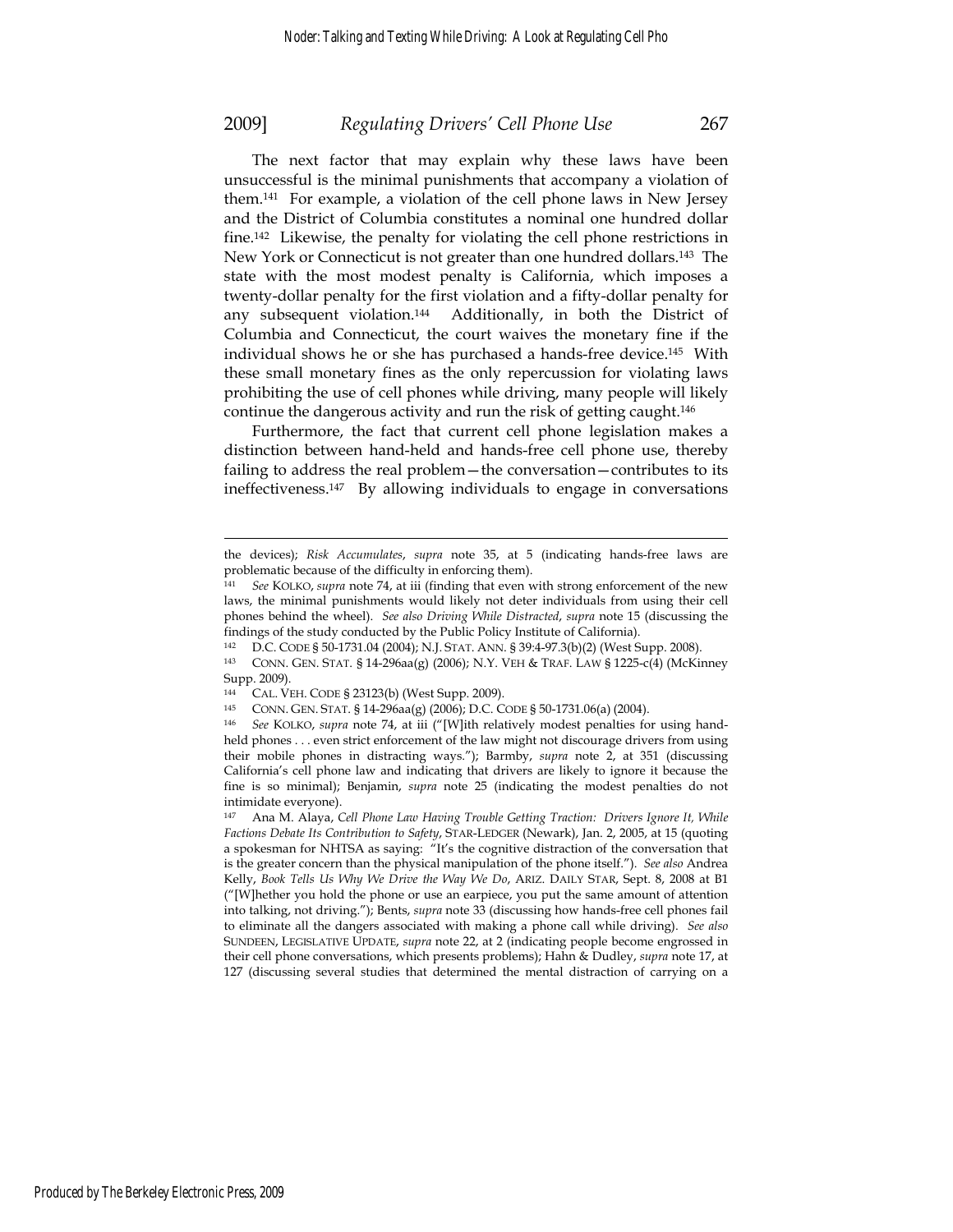while driving as long as they use a hands-free device, governments are creating a false sense of security for motorists.148 This false sense of security comes from the fact that the only aspect of hands-free devices proven to be safer is the act of dialing.149 Additionally, because handsfree devices often provide poor audio quality and may make it more difficult to answer an incoming call, drivers may feel safer than they should when using such equipment.<sup>150</sup>

Another factor that may influence the effectiveness of these cell phone laws is the lack of notice and advertising of the prohibitions.151 In New York, initial publicity surrounding the law and the lack of subsequent publicity likely affected the change in compliance from the first few months until years after the law's enactment.152 In Connecticut, although signs at the border into the state inform drivers of cell phone restrictions, advertisement of the law stops there.153 Long-term publicity

153 Opinion, *Cellphone Madness: Blatant Violations. State Should Launch "Hands-Free" Campaign,* HARTFORD COURANT, Oct. 3, 2008, at A21. It has been suggested that

conversation caused problems for drivers); *Risk Accumulates*, *supra* note 35, at 4 (discussing the cognitive effects of cell phone conversations on drivers).

<sup>148</sup> *See* Ins. Info. Inst., *supra* note 18 ("A September 2004 study from the [NHTSA] found that drivers using hand-free cellphones had to redial calls 40 percent of the time, compared with 18 percent for drivers using hand-held sets, suggesting that hands-free sets may provide drivers with a false sense of ease."). *See also* Dresser, *supra* note 38 (indicating that despite studies showing the risk of getting into an accident is just as great when using a hands-free cell phone as a hand-held one, two-thirds of individuals still believe they are safer when using a hands-free device).

<sup>149</sup> Kalin, *supra* note 17, at 252. While a study did determine that dialing was the only activity to be safer while driving, this idea of safety may be overstated because the study assumed that most hands-free cell phones were voice activated and did not need to be manually dialed; however, this is not accurate. *Id.* Even if dialing is safer while using a hands-free device, evidence showed that the dialing of the cell phone is responsible for less than ten percent of accidents caused by cell phones. Hahn & Dudley*, supra* note 17, at 163. *See also* Dresser, *supra* note 38 ("The best available evidence suggests that it is no less hazardous for a driver to use a hands-free phone than to use a hand-held phone.").

<sup>150</sup> Hahn & Dudley, *supra* note 17, at 157–58. These downfalls of hands-free devices typically cause more of a distraction than hand-held devices because they require more fumbling with the device, thereby increasing the likelihood that the driver is taking his or her eyes off of the road. *Id. See also* Kathleen Michon, Cell Phones and Driving: The Law in Your State, http://www.nolo.com/article.cfm/ObjectID/5EB7D295-E2B1-4247-9F3471A 782FCF799/catID/CF015A63-6B69-4EED-A34B6F4035C8BE0E/104/263/ART/ (last visited Aug. 27, 2009) ("Many drivers spend more time fiddling with the earpieces or headphones of their hands-free device than they would dialing a handheld cell phone, and volume problems with hands-free phones have been cited as creating distractions for the driver."). 151 *See infra* notes 152–54 and accompanying text (discussing the effect the lack of advertising has had on the effectiveness of current cell phone regulations).

<sup>152</sup> *See* Chang, *supra* note 66 ("[T]here was a flurry of advertisements during the implementation of the New York ban, but publicity has since dwindled."). New Yorkers resorting back to using their cell phones while driving has to do with a lack of publicity of the cell phone law. *Id.*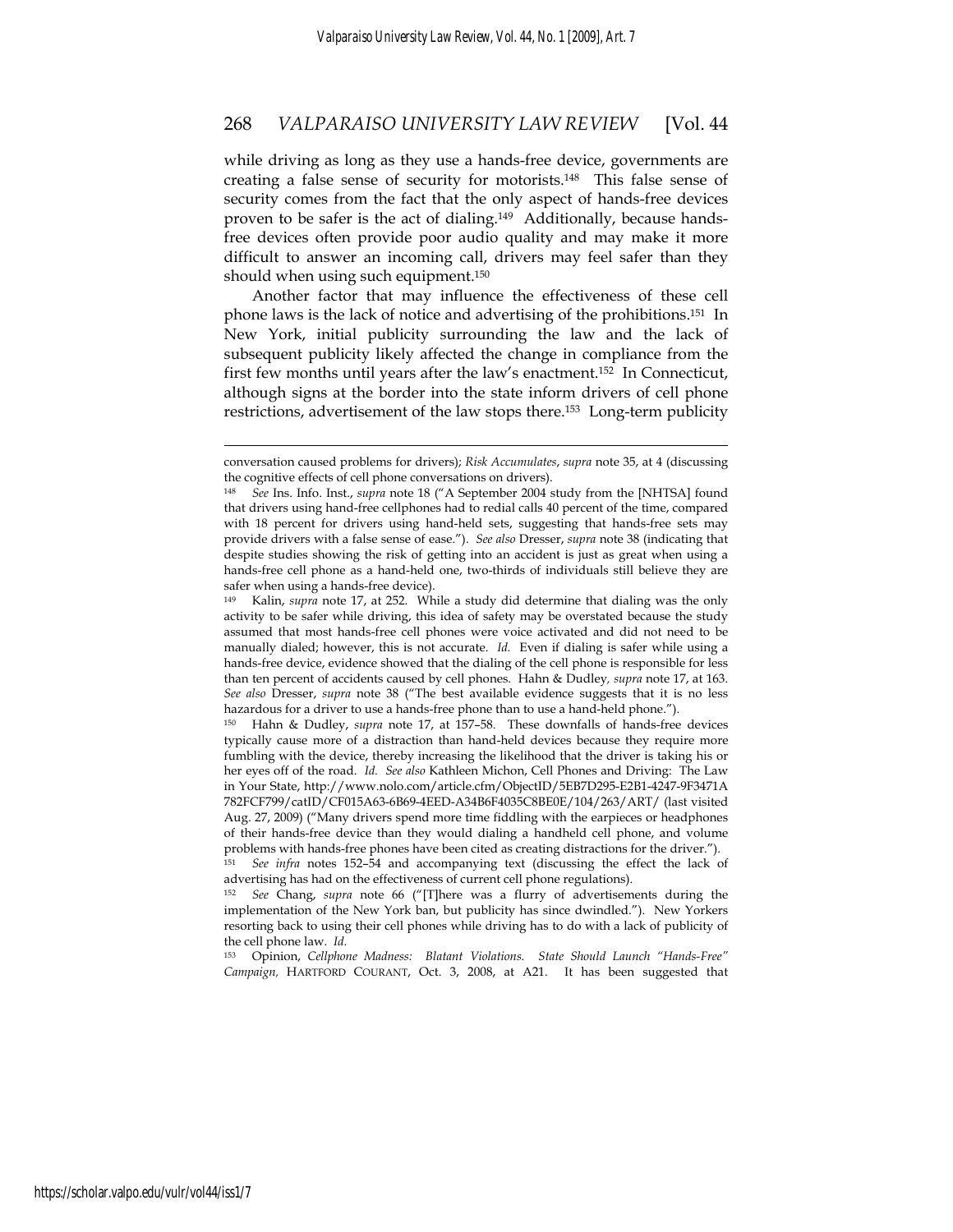of cell phone laws, like that of seatbelt and drunk driving laws, is needed in order for them to succeed because evidence shows that many drivers tend to revert to using their cell phones after the initial buzz of the law subsides.154

#### *B. Successful Traffic Regulations That Can Serve as Models*

Laws prohibiting drunk driving and those requiring the use of seatbelts are two traffic regulations that have experienced successful compliance.155 Each state prohibits drunk driving, and all states, except for New Hampshire, have seatbelt laws.156 The penalties for violating drunk driving laws vary among states, but typically include large monetary fines and the possibility of jail time and/or license suspension.<sup>157</sup> Seatbelt violations, on the other hand, consist of only monetary fines ranging from ten to two hundred dollars.<sup>158</sup>

Despite the difference in penalties for violating these two laws, both have experienced significant compliance.<sup>159</sup> Seatbelt laws, even with the small penalty that accompanies them, have encouraged people to buckle up, leading to an average of eighty-three percent of individuals utilizing their seatbelts.160 This high compliance rate is associated with the highly publicized law enforcement efforts like the "Click It or Ticket" campaign

Connecticut needs more advertisement of this law at other areas throughout the state so motorists are constantly reminded that they are not allowed to use a hand-held cell phone while driving. *See Conn. Drivers Ignore Cell Phone Ban*, *supra* note 18 (suggesting signs should be installed on the highways, exit ramps, and rest stops).

<sup>154</sup> *See* Chang, *supra* note 66 (indicating that long-term publicized enforcement is essential to the success of a traffic regulation).

<sup>155</sup> *See infra* notes 160, 164–65 and accompanying text (examining the success of current drunk driving and seat belt laws).

<sup>156</sup> *See* DUI/DWI Laws, *supra* note 58 (listing the drunk driving laws in each of the fifty states); Safety Belt Use Laws, *supra* note 58 (providing a list of the seat belt laws across the country).

<sup>157</sup> *See* Drunk Driving Laws, Fines, & Penalties in the U.S., *supra* note 58 (describing the penalties for driving under the influence in all fifty states). In Indiana, for example, a first time drunk driving offender will have to pay three hundred dollars in court costs, may be fined up to five thousand dollars, faces up to one year in jail, and loses his or her license for up to thirty days. *Id.* 

<sup>158</sup> Safety Belt Use Laws, *supra* note 58. 159 *See infra* notes 160, 164–65 and accompanying text (discussing the success of current seat belt and drunk driving laws).

<sup>160</sup> SEAT BELT USE IN 2008, *supra* note 58, at 1. This is a slight increase from the eighty-two percent who buckled up in 2007. *Id.* This one percent increase represents approximately 270 saved lives. *See* U.S. Dep't of Transp., Seat Belt, *supra* note 58 ("More and more Americans are realizing that the mere seconds it takes to buckle up can mean the difference between life and death."). *Id.*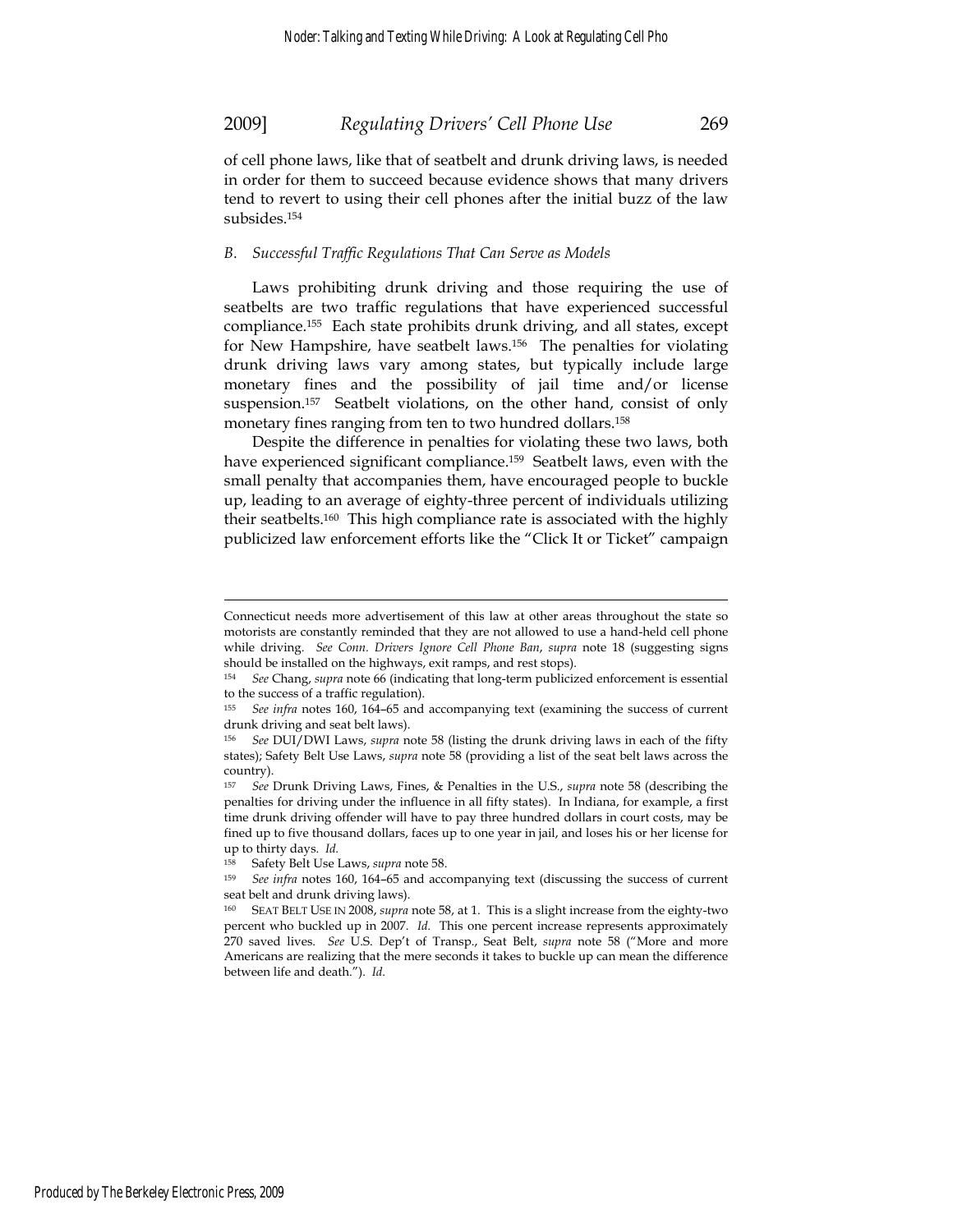and targeted checkpoints.161 Additionally, when seatbelt laws are enforced as primary rather than secondary offenses, more individuals follow them.162

Like seatbelt laws, drunk driving laws have also been effective in reducing fatalities in the United States.163 In 2007, fatalities related to drunk driving fell 3.7 percent as compared to those in 2006.164 In fact, thirty-two states experienced a decline in alcohol-related fatalities.165 Similar to the seatbelt laws, ad campaigns are routinely used to get the message out about the drunk driving laws and the dangers presented by driving under the influence.<sup>166</sup> The NHTSA has launched national campaigns like "Friends Don't Let Friends Drive Drunk" and "Buzzed Driving is Drunk Driving" in hopes of informing the public that drinking and driving do not mix, which have been successful in reducing alcoholrelated fatalities.<sup>167</sup> The success of both the seatbelt and drunk driving laws in reducing the number of accident fatalities demonstrates the possibility that a cell phone prohibition can succeed as well.

<sup>161</sup> *Id. See also* Chang, *supra* note 66 ("If you look at the experiences with other laws in highway safety like seat belt and drunk driving laws, what seems to make a difference in the long-term is publicized enforcement."); *Cellphone Madness*, *supra* note 153 (discussing the success of Connecticut's "Buckle Up" seat belt campaign). Additionally, targeted seat belt checkpoints, whereby police officers specifically look for seat belt use in certain areas, are helpful in encouraging compliance with the laws. Chang, *supra* note 66.

<sup>162</sup> *See* SEAT BELT USE IN 2008, *supra* note 58, at 1 (indicating that seat belt use in states with primary seat belt offenses is eighty-eight percent compared to only seventy-five percent in states with secondary laws). As of August 2009, thirty-one states and the District of Columbia have primary seat belt laws, while nineteen states' seat belt laws are only secondary offenses. Safety Belt Use Laws, *supra* note 58. 163 *See infra* notes 164–65 (discussing the success of drunk driving laws).

<sup>164</sup> ALCOHOL-IMPAIRED DRIVING FATALITIES, *supra* note 58, at 1 (2008). In 2006, approximately 13,491 people were killed in accidents involving alcohol; however, in 2007, it is estimated that only 12,998 individuals were killed in such accidents. *Id.*

<sup>165</sup> U.S. Dep't of Transp. DUI, *supra* note 58. The largest decline in alcohol-related fatalities was experienced in California, which had 117 fewer fatalities in 2007 than 2006. *Id.*

See id. (indicating that the U.S. Department of Transportation spent thirteen million dollars to promote its "Drunk Driving. Over the Limit. Under Arrest." campaign over the 2008 Labor Day Holiday). The NHTSA has also launched campaigns using a variety of media outlets and information sources including a large web outreach strategy. *Id.*

<sup>167</sup> *See* Ad Council, *supra* note 58 (discussing both of these campaigns). The fatality rates due to drunk driving have dramatically decreased since the "Friends Don't Let Friends Drive Drunk" campaign launched in 1983. *Id.*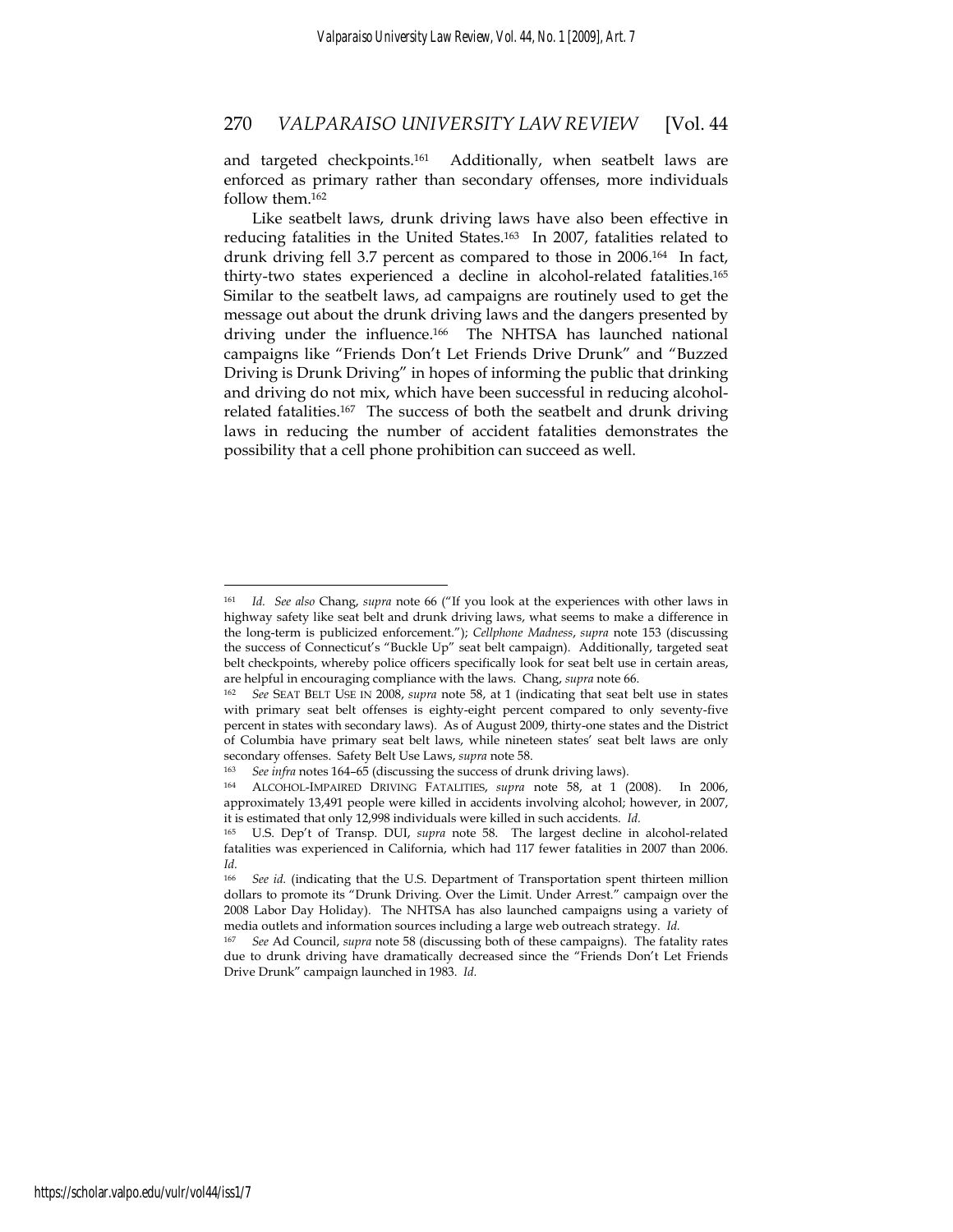#### *C. The Need for Cell Phone and Texting Prohibitions to Protect the Public*

Seatbelt and drunk driving laws were enacted to reduce the number of deaths resulting from vehicle accidents.168 Due to the number of accidents and deaths caused by inattentive driving, of which cell phones have become the number one distraction, the time has come for state legislatures to pass laws to make the roads safer for the public.169 This Part first discusses why regulation of cell phone use while driving is needed.170 Next, this Part analyzes why state, as opposed to local, governments would be better suited to regulate these activities.171 Finally, using the drunk driving and seatbelt laws as models, this Part addresses what needs to be done in order for these laws to have a better chance at being successful in protecting American motorists.172

#### 1. Why Regulation is Necessary

 $\overline{a}$ 

As drunk driving has been for years, driving while using a cell phone to either carry on a conversation or text message has become a serious problem in the United States.<sup>173</sup> While accidents relating to the use of alcohol killed nearly thirteen thousand people in 2007, inattentive driving causes approximately thirty-four thousand fatalities annually.174

<sup>168</sup> *See, e.g.*, H.B. 72, 1991 Reg. Sess. (Ala. 1991) ("The legislature finds that it is the policy of the State of Alabama that all precautionary measures be taken to save the lives of the state's citizens from vehicle accidents and thereby, to preserve the most valuable resource of the state.").

<sup>169</sup> *See supra* notes 25–26 (discussing the number of accidents and deaths caused by drivers using cell phones). The State of California recognized this when it passed its legislation stating:

It is in the best interests of the health and welfare of the citizens of the state to enact one uniform motor vehicle wireless telephone use law that establishes statewide safety guidelines for use of wireless telephones while operating a motor vehicle.

S. 1613, 2005-2006 Reg. Sess. (Cal. 2006).

<sup>170</sup> *See infra* Part III.C.1 (demonstrating that regulation is needed to prevent individuals from using their cell phone while driving because of the staggering number of accidents, injuries, and deaths caused by distracted driving).

<sup>171</sup> *See infra* Part III.C.2. (exploring how local legislation restricting cell phone use while driving would not be successful because the transient nature of Americans requires uniformity).

<sup>172</sup> *See infra* Part III.C.3. (describing the action that needs to take place in order for cell phone legislation to be effective, such as tougher enforcement, harsher penalties, and stronger advertisement).<br><sup>173</sup> See infra notes 174-

<sup>173</sup> *See infra* notes 174–75 and accompanying text (describing the amount of harm caused by people driving while using their cell phone).

<sup>174</sup> ALCOHOL-IMPAIRED DRIVING FATALITIES, *supra* note 58, at 1 (discussing drunk driving related accidents); SUNDEEN, LEGISLATIVE UPDATE, *supra* note 22, at 1 (discussing the number of fatalities caused by inattentive drivers).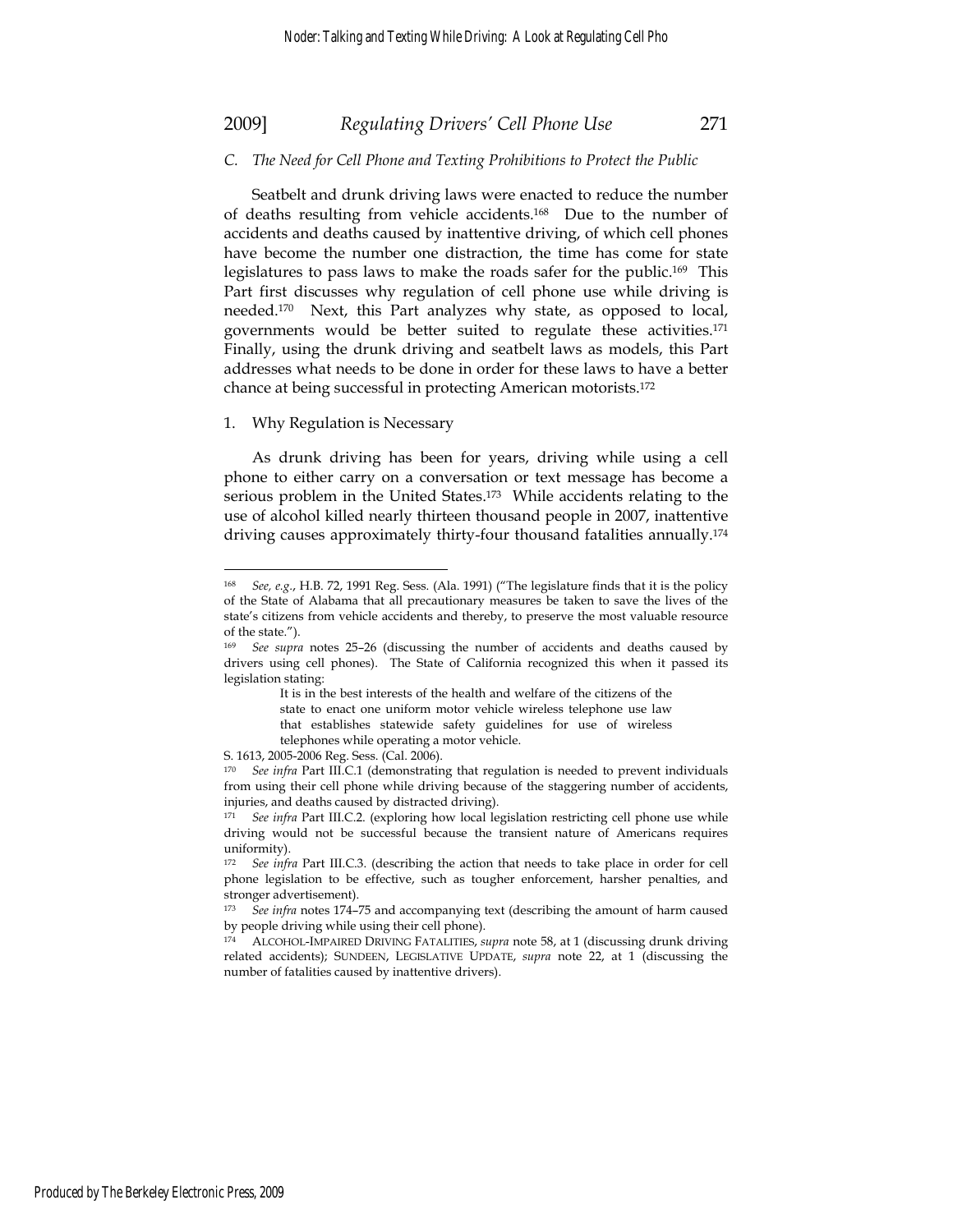In addition to the fatalities caused by inattentive driving, it is estimated that using a cell phone while driving causes over one million accidents and billions of dollars in damage each year.175 As previously discussed, studies have shown that talking on a cell phone or text messaging while driving increases the risk of getting into an accident.<sup>176</sup> Additionally, studies have also compared the dangers of driving while using a cell phone with those of driving under the influence.177 Because of this information, the public has become very concerned with the use of cell phones on the roadways.178 Due to the number of cell phone subscribers, the increased use of text messaging, the length of cell phone conversations, and the number of individuals who admit to using their cell phones while driving, implementation of legislation addressing the dangers of using cell phones while driving is essential and overdue.179

#### 2. Statewide Prohibition is Needed

Both state and local governments have taken action to restrict cell phone use while driving.180 However, several of the local laws in this area have been preempted.<sup>181</sup> In addition, several states have passed legislation that prohibits local governments from regulating this activity.182 This raises the issue of which level of government, state or local, is better suited to regulate cell phone use while driving.

<sup>175</sup> Kalin, *supra* note 17, at 238.

<sup>176</sup> *See* Sachs, *supra* note 45, at 22 (indicating that the chance of a driver getting into an accident is six times greater when that driver is text messaging than when he or she is not); 1st Evidence, *supra* note 31 (indicating that drivers who are engaged in a cell phone conversation are four times more likely to get into a serious accident than drivers who are not talking on their cell phones).

<sup>177</sup> *See* Horwitt, *supra* note 32, at 195 (discussing studies that have found driving while using a cell phone is just as dangerous as driving under the influence because of the cognitive effect the activity has on the person's brain).

<sup>178</sup> *See* Bents, *supra* note 33 ("The National Highway Traffic Safety Administration reports that they receive more complaints and requests for information about cell phone use than any other driving issue.").

<sup>179</sup> *See* Horwitt, *supra* note 32, at 196 (discussing the impact longer conversations will have on the dangers of driving while talking on a cell phone); Foxman, *supra* note 16 (indicating the number of text messages sent in 2007 was 362 billion); Ins. Info. Inst., *supra*  note 18 (reporting that seventy-three percent of drivers admitted they talked on their cell phones while driving); Cellular Telecommunications & Internet Indus. Ass'n, *supra* note 15 (reporting the number of American cell phone subscribers to be 270,333,881 as of December 2008).

<sup>180</sup> *See supra* Parts II.C.2.a–c (discussing state and local legislation restricting cell phone use on the roadways).

<sup>181</sup> *See supra* notes 94–96 and accompanying text (discussing state preemption laws).

<sup>182</sup> *See supra* note 96 (indicating which states have passed legislation preempting local governments from passing laws restricting cell phone use while driving).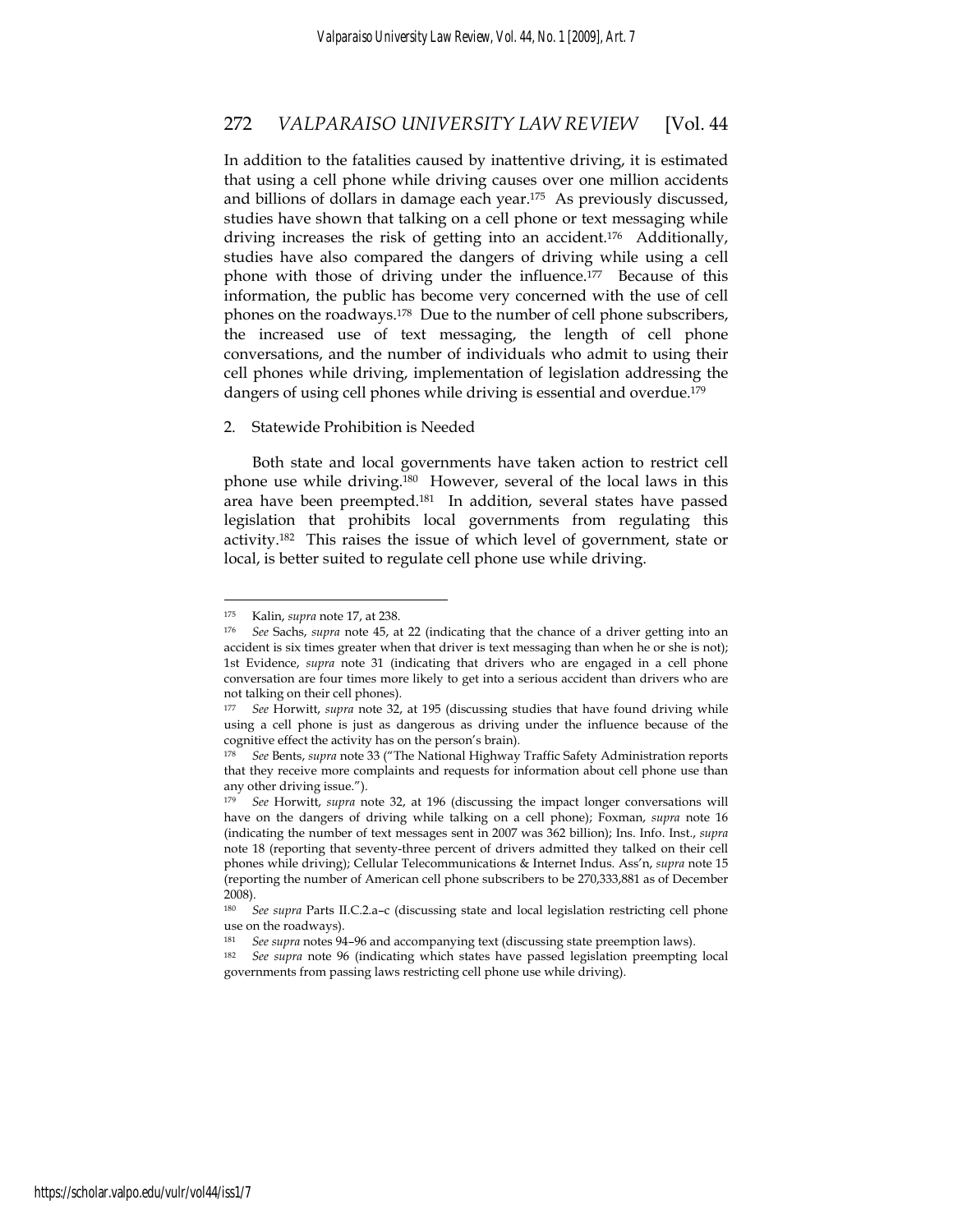As previously discussed, two factors are considered when determining whether an activity would be better regulated by state or local governments: whether a need for uniformity across the state exists and whether local regulation would affect individuals outside local boundaries.183 In passing its cell phone law, California specifically addressed the need for uniformity.184 Additionally, in striking down a local cell phone law in Pennsylvania, the judge cited the need for uniformity in driving laws across the state.185 In addition, statewide uniformity will promote easier and more consistent enforcement of a cell phone prohibition.186 Furthermore, statewide legislation would be more appropriate because local legislation restricting cell phone use while driving affects individuals crossing the city's border who may not be aware of the law in that particular municipality.187 All of these factors, when considered together, support the argument that state governments, as opposed to local governments, should regulate cell phone use and text messaging while driving.

#### 3. What is Needed to Protect the Public?

In order for cell phone and text messaging restrictions to be successful in protecting roadway travelers, a number of things must be present. Using the success of drunk driving and seatbelt laws as guidance, this Part first addresses the need for publicity of these laws.188 Next, this Part addresses the need for increased enforcement of and harsher punishment for a violation of cell phone and text messaging

<sup>183</sup> Am. Fin. Servs. Ass'n v. City of Cleveland, 858 N.E.2d 776, 787 (Ohio 2006). *See supra*  notes 107–11 and accompanying text (discussing these two factors and how they are utilized in determining whether local or state governments should regulate certain activities).

<sup>184</sup> S. 1613, 2005-2006 Reg. Sess. (Cal. 2006).

<sup>185</sup> Shields, *supra* note 90. As a result of this decision, other local jurisdictions in Pennsylvania have not consistently enforced their cell phone restrictions. *Id.* Pennsylvania state representative Josh Shapiro has been supporting a statewide ban on cell phone use while driving, stating: "I think it is not wise to have individual policies, municipality by municipality—it's better to have one statewide standard." *Id.* St. Louis officials have also expressed the desire to have statewide regulation by stating: "It requires statewide regulation—not half-baked hip-shooting at the municipal level." Gillerman, *supra* note 92. 186 Lilley, *supra* note 28. There has been concern expressed that if a cell phone law is

enacted solely at the local level it will be difficult to enforce, and that in order for it to be consistently enforced, the law would need to be at the state level. *Id.*

<sup>187</sup> *See* Brennan, *supra* note 31 (discussing whether Pennsylvania should push for state legislation and stating: "we need a statewide ban so motorists know what the rules are no matter where they're driving").

<sup>188</sup> *See infra* notes 191–94 and accompanying text (discussing how advertisement is essential to the success of traffic laws).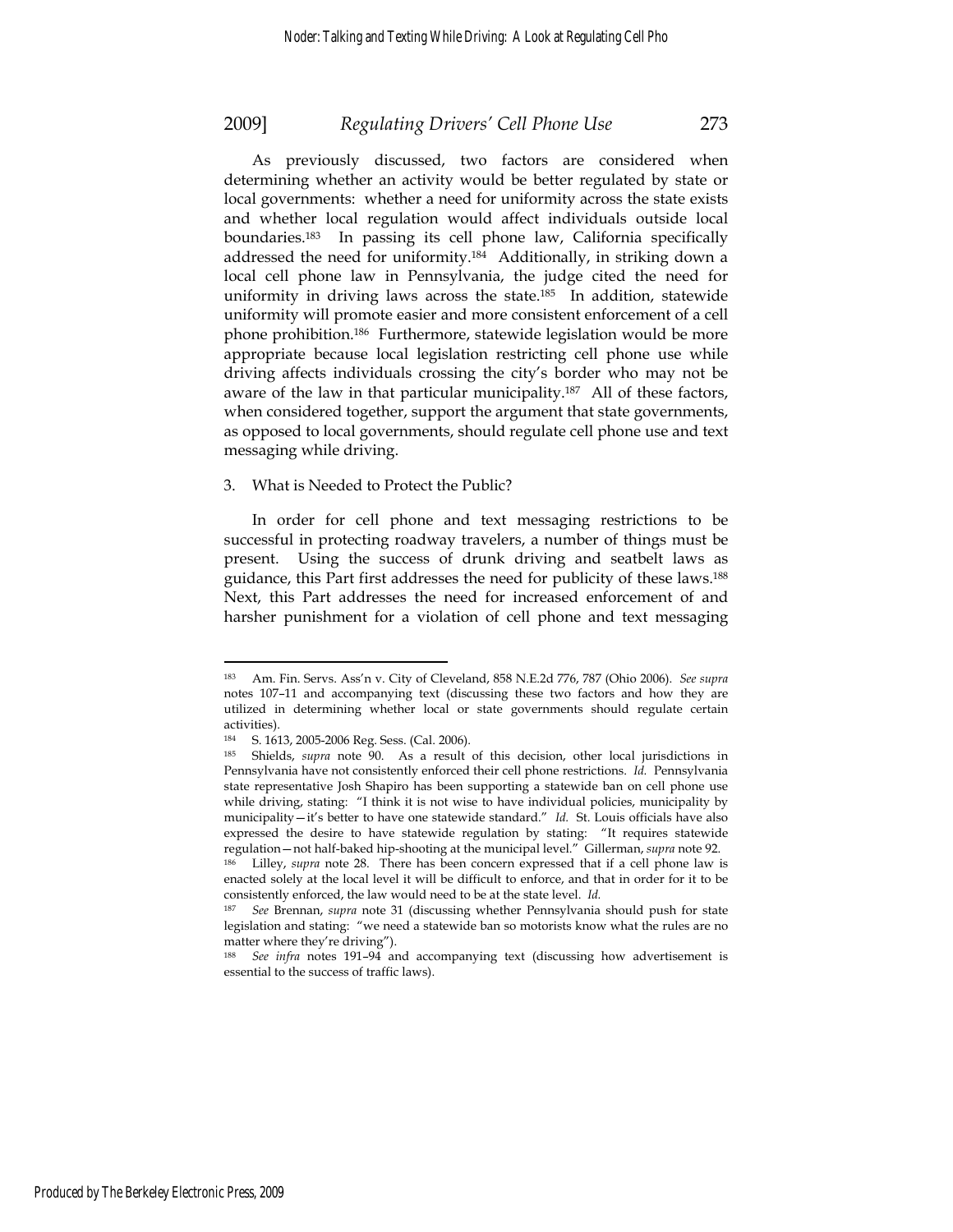laws in order to increase compliance with the laws.<sup>189</sup> Finally, this Part concentrates on the need for states to enact complete prohibitions on cell phone use while driving in order to truly protect all drivers and passengers on the roadways.190

First, building on the success of the drunk driving and seatbelt laws, long-term publicity surrounding cell phone laws is essential.<sup>191</sup> Public service announcements and other media advertisements have been used for years to educate drivers about the dangers of driving while under the influence or without a seatbelt.<sup>192</sup> The success of these campaigns in gaining compliance with the laws and saving lives demonstrates that similar advertising initiatives are needed to publicize cell phone laws and to educate individuals about the dangers associated with cell phone use and text messaging while driving.<sup>193</sup> While some organizations have recognized the need for using advertisements to educate the public about the dangers associated with these two activities, all states should adopt similar statewide campaigns in order to make the roadways safer across the country.194

<sup>189</sup> *See infra* notes 195–203 and accompanying text (discussing how traffic laws deter people from breaking them when there are harsh penalties associated with a violation and the laws are strictly enforced).

<sup>190</sup> *See infra* notes 204–10 and accompanying text (discussing how only prohibiting drivers from using hand-held cell phones or only prohibiting the use of these devices by minors does not address the true problem associated with using a cell phone while driving).

<sup>191</sup> *See* Chang, *supra* note 66 ("If you look at the experiences with other laws in highway safety like seat belt and drunk driving laws, what seems to make a difference in the longterm is publicized enforcement."). *See also* Ad Council, *supra* note 58 (discussing the impact ad campaigns have had on fatalities due to drunk driving).

<sup>192</sup> *See* Ad Council, *supra* note 58 (describing the evolution of drunk driving public awareness campaigns and the effect they have had on drunk driving).

<sup>193</sup> *See* Cripps, *supra* note 3, at 115 ("[S]tate and local lawmakers should launch public service announcements via radio and billboard advertisements to reach existing drivers when they are most receptive—when they are driving."); Kalin, *supra* note 17, at 258 ("[T]he government should create public service announcements as well as and [sic] radio and billboard advertisements."); *Cellphone Madness, supra* note 153 (suggesting Connecticut needs to launch a similar campaign as it used for its seat belt and highway worker laws in order to market the cell phone law); Wong, *supra* note 2 (indicating that a broad public awareness campaign like the "Click It or Ticket" campaign could be used to prevent accidents).

<sup>194</sup> *See* Gannon, *supra* note 18 (describing a graphic campaign launched by AAA Carolinas demonstrating the dangers of driving while using a cell phone). The catchy slogans used in this campaign were, "You Drive. You Dial. You Die." and "Hang Up and Drive." *Id.* Advertisements with these messages were posted at more than fifty gas stations in five selected counties with the hopes of alerting motorists of the dangers associated with using a cell phone while driving. *Id. See also* N.J. Motor Vehicle Comm'n, *supra* note 35 (discussing New Jersey's recent campaign launched when they changed their law from a secondary to primary offense). New Jersey initiated its "Put the Phone Down"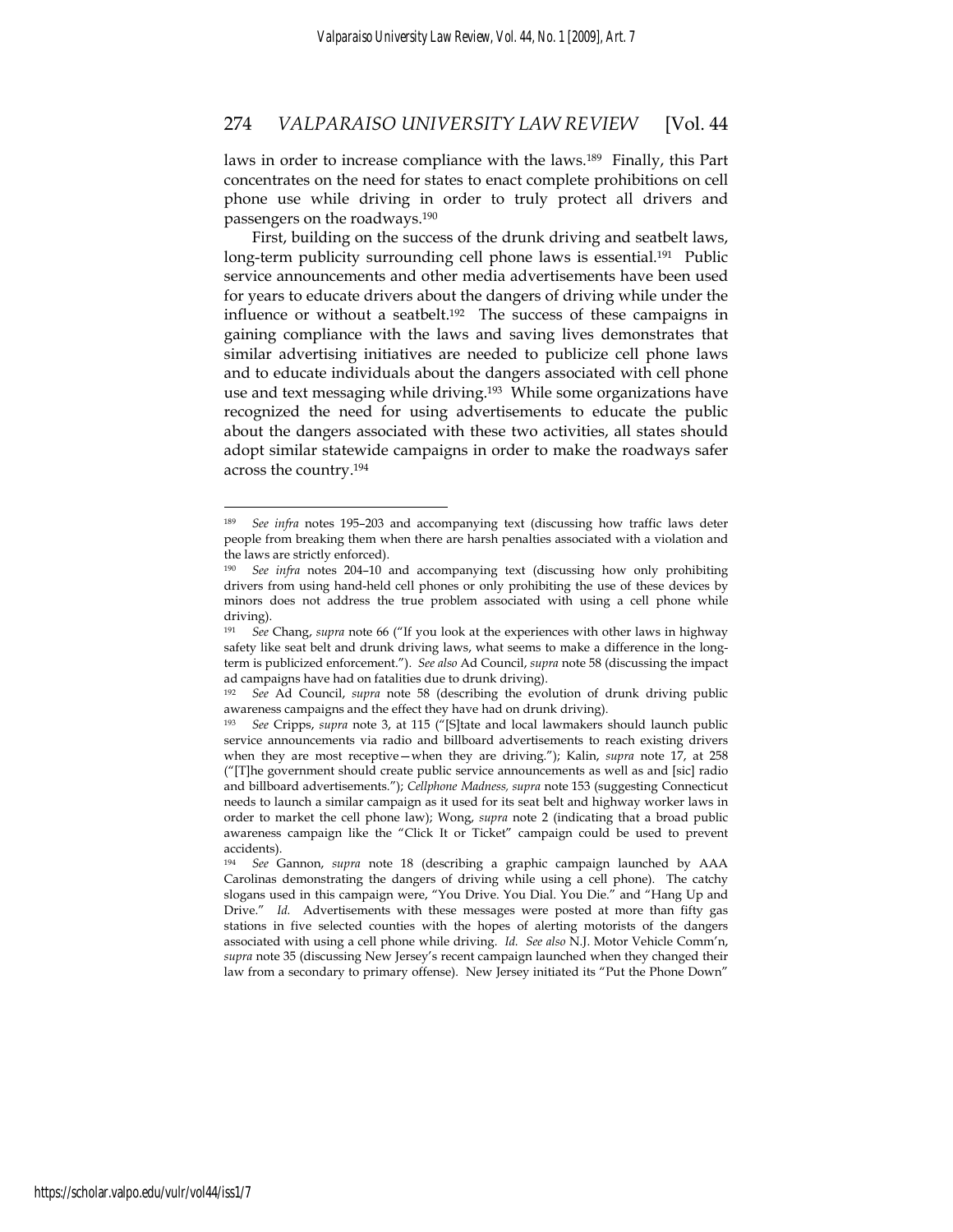Second, increased penalties for violations and stronger enforcement of the laws are essential to compel compliance.195 With the penalty for violating these laws ranging from just twenty to one hundred dollars in most cases, this nominal amount is not sufficient to persuade people to hang up their phones or stop text messaging while driving, which has contributed to the ineffectiveness of the current cell phone laws.196 Although seatbelt laws have been successful with minimal fines, these laws are aimed at protecting the individual driver, whereas cell phone and text messaging laws are aimed at protecting not only the driver, but other motorists and passengers as well.197 Therefore, because cell phone use while driving puts the life of not only the driver at risk, but also the lives of other individuals on the roadway, the penalties for violations of cell phone related traffic laws should be similar to those of drunk driving laws.198

In addition to tougher penalties, strong, consistent enforcement is necessary because the lack of enforcement has allowed drivers to believe that compliance with cell phone and text messaging laws is not mandatory.199 Many people believe that it is difficult to enforce cell phone and text messaging laws when they restrict only minors or are only local ordinances; however, this can be resolved by making these laws uniform across a state and across all age groups because it would eliminate the need for law enforcement to determine an individual's age

public awareness campaign to ensure individuals were aware of the change in the law and the consequences of violating the law, with the ultimate goal of making the state's roads safer. *Id.* The mediums New Jersey chose for its campaign consisted of posters at rest stops, movie screen advertisements, tollbooth signs, messages on digital highway signs, and the Motor Vehicle Commission's website. *Id.* 

<sup>195</sup> *See supra* note 146 (attributing the ineffectiveness of current cell phone laws to the small monetary fines accompanying a violation of the laws).

<sup>196</sup> *See supra* text accompanying notes 142–45 (describing the penalties for violations of current cell phone and text messaging laws). The only statute that has instituted a strong penalty for a violation is Alaska's text messaging law, which treats texting while driving as a misdemeanor with possible penalties of up to \$5000 and one year in jail. Holland, *supra*  note 122. *See also supra* note 146 and accompanying text (discussing how the minimal penalties associated with a violation of current cell phone and text messaging legislation do not convince individuals to follow the laws). 197 *See* Safety Belt Use Laws, *supra* note 58 (listing the penalties for seat belt violations in

each state). *See also Cellphone Madness, supra* note 153 ("Seat belts protect a driver, but handheld cellphone use endangers others.").

<sup>198</sup> *See* Drunk Driving Laws, Fines, & Penalties in the U.S., *supra* note 58 (describing the penalties for driving under the influence in all fifty states).

<sup>199</sup> *See supra* notes 138–39 and accompanying text (discussing how a lack of enforcement has led to decreased compliance with current legislation restricting the use of cell phones while driving).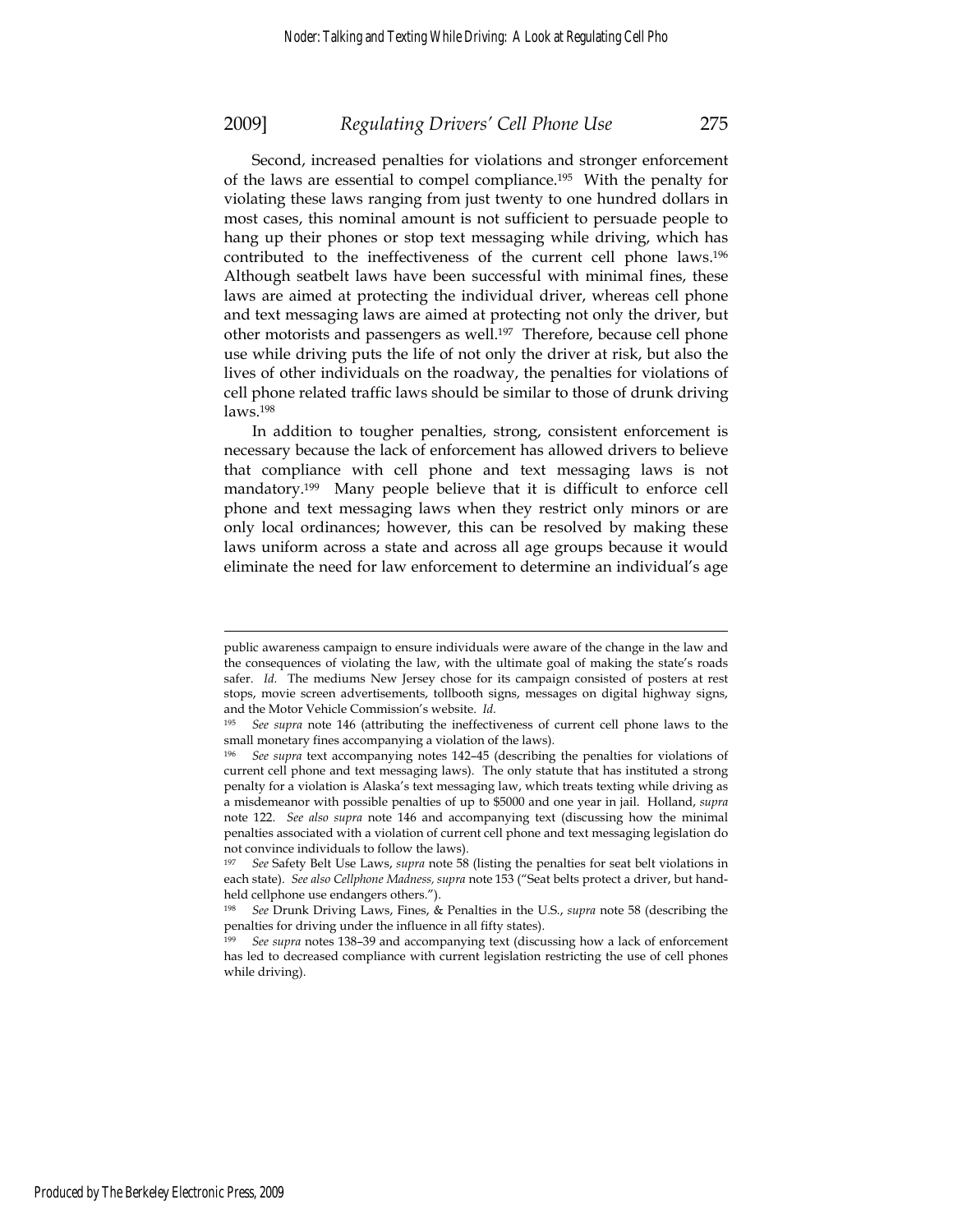before citing them.<sup>200</sup> One aspect of enforcing the seatbelt and drunk driving laws has been specific checkpoints aimed at catching violators.201 While law enforcement officers surely have many other traffic matters to attend to, one option to increase enforcement of cell phone traffic laws is to use checkpoints similar to those used to enforce the seatbelt and drunk driving laws.202 In addition, if individuals believe the law is actually going to be enforced, they will be less likely to take the risk of getting caught.203

Finally, in order to truly protect American motorists from the dangers of cell phone use on the roadway, laws must prohibit the use of all cell phones, regardless of whether they are hand-held or handsfree.204 The dangers posed by using a cell phone while driving has become evident by the number of accidents caused by cell phone use.205 In addition, studies have shown that driving while using a cell phone increases the chance of getting into an accident by four times.<sup>206</sup> While some people believe using a hands-free device lessens the danger, evidence shows the opposite.<sup>207</sup> This is because the main problem with talking on a cell phone while driving is the conversation itself.208 When individuals engage in conversations while driving, it causes them to be

<sup>200</sup> *See supra* note 140 and accompanying text (indicating that there are three types of current cell phone legislation that are difficult to enforce: local ordinances, restrictions solely on minors, and legislation prohibiting only hand-held cell phones).

<sup>201</sup> *See* Chang, *supra* note 66 (indicating checkpoints are helpful in encouraging compliance with traffic laws).

<sup>202</sup> Benjamin, *supra* note 25 (indicating the lack of enforcement has to do with officers' inability to give these laws the needed attention because of the number of other activities police have to monitor while on the road).

<sup>203</sup> *See* FOSS ET AL., *supra* note 44 (discussing the lack of enforcement of the teenage cell phone restriction in North Carolina, and how this played a role in non-compliance).

<sup>204</sup> *See supra* note 147 (discussing why hands-free cell phones are not safer than hand-held cell phones).

<sup>205</sup> *See supra* note 25 (discussing the number of accidents and the amount of monetary damage caused by inattentive drivers annually); *supra* note 31 (discussing studies conducted by individual states that found cell phones contributed to a significant number of police reported car accidents).

<sup>206</sup> *See supra* note 44 (discussing studies that have found that talking on a cell phone while driving increases the chance of the driver or another driver, passenger, or pedestrian being injured in an automobile accident).

<sup>207</sup> *See* Kalin, *supra* note 17, at 252 (discussing a study that found dialing to be the only aspect that is safer when using a hands-free phone); Bents, *supra* note 33 (discussing how hands-free cell phones fail to eliminate all dangers associated with making a phone call while driving).

<sup>208</sup> *See supra* note 147 (discussing the fact that the major problem with cell phone conversations while driving is the actual conversation and not the manipulation of the cell phone).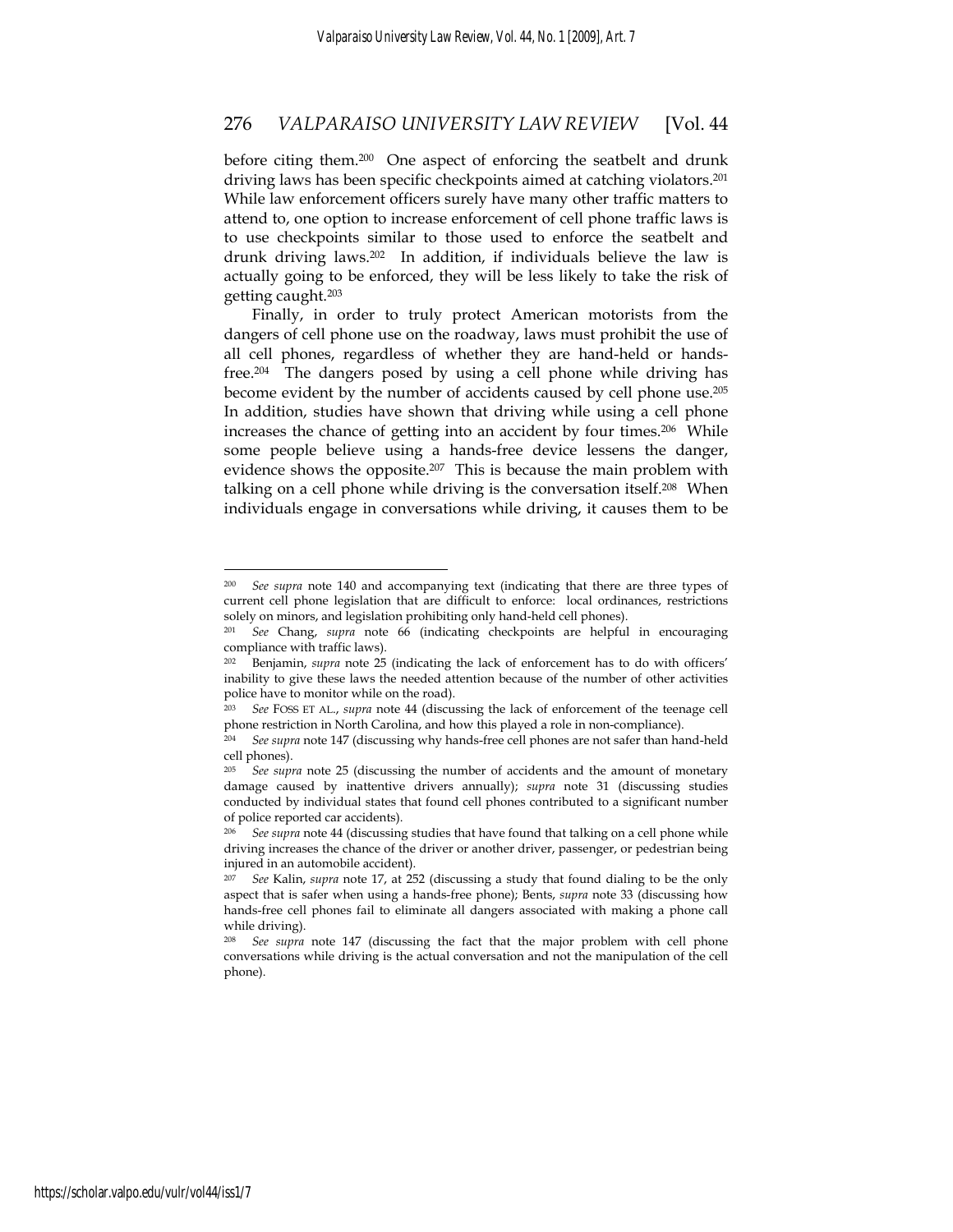less aware of their surroundings, which in turn leads to accidents.209 In addition, carrying on a conversation takes individuals away from the task at hand—driving—because they often become engrossed in their conversations.210 Therefore, despite the resistance this complete ban may receive because of the popularity of cell phones, it would likely be the most efficient way to eliminate the growing problem of accidents caused by cell phone use while driving.

#### IV. CONTRIBUTION

Given the number of individuals who are driving while using their cell phones at any given moment, and the dangers created by such activity, it is clear that legislative action is needed to protect other motorists from these distracted drivers.<sup>211</sup> Although some states and municipalities have passed legislation to restrict the use of hand-held cell phones and text messaging while driving, it has not deterred individuals from partaking in these dangerous activities.<sup>212</sup> As a result, this Note proposes a model statute that addresses several of the problems with the current legislation, and advocates that each state adopt a statute similar to this model statute.

#### *A. Proposed Model Statute*<sup>213</sup>

 $\overline{a}$ 

(a) Except as otherwise provided in this section, it shall be unlawful for an operator of a motor vehicle on a public road or highway to use a wireless telephone

<sup>209</sup> *See* Horwitt, *supra* note 32, at 192 (describing a study that used simulators and found that drivers were unable to describe the traffic around them when they were suddenly stopped and asked questions, despite the fact they were able to do so when they were not talking on their phones). *See also* Kalin, *supra* note 17, at 254 (discussing a study that found drivers engaging in cell phone conversations were much less aware of their surroundings and could identify only half as many objects outside of the vehicle in contrast to drivers not having cell phone conversations).

<sup>210</sup> *See* SUNDEEN, LEGISLATIVE UPDATE, *supra* note 22, at 2 (indicating drivers often become engrossed in conversation and make hand gestures, which distracts them from the task of driving and makes it easier for other drivers to notice that the driver is distracted); Olson, *supra* note 24 ("[H]umans cannot converse on cell phones without distracting the brain from the task of driving.").

<sup>211</sup> *See supra* note 19 (indicating the number of drivers distracted by cell phones at any given moment in the United States is 1,005,000); *supra* note 24 (reporting the number of estimated accidents that occur each year because of distracted drivers).

<sup>&</sup>lt;sup>212</sup> *See supra Part III.A (analyzing the ineffectiveness of current cell phone legislation).*<br><sup>213</sup> This proposed model statute is the work of the author incorporating specific language and ideas from the following statutes: ALASKA STAT. § 28.35.161 (2008); N.Y. VEH. & TRAF. LAW §§ 1225-c(2)–(4) (McKinney Supp. 2001); and N.J. STAT. ANN. § 39:4-97.3(b) (West 2008).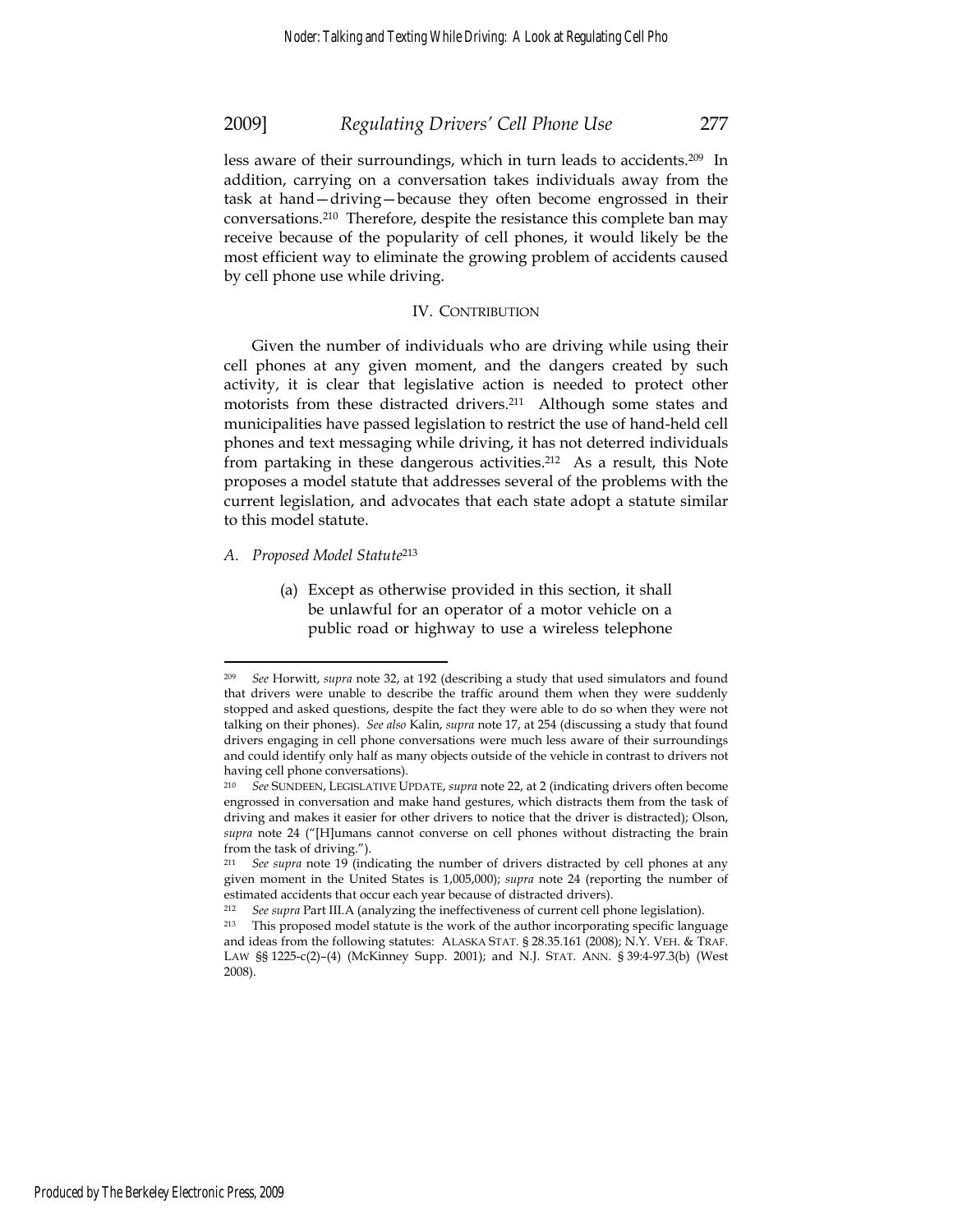or electronic communication device to make or receive a phone call, or write, send, or read a textbased communication.

- (b) The provisions of this section shall not apply if:
	- (1) The operator has reason to fear for his life or safety, or believes that a criminal act may be perpetrated against himself or another person;
	- (2) The operator is using the telephone to report to appropriate authorities a fire, a traffic accident, a serious road hazard, or medical or hazardous materials emergency, or to report the operator of another motor vehicle who is driving in a reckless, careless, or otherwise unsafe manner, or who appears to be driving under the influence of alcohol or drugs;
	- (3) The operator is acting while in the performance of his or her official duties as a police officer or peace officer, a member of a fire department, or the operator of an authorized emergency vehicle;
- (c) This shall be a primary offense, violation of which is a misdemeanor punishable by a fine of up to five thousand dollars (\$5,000) and up to one year in jail.

#### *Commentary*

 $\overline{a}$ 

This proposed statute, if adopted, would help cure some of the problems with current legislative attempts to restrict the use of cell phones while driving. First, this statute prohibits the use of all cell phones, regardless if they are hand-held or hands-free. As previously discussed, one of the largest problems with current legislation is the fact that it distinguishes between hand-held and hands-free cell phones.214 Studies have shown that prohibiting drivers from using hand-held cell phones, but still allowing them to use hands-free cell phones, fails to protect motorists.215 Therefore, because it is not the type of device that causes the problem, but rather the cell phone conversation itself, it is important not to distinguish between hands-free and hand-held cell phones. As a result, the only way to eliminate the danger presented by

<sup>214</sup> *See supra* notes 147–51 and accompanying text (discussing the problems with distinguishing between hand-held and hands-free cell phone use).

<sup>215</sup> *See supra* note 207 (discussing how hands-free cell phones are not safer than hand-held cell phones).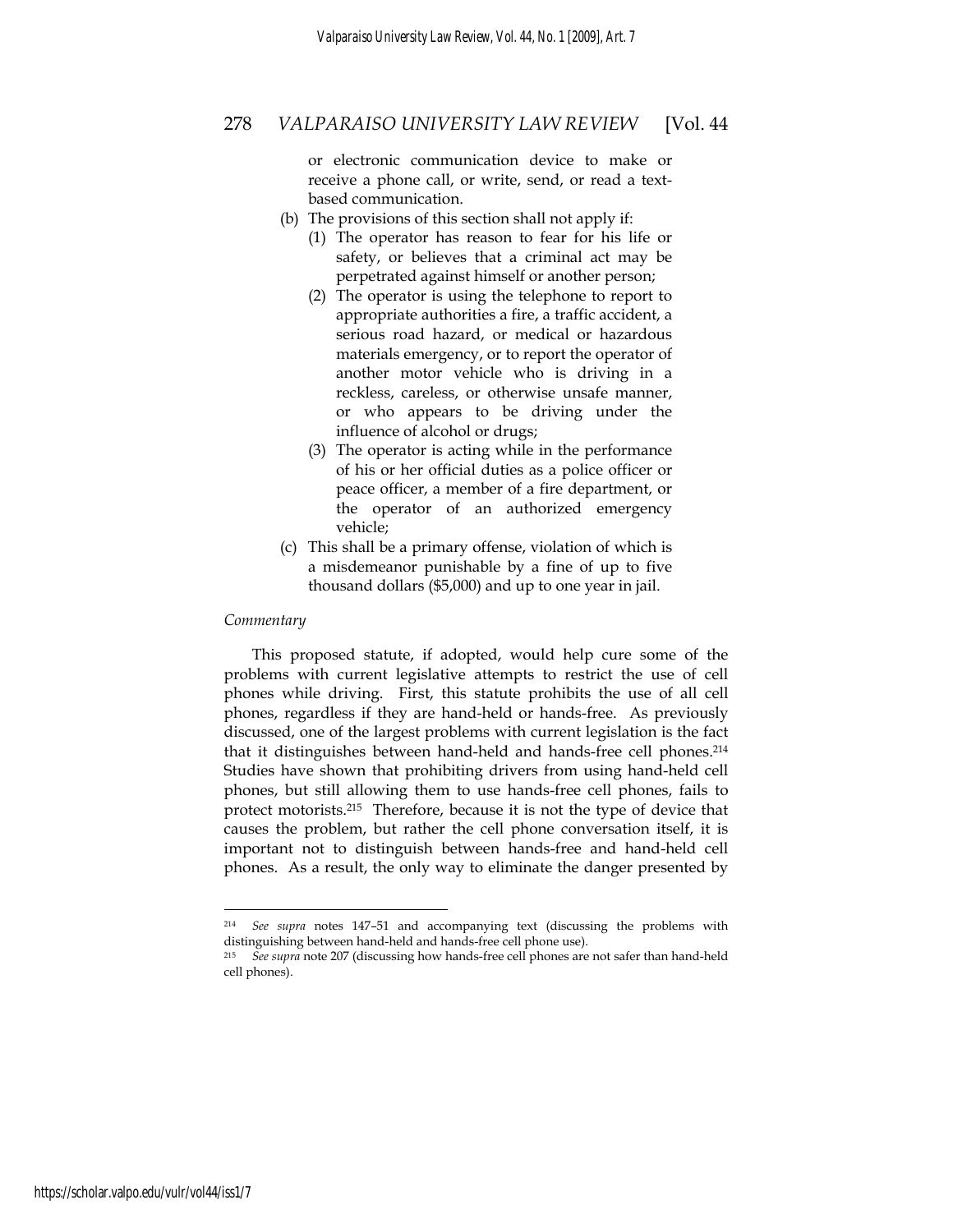cell phones on the roadway is to eliminate the conversation, which requires a complete prohibition against using cell phones while driving.

Second, the proposed statute will make enforcement of cell phone prohibitions easier. Law enforcement officers have indicated that enforcing cell phone prohibitions is difficult, especially when the prohibition extends only to minors.216 By prohibiting all drivers from using cell phones, law enforcement officers will no longer have to attempt to determine a driver's age before pulling him or her over for violating the law. Additionally, because individuals will be completely barred from using a cell phone while driving, it will make it easier for law enforcement officers to spot individuals breaking the law by either talking on a cell phone or text messaging. Furthermore, as a primary offense, officers will be able to enforce the cell phone prohibition without the driver being guilty of any other offense. Therefore, with enforcement of a complete cell phone prohibition being easier for officers, it will likely deter more individuals from driving while talking on their cell phones or text messaging because they would be more fearful of being caught.

Third, the proposed statute's increased penalty for using a cell phone while driving will likely encourage drivers to comply with the law.217 Current laws prohibiting drivers from talking on cell phones or sending or receiving text messages carry modest penalties, and as a result, have not discouraged drivers from using their cell phones.<sup>218</sup> However, drunk driving laws carry much harsher penalties, which have contributed to their success.219 Therefore, the hope is that by increasing the penalty for talking on a cell phone or text messaging while driving to reflect the seriousness of the risk it prevents, drivers will be deterred from engaging in such dangerous practices.

Fourth, the adoption of the proposed statute by all states will address another major issue presented by current legislation, the lack of uniformity.220 Several states prohibit cell phone use and text messaging while driving, whereas others do not.<sup>221</sup> Within some states that do not prohibit these activities, there are some municipalities that do in fact

legislation can be attributed to the small monetary penalties). <sup>218</sup> *See supra* note 196 (discussing the modest penalties of current cell phone and text

<sup>216</sup> *See supra* notes 137, 140 (discussing the difficulty in enforcing cell phone prohibitions). <sup>217</sup> *See supra* notes 146 (discussing how the ineffectiveness of current cell phone

messaging restrictions).

<sup>219</sup> *See supra* note 157 and accompanying text (discussing penalties that accompany a violation of a drunk driving law).

<sup>220</sup> *See supra* Part III.C.2 (discussing the need for uniformity of cell phone laws within states).

<sup>221</sup> *See supra* Parts II.C.2.a, II.C.2.c (discussing which state and localities restrict drivers' ability to talk on a cell phone or text message while driving).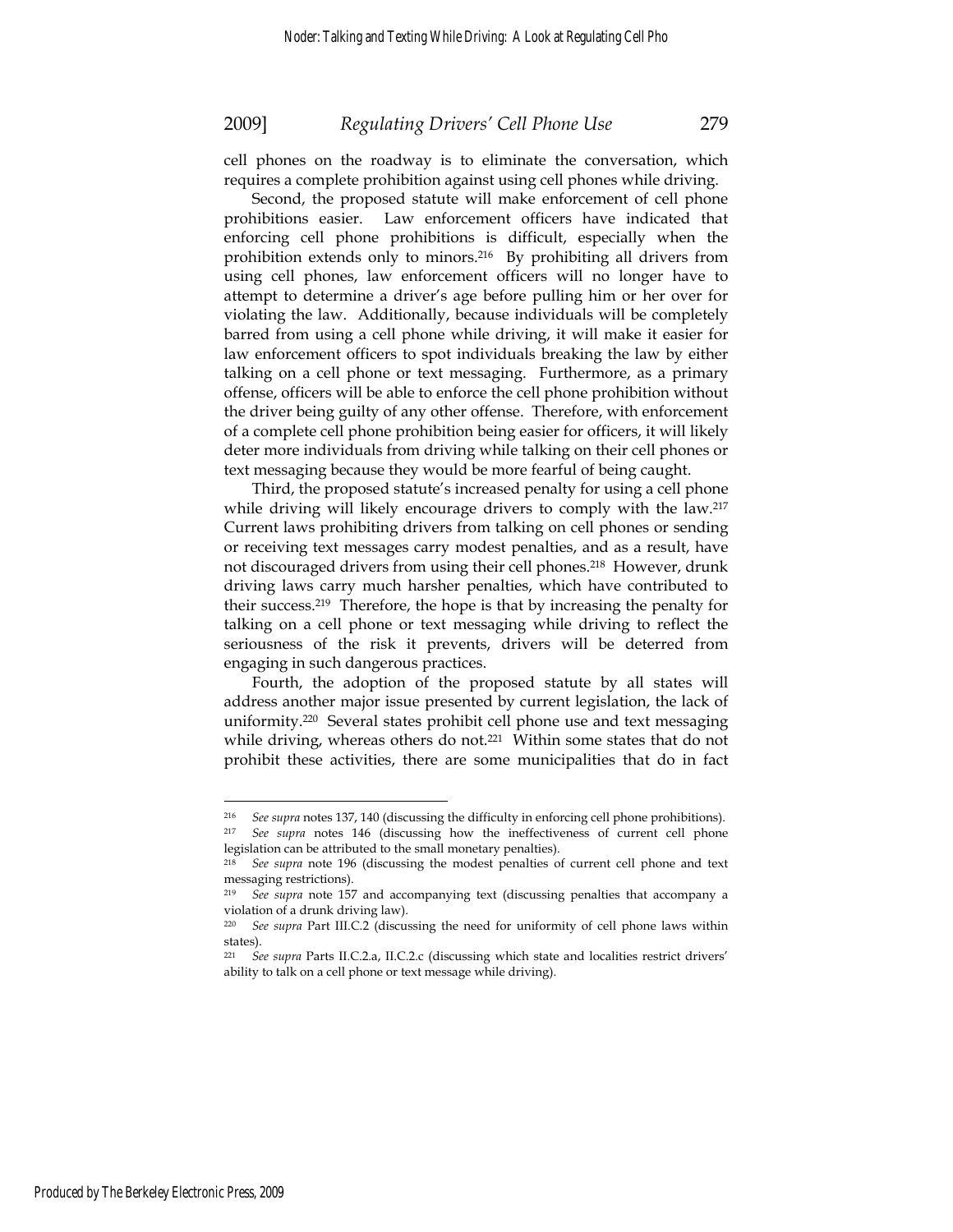prohibit talking on a cell phone or text messaging while driving.222 As a result, motorists traveling within a state will likely be unaware of which localities restrict these activities and could be ticketed without ever knowing they were breaking the law. If each state passed legislation similar to the proposed statute, motorists everywhere would know that they cannot use their cell phones to carry on conversations or text message, no matter where they travel, and would not have to alter their driving habits between cities or states.

Furthermore, if each state prohibited driving while talking on a cell phone or text messaging, national advertising campaigns similar to those used for drunk driving and seatbelt laws could be launched. Much of the success of the seatbelt and drunk driving laws is attributed to the advertisement of these laws and the increased awareness of the dangerous consequences of violating them.223 Therefore, in order for cell phone prohibition laws to experience success similar to those of the drunk driving and seatbelt laws, advertisement of these laws is essential. National advertisement campaigns can be utilized and will be more effective if each state had a similar prohibition against using a cell phone while driving because the same advertisements could be used across the country. Given that national seatbelt and drunk driving campaigns were successful at increasing the awareness of the laws and dangers of not following them, a similar campaign aimed at driving while talking on a cell phone or text messaging should also experience success.

Adoption of legislation similar to the proposed statute by every state would create a consistent message that driving while talking on a cell phone, whether hand-held or hands-free, or text messaging is dangerous and will not be tolerated. This, along with the ability to enforce the law more easily, the increased penalty for violating the law, and the national advertisement that would be able to take place, will likely encourage more individuals to focus on driving rather than being distracted by their cell phones, and therefore, make the roadways safer for all travelers.

#### V. CONCLUSION

It is undeniable that drivers traveling at inconsistent speeds or swerving in their lanes because they are preoccupied with text messaging or carrying on a cell phone conversation pose serious dangers

<sup>222</sup> *See supra* Parts II.C.2.c, II.C.3 (discussing current local legislation prohibiting drivers from either talking on a cell phone or text messaging while driving).

<sup>223</sup> *See supra* note 161 and accompanying text (discussing current ad campaigns used for seat belt laws); *supra* note 167 and accompanying text (discussing current advertisements used to promote drunk driving laws).